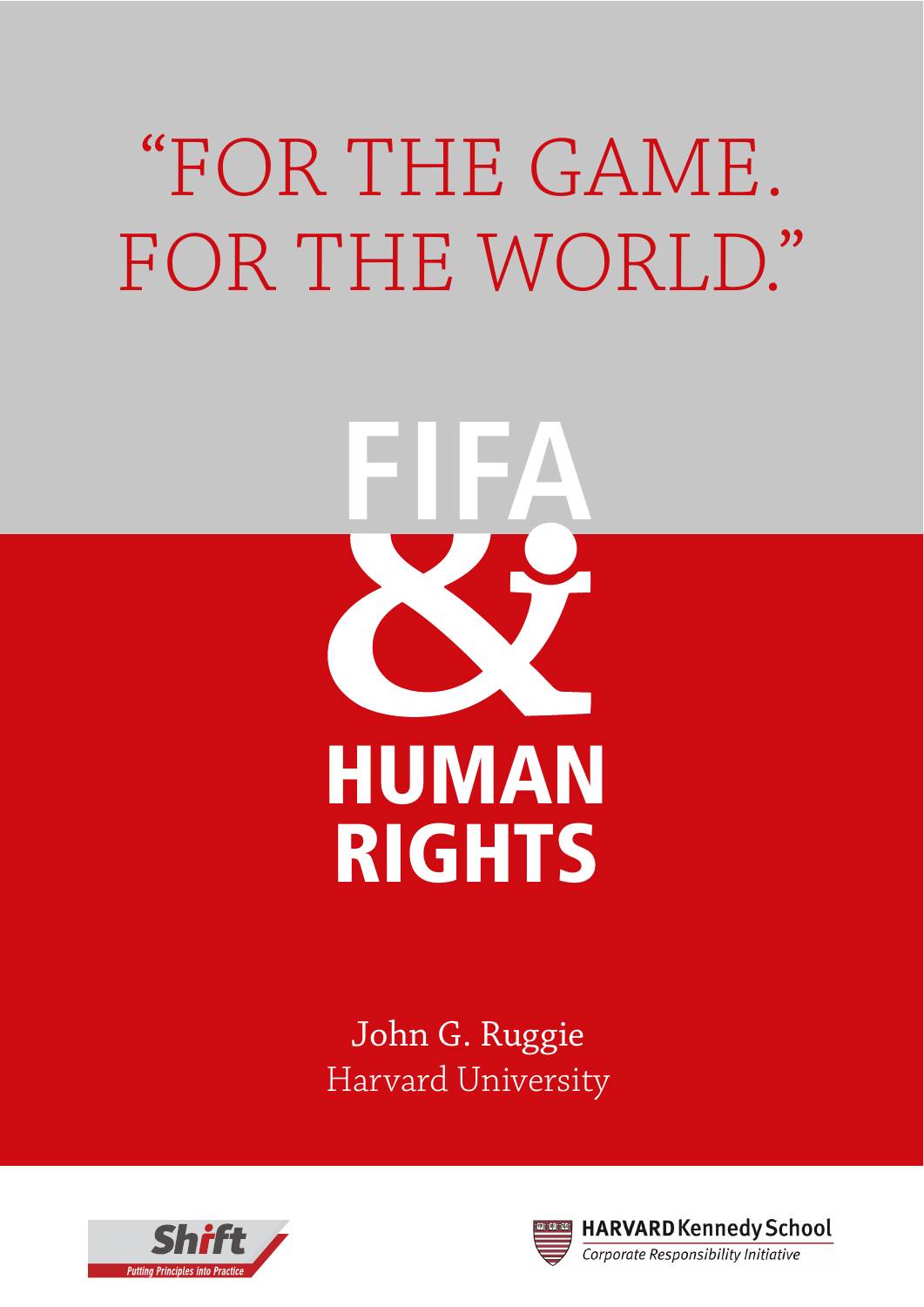#### **Harvard Kennedy School Corporate Responsibility Initiative**

#### [CRInitiative.org.](http://www.hks.harvard.edu/centers/mrcbg/programs/csri)

The Corporate Responsibility Initiative (CRI) at the Harvard Kennedy School's Mossavar-Rahmani Center for Business and Government (M-RCBG) is a multidisciplinary and multi-stakeholder program that seeks to study and enhance the public contributions of private enterprise.

#### **Shift**

#### [shiftproject.org](http://www.shiftproject.org)

Shift is the leading center of expertise on the UN Guiding Principles on Business and Human Rights. Founded in 2011, Shift's team of experts works globally with businesses, governments, civil society and international organizations to embed the Guiding Principles into practice.

#### "FOR THE GAME. FOR THE WORLD." FIFA and Human Rights

Written by John G. Ruggie This report was prepared at the request of FIFA. The author of this report is solely responsible for, and has sole editorial control of, its content.

#### © 2016, President and Fellows of Harvard College

The material in this publication is copyrighted. Quoting, copying, and/ or reproducing portions or all of this work is permitted provided the following citation is used: Ruggie, John G. 2016. *"FOR THE GAME. FOR THE WORLD." FIFA and Human Rights.* Corporate Responsibility Initiative Report No. 68. Cambridge, MA: Harvard Kennedy School.

The views expressed in this paper are those of the author and do not imply endorsement by the John F. Kennedy School of Government, Harvard University or by FIFA.

**John G. Ruggie** is the Berthold Beitz Professor in Human Rights and International Affairs at Harvard's Kennedy School of Government and Affiliated Professor in International Legal Studies at Harvard Law School. An award-winning scholar, he is a Fellow of the American Academy of Arts and Sciences. In the policy world, he served as United Nations Assistant Secretary-General for Strategic Planning from 1997-2001, working with Secretary-General Kofi Annan to create the UN Global Compact, propose the Millennium Development Goals and lead Annan's UN reform initiatives. From 2005-2011 he was the Secretary-General's Special Representative for Business and Human Rights, in which capacity he developed the UN Guiding Principles on Business and Human Rights, endorsed unanimously by the UN Human Rights Council. His book reflecting on that experience, *Just Business: Multinational Corporations and Human Rights* (Norton, 2013), has been translated into Chinese, Japanese, Korean, Portuguese and Spanish.

Professor Ruggie is the Chair of the Harvard Kennedy School Corporate Responsibility Initiative and of Shift.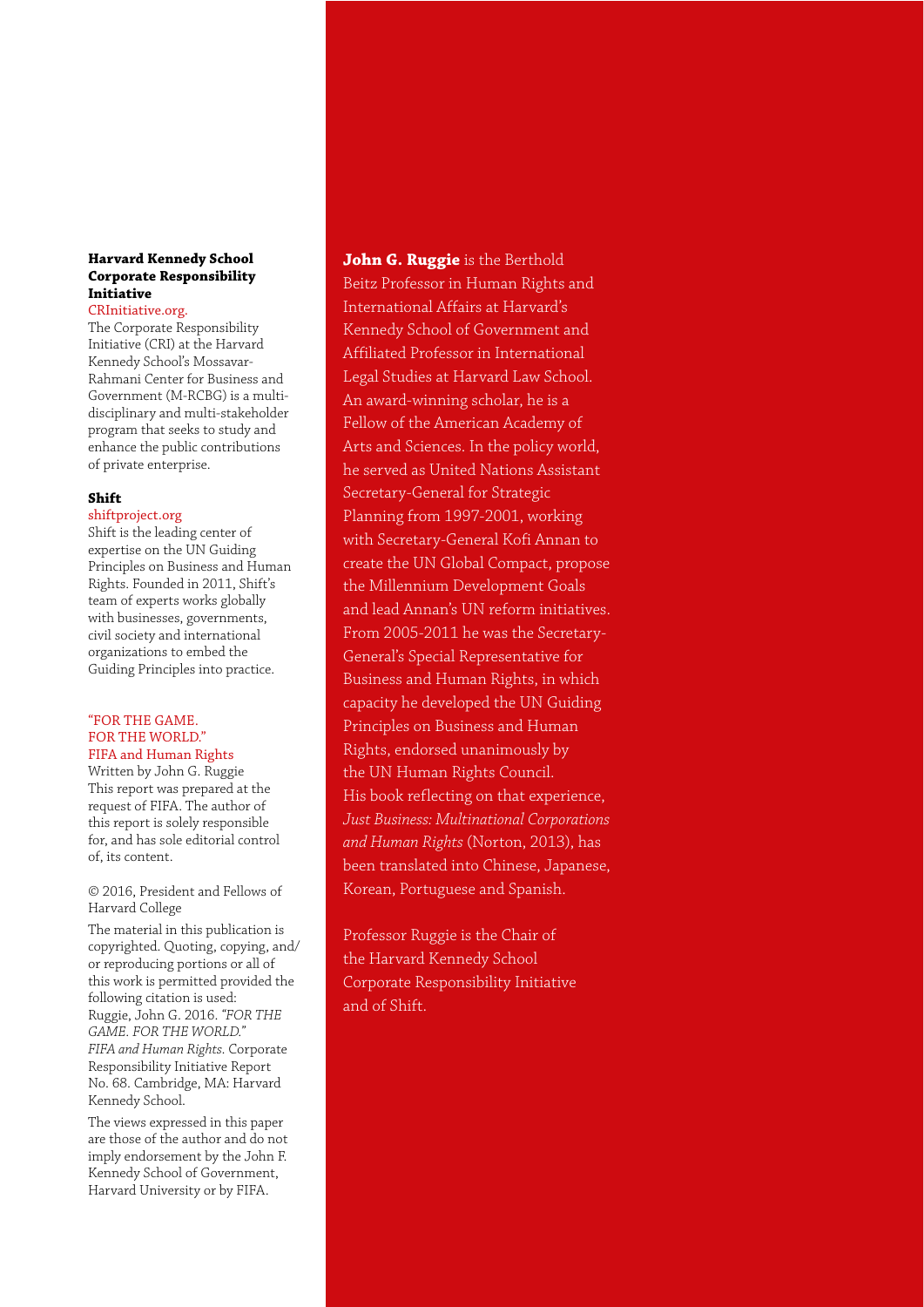### Contents

| <b>EXECUTIVE SUMMARY</b>                    |    |
|---------------------------------------------|----|
| 1. INTRODUCTION                             |    |
| <b>2.</b> THE UN GUIDING PRINCIPLES         | 10 |
| <b>3. FIFA STRUCTURES AND PROCESSES</b>     | 15 |
| 4. ASSOCIATED SOURCES OF HUMAN RIGHTS RISKS | 20 |
| <b>5. RECOMMENDATIONS</b>                   | 28 |
| <b>6.</b> CONCLUSION                        | 36 |
|                                             |    |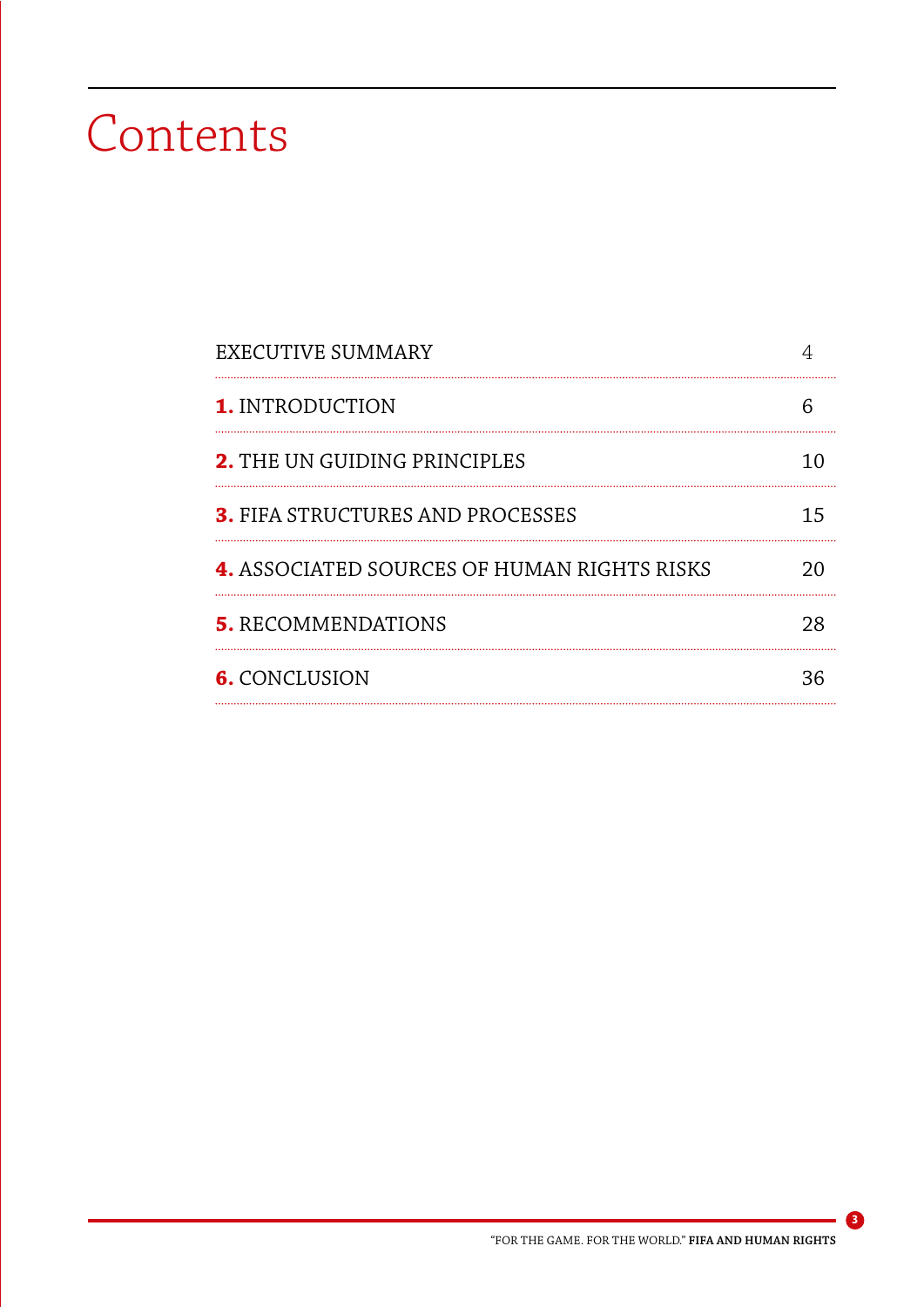## <span id="page-3-0"></span>Executive Summary

In December 2015, FIFA asked me to develop recommendations on what it means for FIFA to embed respect for human rights across its global operations. The authoritative standard for doing so is the United Nations Guiding Principles on Business and Human Rights ("UNGPs"), endorsed by the UN in June 2011, of which I was the author. This report first lays out the relevant human rights context for FIFA, and then presents 25 detailed recommendations for action. They fall broadly under three areas of necessary change:

#### **From Constitution**

**to Culture: FIFA needs to translate its commitment to respect human rights, included in its new Statutes, into its daily actions and decisions. This includes:**

- Setting clear expectations for the work of all parts of the administration and equipping and resourcing staff to deliver;
- Ensuring that these efforts are fully reflected in and supported by decisionmaking on the part of FIFA's leadership and governing bodies.

#### **From Reactive to Proactive: FIFA needs stronger internal systems to address the increasingly predictable human rights risks associated with its business. This includes:**

- Evaluating the severity of risks to people across both its activities and its relationships;
- Building and using its leverage to address these risks as determinedly as it does to pursue its commercial interests.

<sup>O</sup> **From Insular to Accountable: FIFA needs to provide greater transparency in managing human rights risks and improve access to remedy. This includes:** 

- Routinely discussing key issues with external stakeholders, including those whose human rights are at risk, and disclosing its efforts and progress in addressing challenges;
- Ensuring that access to remedy for human rights harm associated with FIFA is available not only on paper but also in practice.

#### **Background to This Report**

FIFA has been beset by allegations about human rights abuses in connection with its events and relationships. Prominent among them have been reported deaths among migrant construction workers in Qatar, which was awarded the 2022 Men's World Cup, and the country's *kafala* system that often leaves migrant workers in situations of bonded labor. Other tournaments have raised concerns about forced evictions of poor communities to make way for stadiums and other infrastructure, and clamp-downs on freedom of expression among citizens and journalists. There has been less media attention on some other human rights risks, though plenty of concern among those who follow these issues. They include risks to workers' rights in FIFA's own supply chains, alleged trafficking of young players, and endemic discrimination against women in the world of association football.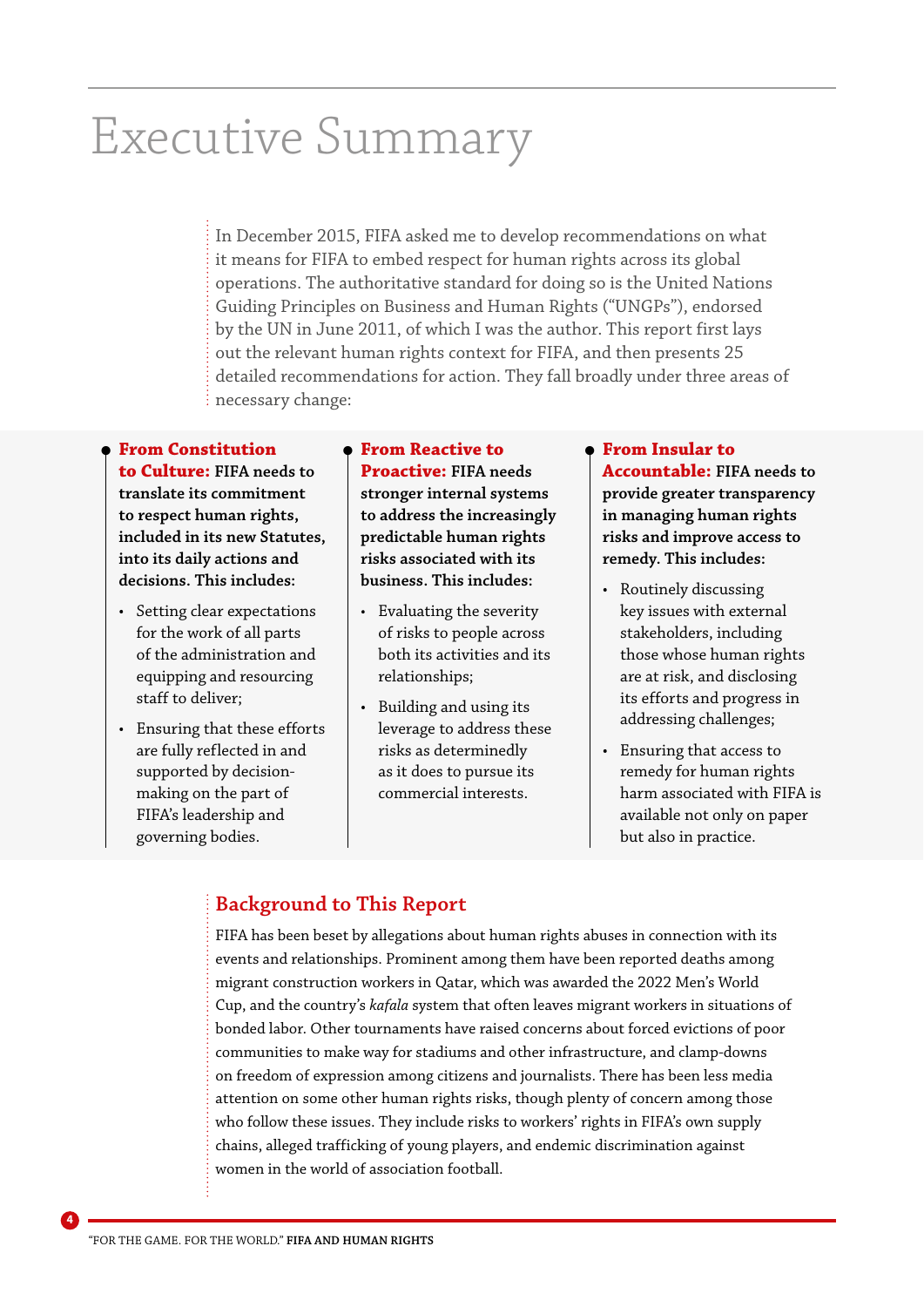The UNGPs set out the basic policies and processes that enterprises need to implement if they are to know and show they respect human rights in practice. While FIFA is established as an association, it conducts significant commercial activities on a global scale, making the UNGPs the appropriate reference standard.

FIFA and I agreed that I would identify and advise on gaps in its policies and processes, and also author an independent public report with recommendations on how to embed respect for human rights across everything FIFA does. I have retained full editorial control over this report.

#### **What Comes After This Report?**

My recommendations are intended to be practical. That does not mean they are all easy. Some recommendations can be acted on immediately; others will take time to implement. Short-term priorities must include addressing human rights risks in tournaments that are already scheduled, and using every opportunity to press host countries to support FIFA's new statutory human rights commitment. In addition, FIFA should finalize the integration of human rights requirements into the bidding documents for the 2026 Men's World Cup. Other immediate steps should include developing a human rights policy and implementation strategy, creating the necessary internal operational and accountability structures to drive this work across the organization, and instituting more robust engagement with external stakeholders who have human rights expertise.

I have appreciated the willingness of individuals inside and outside FIFA to speak frankly with me and my team from the non-profit organization Shift. This has been critical in giving us the necessary insights to produce practical analysis and recommendations, notwithstanding the considerable complexity of the issues and institutional networks involved. There are many dedicated professionals in the FIFA administration who grasp the significance of human rights for the organization, and who are committed and motivated to achieving progress. Moreover, there are areas where work is already underway in FIFA towards meeting its human rights objectives. The new political leadership of FIFA and its restructured governing bodies must now empower the staff to take this work forward, provide them with the necessary resources, and lead by example in making respect for human rights part of how FIFA does business. FIFA's own promise —"For the Game. For the World."—demands nothing less.

My recommendations are intended to be practical. That does not mean they are all easy.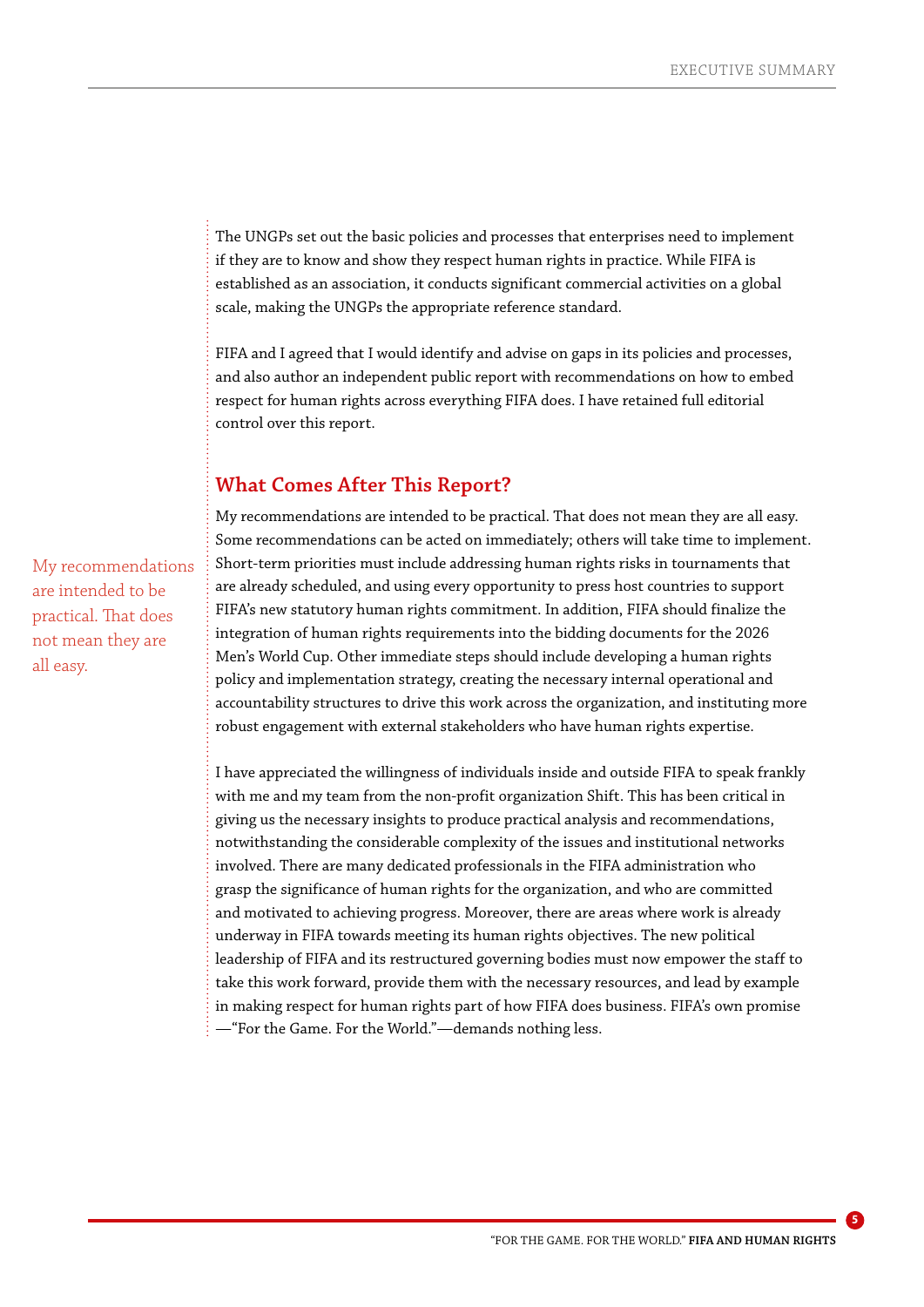## <span id="page-5-0"></span>Introduction

Pele, one of the all-time greats, described football, or what Americans call soccer, as "the beautiful game." Success requires finely-honed individual skills—quickness if not wizardry of the feet, speed, and extraordinary endurance—combined with precision teamwork. Its moves range from balletic elegance to irresistible force. It is played not only by professionals of the highest caliber, with big bank accounts and in the world's most imposing stadiums, but also by kids in dirt patches using rolled up rags as a ball, random sticks as goal posts, and hope in their hearts.

The levels of emotional attachment displayed by fans may be without parallel in other sports. According to a survey of European fans, nearly 90 percent associate football with "passion and dedication."1  [Ov](#page-37-0)er three-quarters said they had hugged or kissed complete strangers at matches. Two-thirds admitted to having cried at football games, both out of sheer happiness and bitter disappointment. And for nearly three-quarters of fans this release of emotion, what they describe as the "pure joy" of watching a match, "is seen as being as important as the match itself."2  [Un](#page-37-0)like many other sports, the "beautiful game" appears to have near universal appeal across our troubled world and its diverse cultures.

FIFA, the Fédération Internationale de Football Association (International Federation of Association Football), football's global governing body, was established in 1904. FIFA is an association established under Swiss law.<sup>3</sup> [FI](#page-37-0)FA's first World Cup took place in Uruguay in 1930 when association football was largely a European affair. Today, with 209 national member associations, FIFA has more members than the United Nations. Already a decade ago FIFA reported that there were 265 million male and female registered players, as well as five million referees.<sup>4</sup> [T](#page-37-0)he global fan base is estimated at about 3.5 billion people.<sup>5</sup> [A](#page-37-0)lthough some critics claim the figures must be inflated, sources indicate that just the in-home television coverage of the 2010 Men's World Cup hosted by South Africa reached 46.4 percent of the world's population—nearly half of humanity. $^6$  [In](#page-37-0) recent years the allure has expanded beyond the men's game. The 2015 Women's World Cup final, held in Canada with the United States team facing Japan's, shattered the previous global TV ratings record for a Women's World Cup final by 41 percent. By nearly the same increase, in the United States it was the most watched "soccer" match ever played by either gender.<sup>7</sup>

Superior athleticism, the evocation of deep emotion, and a universalizing appeal that reaches a sense of common humanity: these are all part of "the beautiful game." Small wonder, then, that FIFA's tag line is "For the Game. For the World."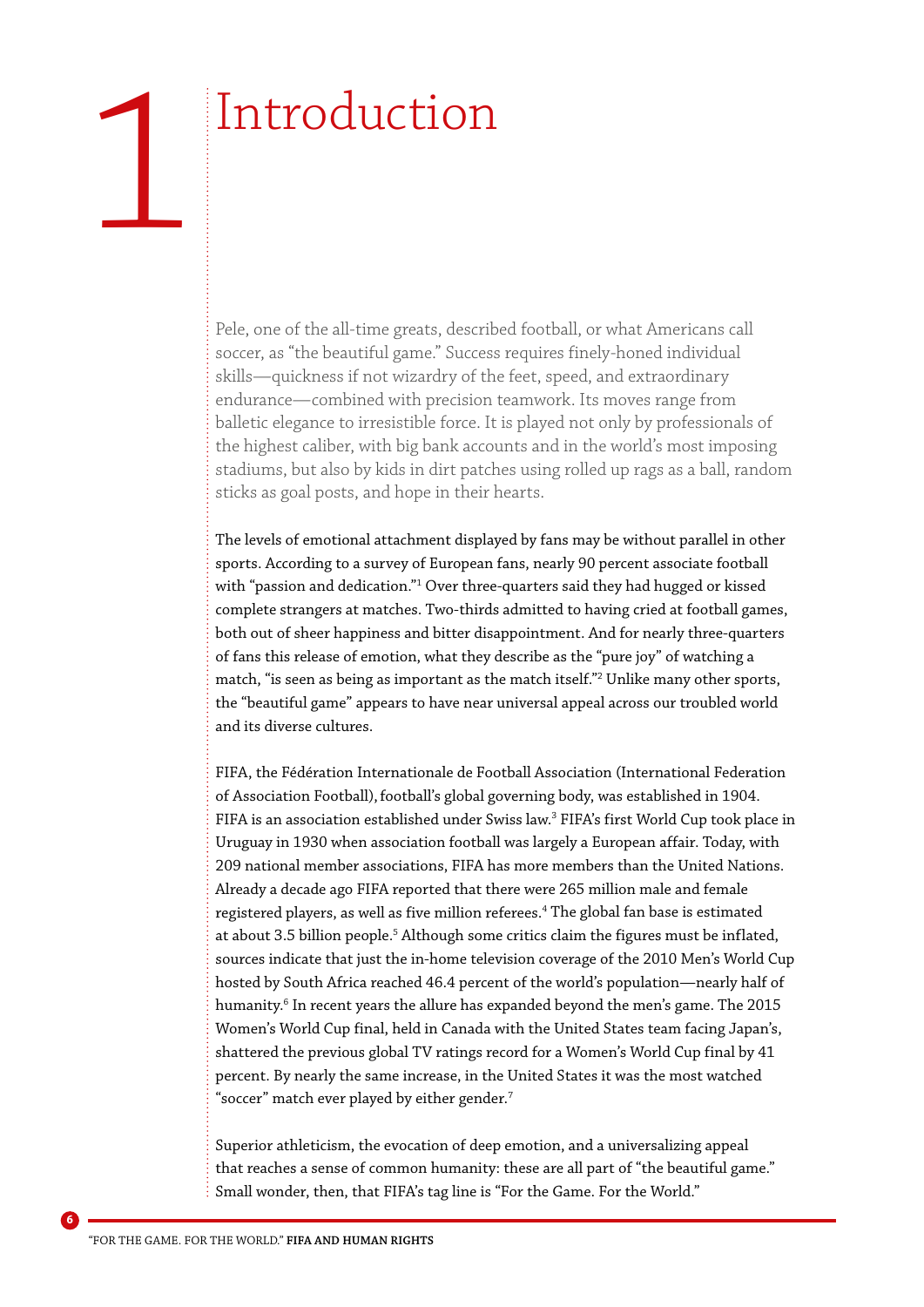<span id="page-6-0"></span>Unlike many other sports, the "beautiful game" appears to have near universal appeal across our troubled world and its diverse cultures.

> Just as football has become the world's most popular sport, the men's professional game has become the single richest. By one estimate, global professional football revenues add up to US\$33 billion a year, accounting for 40 percent of all sports revenue globally.<sup>[8](#page-37-0)</sup> FIFA's events-related revenues for the 2011-2014 cycle (largely the 2014 Men's World Cup in Brazil) were US\$5.137 billion, with an additional US\$271 million from associated marketing sources. In 2014 FIFA reported reserve funds of US\$1.5 billion.<sup>[9](#page-37-0)</sup>

> Yet despite these popular and financial achievements, "FIFA is currently going through the worst crisis of its history." These are not the words of FIFA critics. It is the first sentence in the report of the "2016 FIFA Reform Committee" —produced by a group comprised of two representatives from each of the six regional confederations into which national football associations are clustered, and chaired by Swiss lawyer François Carrard, the International Olympic Committee's former director-general[.10 T](#page-37-0)he report's opening paragraph goes on to say that, "in order to restore confidence in FIFA, significant modifications to its institutional structure and operational processes are necessary to prevent corruption, fraud, self-dealing and to make the organization more transparent and accountable."[11 In](#page-37-0) a section entitled "Candor," it concedes that, "FIFA has a long road ahead."[12](#page-37-0)

Public discussion of corruption, which was not previously unknown, exploded in May 2015, starting with the early morning arrests of seven delegates to a FIFA Congress, including members of the Executive Committee, at a five-star hotel in Zurich.<sup>[13](#page-37-0)</sup> Even as legal processes continue to unfold and the number of indictments and arrests grows, FIFA's independent Ethics Committee in December 2015 imposed a multiyear ban from football of FIFA's long-term president, Joseph "Sepp" Blatter, and his presumptive heir apparent, Michel Platini, head of the Union of European of Football Associations. The ban was due to a payment by the former to the latter, "which had no legal basis.["14](#page-37-0)

But there is a bigger story to be told than individual acts of malfeasance. From the 1970s on, association football began a rapid process of globalization, like the world political economy of which it is a part. This resulted in significant geographical expansion beyond Europe and Latin America, vast increases in revenues from television broadcasting rights due to growing audiences, corresponding growth in merchandising and branding opportunities for sponsors and other suppliers of goods and services, further fueled by national competition for and pride in hosting major events. However, as the Carrard report makes clear, FIFA lacked adequate corporate governance and internal control systems to match its new global enterprise.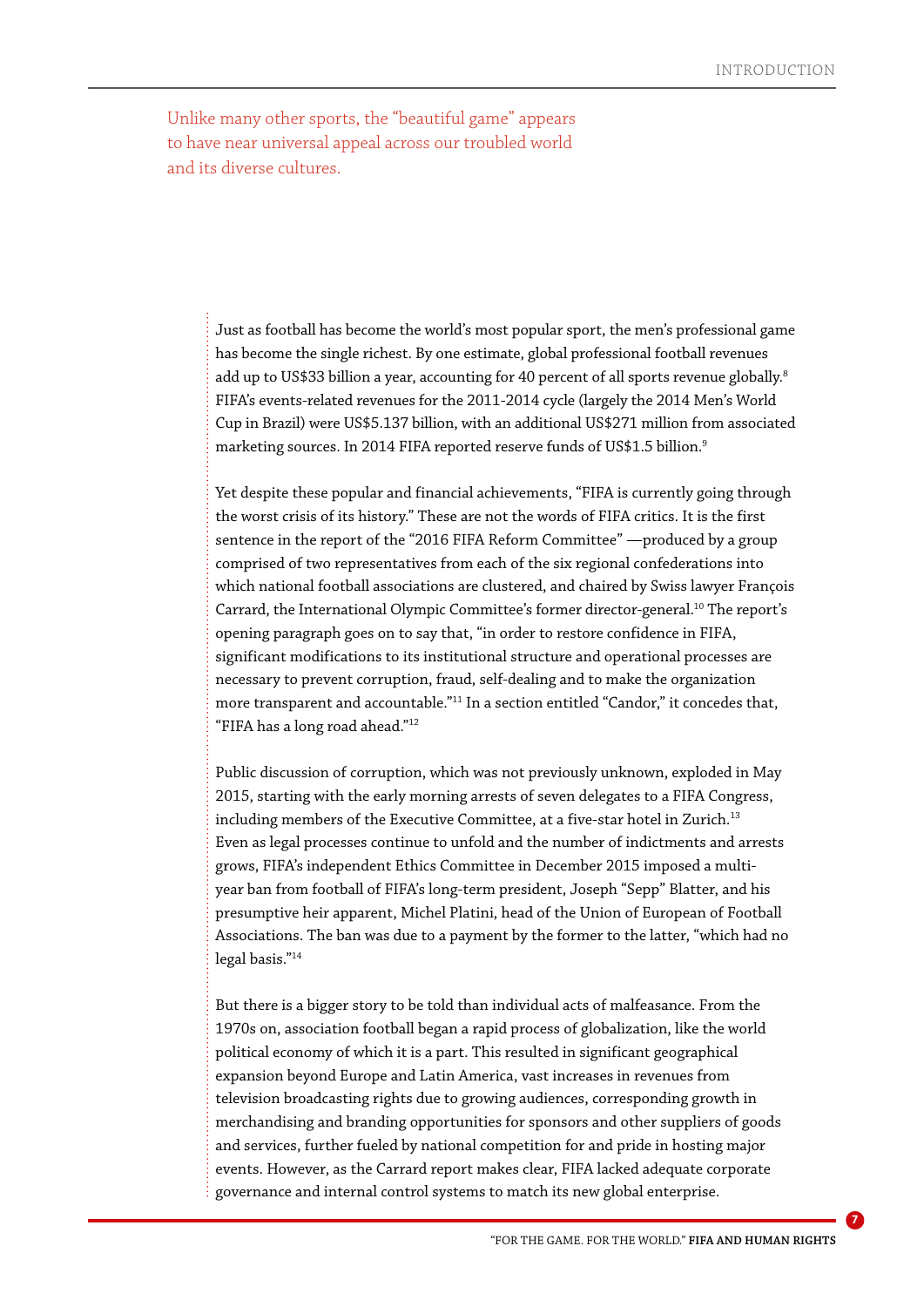<span id="page-7-0"></span>This institutional weakness enabled FIFA's political leadership to sustain the self-dealing and patronage practices that Carrard condemns in such blunt terms.<sup>[15](#page-37-0)</sup>

Public discussion of significant adverse effects that major sporting events like the World Cup or the Olympics can have on individuals and communities has followed a similar trajectory. The reality of it was hardly unknown, but in FIFA's case public discussions went viral after the 2010 selection of Russia and, much more so, of Qatar for the 2018 and 2022 Men's World Cups respectively. Among the main issues regarding Russia are its recent homophobic legislation, enacted after it was awarded the Men's World Cup, as well as a feared repeat of the allegedly extensive abuse of migrant workers and methods of land acquisition in the build-up for the 2014 Sochi Olympics. The Men's World Cup in Qatar has triggered a widespread campaign by international labor federations and human rights groups. Even normally reticent FIFA sponsors felt the need to speak out.<sup>16</sup> At issue is the so-called *kafala* system of controlling migrant workers in Qatar, widely depicted as a form of bonded if not forced labor, and deaths among migrant construction workers in the country that many fear will further escalate with the intensification of infrastructure projects for the World Cup.[17](#page-37-0)

#### **Focus of This Report**

The Carrard report addressed major *internal* governance and accountability shortcomings of FIFA. It recommended a series of changes that the FIFA Executive Committee endorsed unanimously at its December 2015 meeting. An Extraordinary FIFA Congress convened in February 2016 and approved the changes, many of which involved amending the FIFA Statutes, in effect its constitution.<sup>18</sup>

This report focuses on a complementary *outward-looking* governance and accountability challenge: addressing the broad range of adverse human rights impacts that FIFA's activities and relationships can have on individuals and communities. Dealing with this challenge also requires significant changes in how FIFA operates, as this report lays out.

FIFA has taken important initial steps in response to human rights concerns. FIFA's decision to review the adequacy of its bidding requirements for the 2026 Men's World Cup apparently goes back to 2011, not long after the selection of Russia and Qatar. Amid other sources of external pressure, in June 2014 Mary Robinson, former President of Ireland and former United Nations High Commissioner for Human Rights, and I sent an open letter to then FIFA President Blatter. We recommended that FIFA incorporate the United Nations Guiding Principles on Business and Human Rights (UNGPs) into its policies, practices and relationships[.19 I](#page-38-0)n early 2015, FIFA staff sought technical support from the UN Office of the High Commissioner for Human Rights on the UNGPs in relation to bidding documents for the 2026 Men's World Cup.In July 2015, FIFA issued a press release stating that its Executive Committee had decided that, "future bids [for the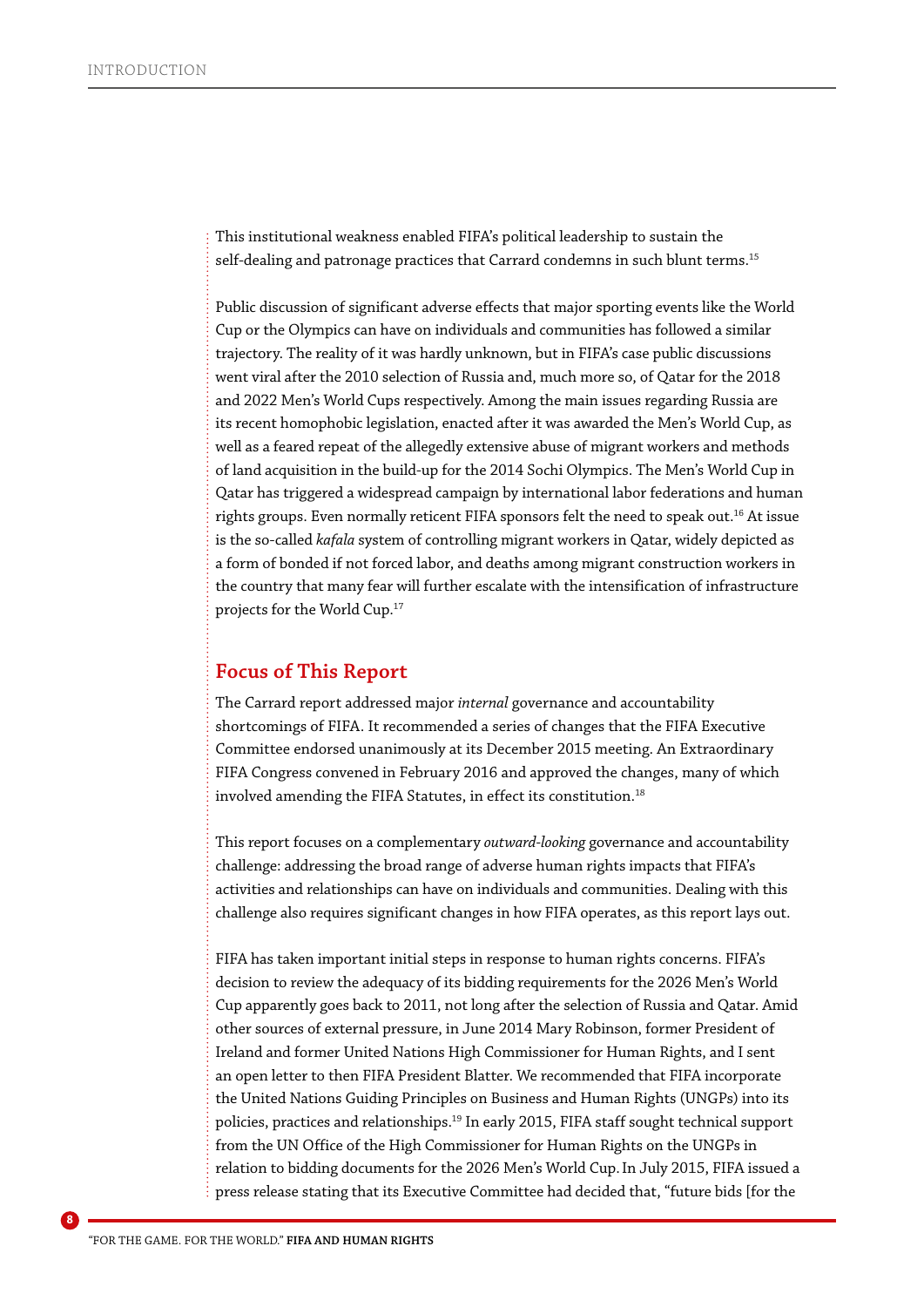<span id="page-8-0"></span>Men's World Cup] will have to meet a number of important additional criteria. In particular, FIFA will recognise the provisions of the UN Guiding Principles on Business and Human Rights and will make it compulsory for both contractual partners and those within the supply chain to comply with these provisions."[20 Th](#page-38-0)en in December 2015, FIFA announced that it had asked me, as the author of the UNGPs, to provide recommendations for "further embedding" them "into FIFA's policies and practices."[21](#page-38-0) In February 2016, the FIFA Congress adopted a new provision in the FIFA Statutes that states, "FIFA is committed to respecting all internationally recognised human rights and shall strive to promote the protection of these rights."<sup>22</sup> And the bidding requirements for the 2026 Men's World Cup are expected to include human rights criteria for the first time, broadly in line with the UNGPs.

The scale of FIFA's global activities and relationships means that acting on its commitments has the potential to be a landmark for advancing human dignity through sports around the world.

My own task has been two-fold. First, I was asked to provide advice on, among other things, human rights language planned for inclusion in the FIFA Statutes and the 2026 Men's World Cup bidding requirements, as well as identifying key gaps in current FIFA's policies and practices. Second, we agreed that I would publish a comprehensive and independent public report on what it means for FIFA to embed respect for human rights across the full range of its activities and relationships, using the UNGPs as the template. This is that report.

To support me in this massive undertaking, which had to be completed in a relatively short period of time determined by the FIFA calendar, I enlisted the support of the nonprofit organization Shift. It is the leading center of expertise on the UNGPs and I chair its Board of Trustees. In conducting our work, we were provided access to confidential materials and to key members of FIFA's administrative staff with the proviso that no confidential information be disclosed in this public report.

FIFA is to be commended for making this initial commitment to human rights. In doing so, it leapfrogs other major international sports organizations. The scale of FIFA's global activities and relationships means that acting on its commitments has the potential to be a landmark for advancing human dignity through sports around the world. But to borrow François Carrard's words again, in this effort too, "FIFA has a long road ahead."

I now outline the structure of this report. Section 2 provides a short primer on human rights and the UNGPs. Section 3 describes the overall features of FIFA's institutional architecture, which is necessary for understanding how FIFA might be involved in adverse human rights impacts and how it can address them. Section 4 enumerates some of the main human rights risks with which FIFA can be involved through its activities and relationships. Section 5 then recommends the key required measures for FIFA to address such risks and meet its commitment to respect human rights. Section 6 concludes with brief remarks on the road ahead for FIFA.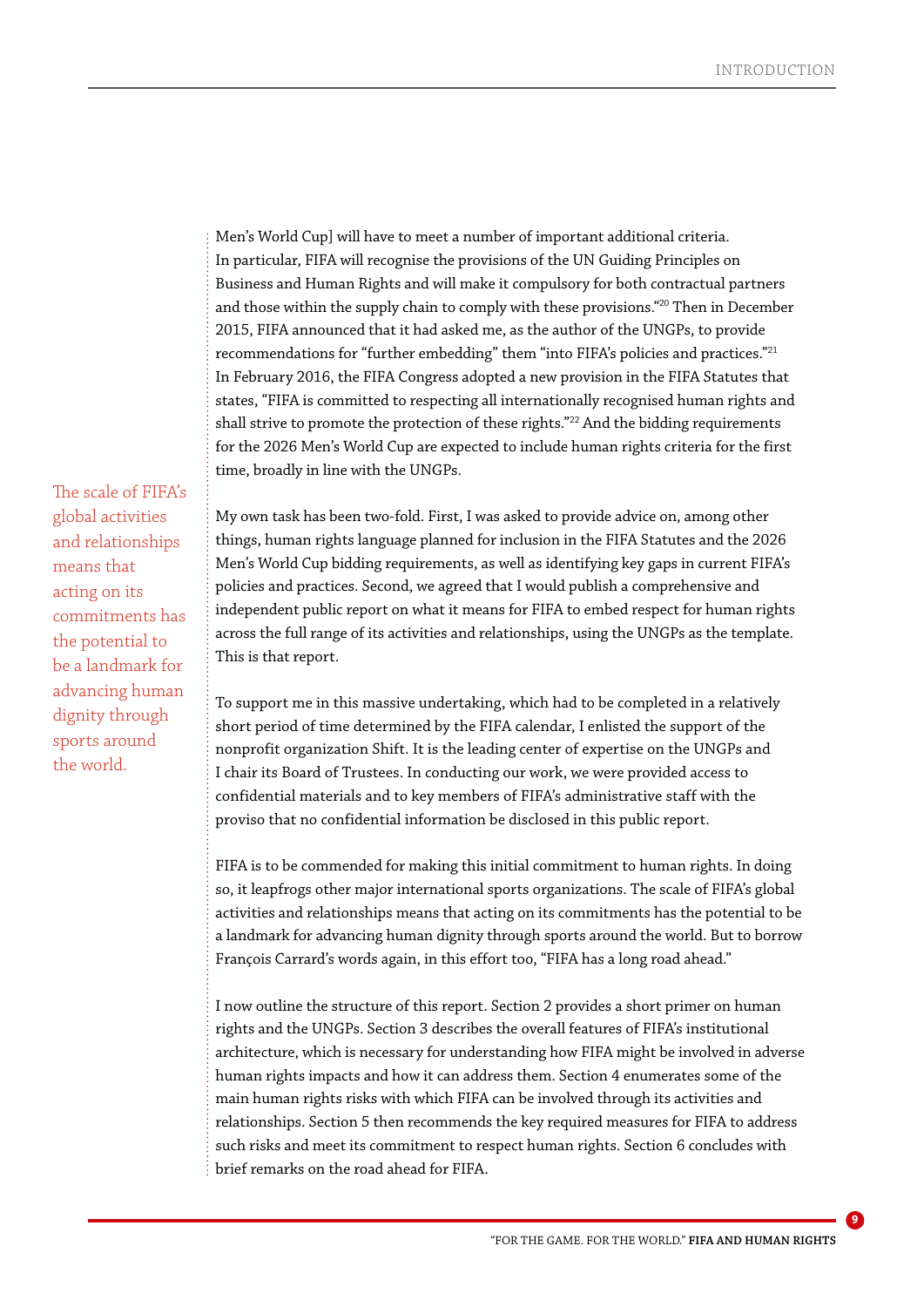## <span id="page-9-0"></span>The UN Guiding Principles

Among major global sports organizations, FIFA has become a first-mover in recognizing the applicability of the UNGPs to help it manage the risk of being involved in harm to people's human rights. Beyond FIFA, the UNGPs' provisions on the responsibility to respect human rights are applicable to *any* comparable sports organization that has not yet undertaken such a commitment. The "key question," as the Swiss federal office implementing the OECD Guidelines for Multinational Enterprises affirmed in accepting a complaint against FIFA, is, "whether an entity is involved in commercial activities, independently of its legal form or sector of activity.["23 A](#page-38-0)nd the fact is that international sports associations like FIFA do conduct significant levels of commercial activity.

#### **So What Are the UNGPs?**

The idea of human rights is as simple as it is powerful: every person is endowed with inherent dignity and must be treated accordingly. Human rights, therefore, are not something granted by the grace or at the discretion of others. They are intrinsic to being human.

Internationally recognized human rights include rights to life and physical security, nondiscrimination, rights to freedom of thought, expression and religion, freedom of assembly and of movement, rights to education and work, to family life and privacy, to food and water, freedoms from torture, slavery or forced labor, as well as rights to fair and decent working conditions, including freedom of association and the right to bargain collectively.

These and other human rights are set out in the Universal Declaration of Human Rights, adopted by the United Nations General Assembly in 1948 following the human suffering of the Great Depression and the atrocities of World War II.<sup>24</sup> Since then, all states have expressed support for the Universal Declaration. The rights enumerated therein are further elaborated and codified in a range of international declarations, treaties and conventions agreed in the United Nations and the International Labour Organization, as well as in regional organizations.

States create international human rights law principally by negotiating and signing up to treaties and conventions, which then require them to adopt enforcement processes including, where relevant, in relation to business enterprises. States' duties include respecting human rights in what they do as states, protecting people from human rights abuse by others, and fulfilling human rights over time, for example in providing access to clean water or education.

The idea of human rights is as simple as it is powerful: every person is endowed with inherent dignity and must be treated accordingly.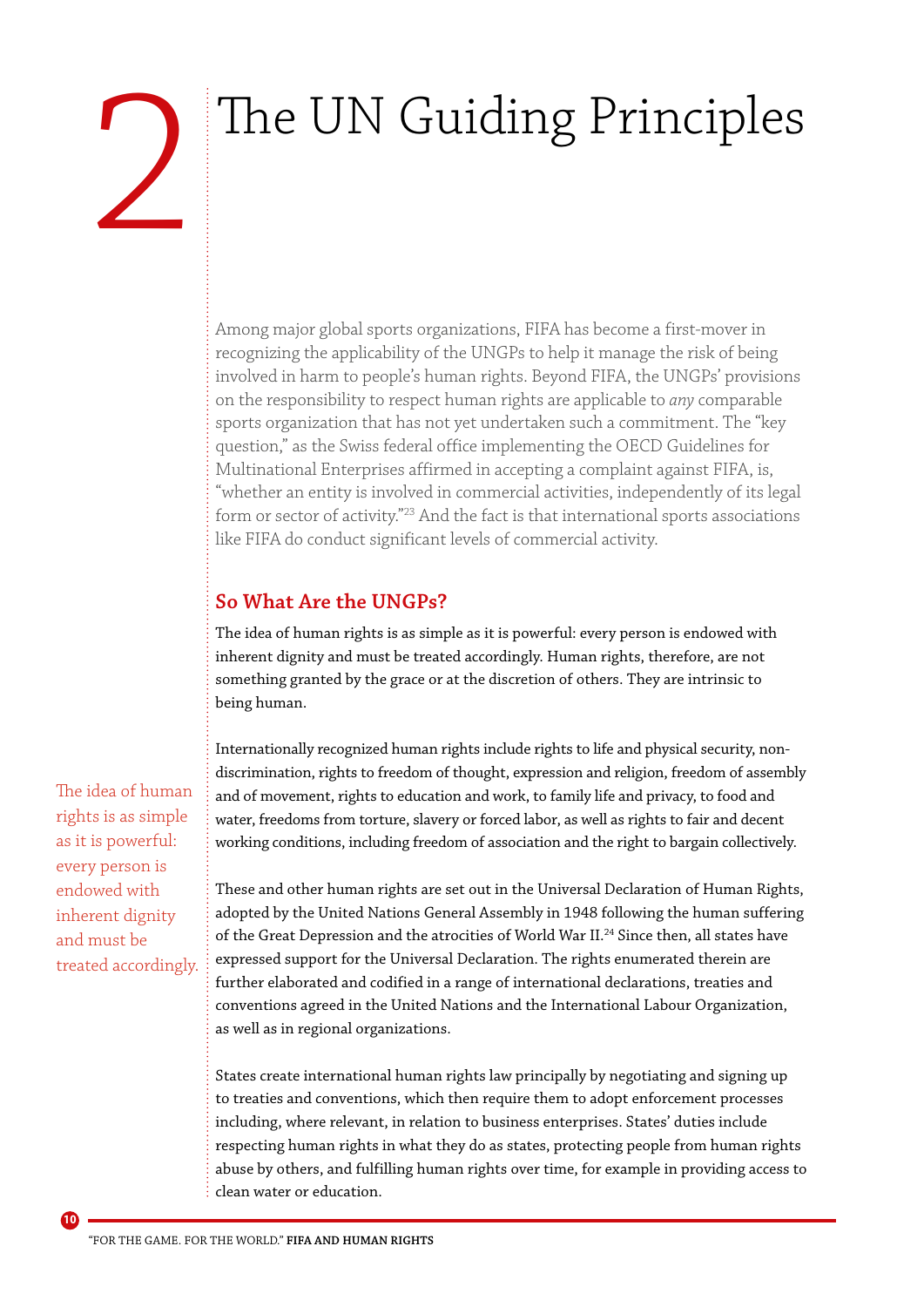<span id="page-10-0"></span>Among major global sports organizations, FIFA has become a first-mover in recognizing the applicability of the UNGPs to help it manage the risk of being involved in harm to people's human rights.

#### **How Are Human Rights Relevant for Enterprises?**

Business enterprises have positive impacts on human rights, including through the provision of decent jobs and by contributing to economic growth and development. Some industries advance human rights in specific ways, such as supporting health by making new medicines accessible, bringing new roads, electricity and water supplies to poor communities in or around which they operate, or by supporting freedom of expression through information and communication technologies.

In the case of international sports enterprises, positive contributions may include raising awareness around issues of racism and other forms of discrimination, and contributing to healthier lives and social inclusion.[25](#page-38-0)

All such outcomes surely merit recognition. But they neither substitute nor compensate for not respecting human rights. To respect human rights means to avoid adverse impacts on the rights of others and to address such impacts if they occur. Respecting human rights is the foundation of treating people with dignity and contributing, thereby, to the goal of sustainable economic and social development.

#### **Where Do the UN Guiding Principles Come From?**

The UNGPs were developed over the course of six years under my mandate as the UN Secretary-General's Special Representative for Business and Human Rights. They were built on extensive research and nearly 50 international consultations on every continent, and were unanimously endorsed by the United Nations Human Rights Council in 2011.

UN High Commissioner for Human Rights, Zeid Ra'ad Al Hussein, describes the UNGPs as "the global authoritative standard, providing a blueprint for the steps all states and businesses should take to uphold human rights."[26 T](#page-38-0)he *Economist* has referred to them as a "watershed event" in putting human rights more firmly on the business agenda.<sup>[27](#page-38-0)</sup>

#### **What Is the Status of the UNGPs?**

The UNGPs set the authoritative global standard on business and human rights. Enterprises do not sign up to them; they are an expectation of all enterprises, regardless of size, sector, location or ownership structure. Today, many other international, national and industry standards have incorporated or reference the UNGPs, in particular their formulation of the corporate responsibility to respect human rights.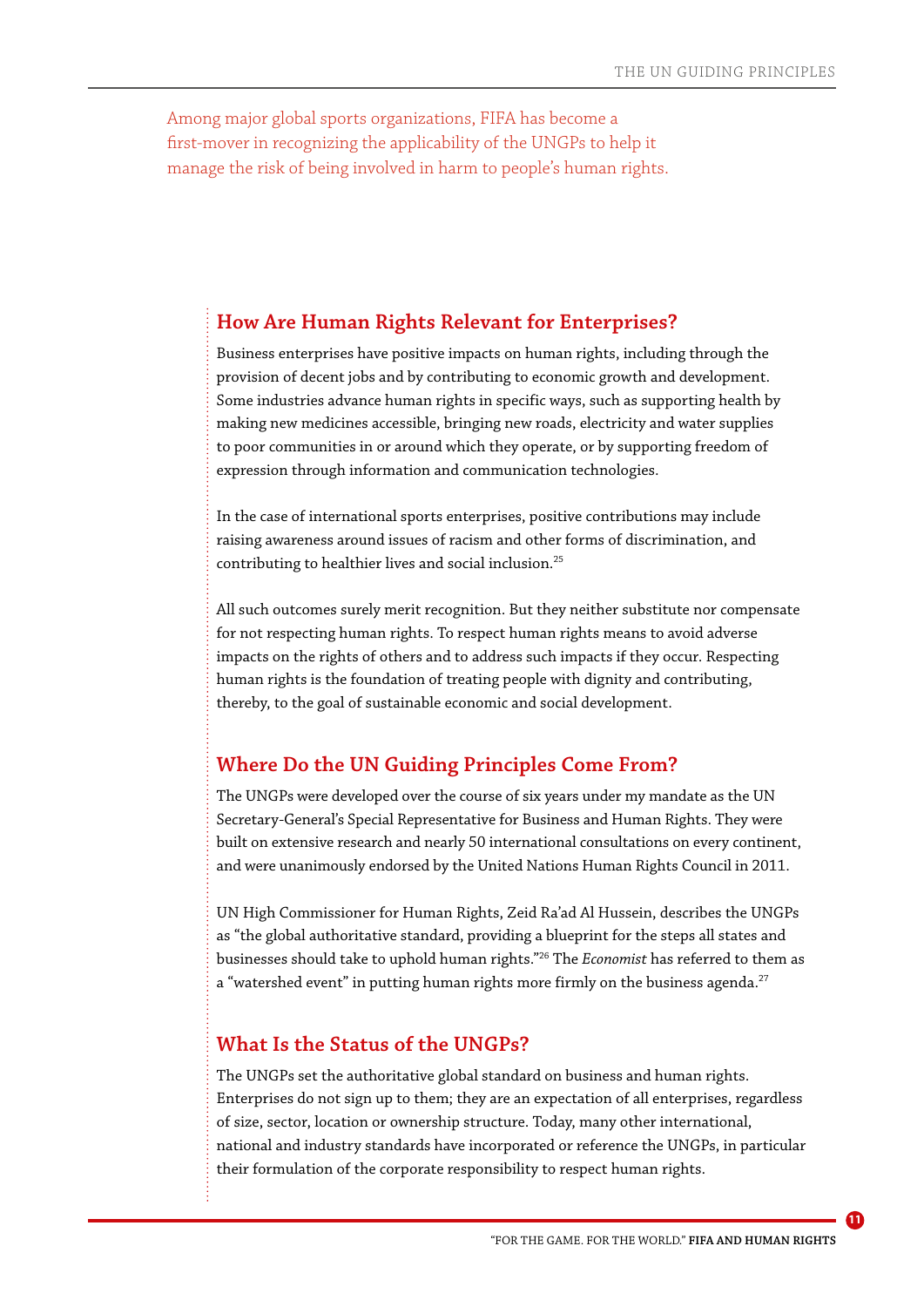#### **What Do the UNGPs Cover?**

The UNGPs are built on the three-pillar "Protect, Respect and Remedy" framework:

- States have a **duty to protect** human rights through policies, regulation, legislation and effective enforcement;
- Enterprises have a **responsibility to respect** human rights: that is, to avoid people's human rights being harmed through their activities or business relationships, and to address harms that do occur;
- Where individuals' human rights are harmed, they should have **access to effective remedy**: both states and enterprises have a role to play in enabling this.

#### **What Does the Responsibility to Respect Human Rights Mean for Enterprises?**

In order to **"know and show"** that it respect human rights, an enterprise should have in place:

- A public commitment to respect human rights that is embedded into its institutional culture;
- An ongoing process of human rights due diligence through which the enterprise assesses risks to human rights, integrates the findings into its decision-making and actions in order to mitigate the risks, tracks the effectiveness of these measures, and communicates its efforts internally and externally;
- Processes for helping provide remedy to anyone who is harmed as a result of the organization's actions or decisions.

#### **What Are the Ways in Which Enterprises Can Be Involved With Negative Human Rights Impacts?**

- They may **cause negative impacts**, for example if employees are injured due to unsafe working conditions, or if they displace communities from their lands and livelihoods without due process and adequate compensation;
- They may **contribute to negative impacts**, for example if their purchasing practices incentivize suppliers to force workers into unpaid overtime to meet contractual requirements, or if multiple companies drain or pollute the water resources essential for local communities' drinking supply;
- They may **be linked to negative impacts**, for example if forced labor or child labor is used to make their products, or if customer privacy is breached by a service provider or government, despite the company's efforts to avoid these outcomes.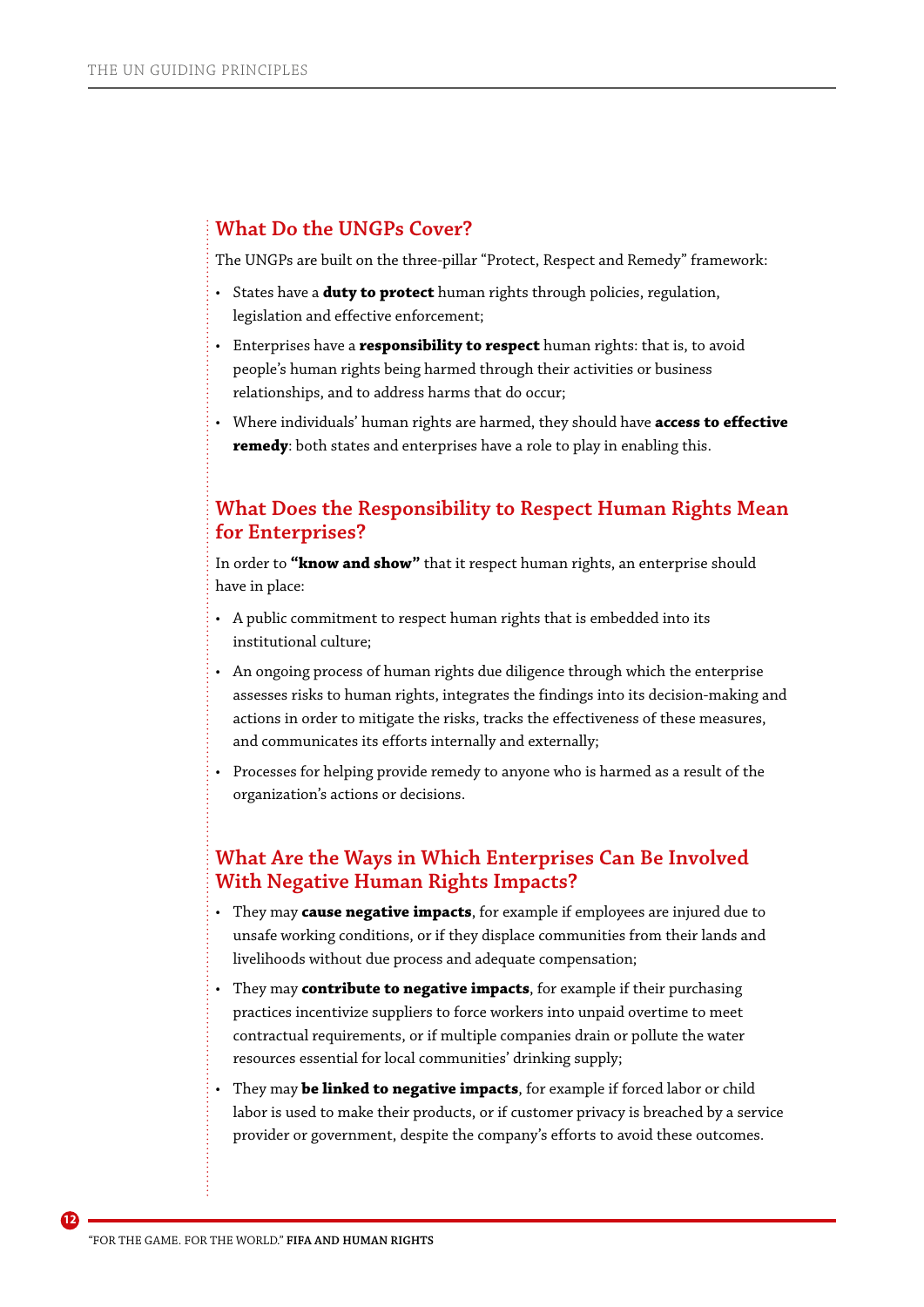| What Actions Are Expected of Enterprises Where They Are at        |  |
|-------------------------------------------------------------------|--|
| <b>Risk Of Being Involved With Negative Human Rights Impacts?</b> |  |

- Where they may cause harm, enterprises should take steps to avoid doing so, and should provide for or cooperate in remedy if harms occur;
- Where they may contribute to harm, enterprises should take steps to avoid doing so, use their influence to reduce the risk of other parties contributing to the harm, and help provide for or cooperate in remedy if harms occur;
- Where harm may be linked to their operations, products or services through business relationships, but without cause or contribution on their part, enterprises must still use their influence to seek to reduce the risks that the harm occurs.

**Key Considerations for Enterprises to Bear in Mind:**

1

**The responsibility to respect human rights does not increase or decrease depending on whether states meet their own duty to protect human rights.**  However, it is undoubtedly more challenging for enterprises to meet this responsibility when states do not have adequate standards and regulations in place or fail to enforce them effectively;

**The responsibility to respect human rights extends across an enterprise's operations and value chains.** It is not just about enterprises' employees, nor just about problems "out there" in the supply chain. It encompasses all situations where harm to human rights can be linked directly to what the enterprise does or produces;

:3

2

**The responsibility extends to all internationally recognized human rights.** This encompasses the International Bill of Human Rights (the Universal Declaration of Human Rights, the International Covenant on Civil and Political Rights and the International Covenant on Economic, Social and Cultural Rights), and the International Labour Organization Declaration on Fundamental Principles and Rights at Work;

4

**The primary focus must be on risk to human rights,** not only risk to the enterprise. If an enterprise needs to prioritize which human rights issues to address first, it should prioritize the most severe impacts. These typically converge strongly with risks to the enterprise itself;

5

**Enterprises need insight into the perspectives of the people at risk of harm.**

It is hard for any organization to know and show that it is respecting human rights if it is blind to how others perceive its actions and their effects. Engaging with the people who could be affected, with their representatives or, if neither is possible, with experts who have insight into their perspectives, is essential to assess and address human rights risks;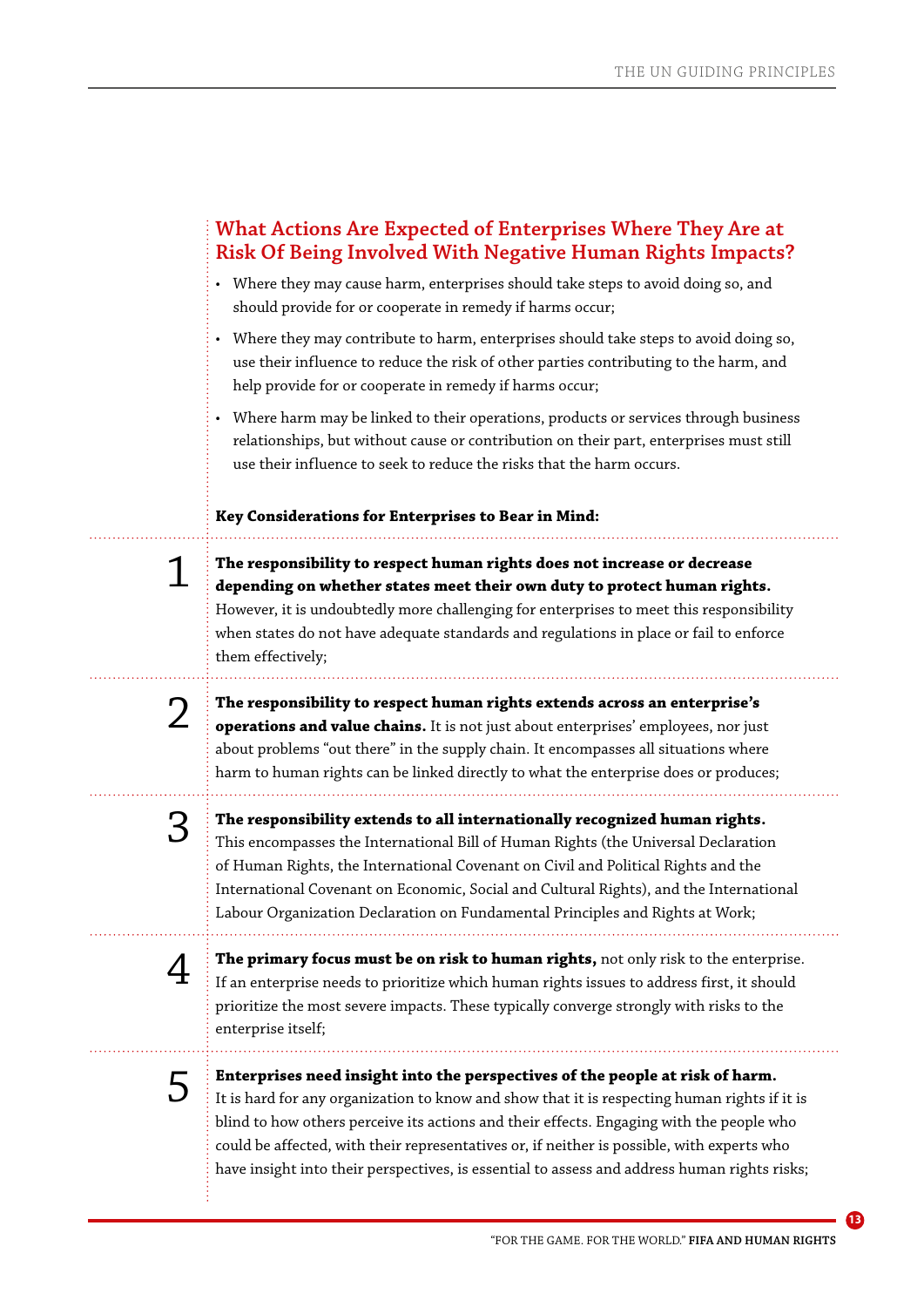**Enterprises do not have a greater responsibility to respect human rights where they have greater influence.** Wherever harm to human rights is connected to what the enterprise does or produces, it has a responsibility to try to address that harm;

**An enterprise's influence (or "leverage" under the UNGPs) affects how quickly and effectively it can address risks to human rights.** Where it has limited influence it is hardest to bring about change. The first question for enterprises in that situation is how they can increase their leverage as part of their efforts to reduce the risks;

8

6

7

**It is important to think creatively about leverage and how to use it.** Leverage can come through the terms of contracts and their enforcement; through commercial and other incentives, or through capacity-building of partners; through public advocacy or through joint action with other organizations, including governments as well as international or civil society organizations; and through personal relationships and quiet persuasion;

9

**Legal compliance may not be enough.** Human rights abuses often occur because relevant laws are absent, weak or not effectively enforced. This may be the case on specific human rights issues in industrialized and developing countries alike.

In sum, the UNGPs provide not only a standard but also a process template for how to embed respect for human rights throughout an enterprise's activities and relationships.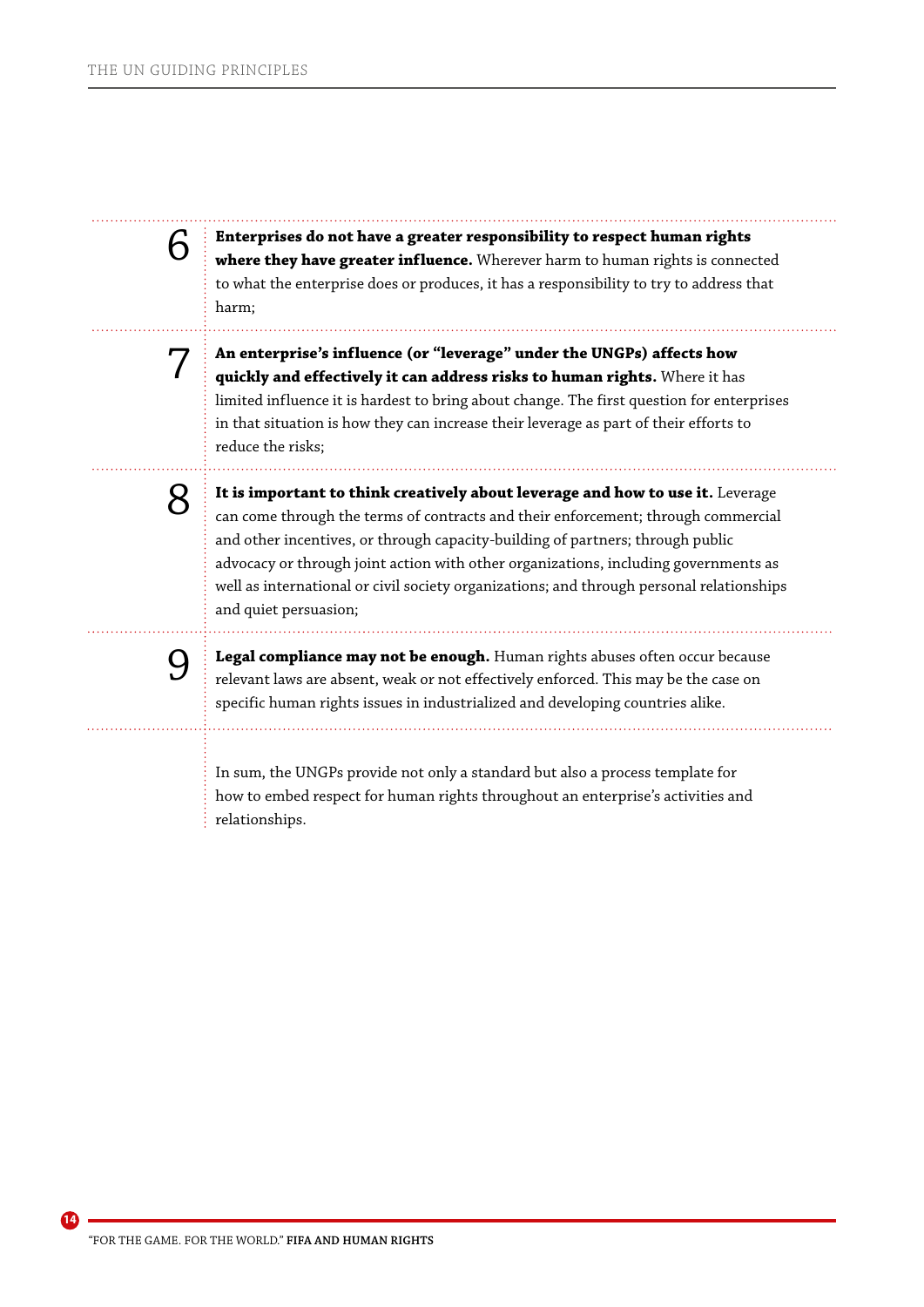# <span id="page-14-0"></span>THEA Structures

To understand how FIFA might be involved in adverse human rights impacts and how it can address them, one first needs to have a grasp on what it does and how it works. No brief description can capture the full complexities of FIFA's legal and organizational constructs as a global sports enterprise. This section merely provides an overview of the main features.

As noted, FIFA is an association established under the laws of Switzerland. It is the global governing body of association football. FIFA includes 209 national football associations, which make up six continental confederations. Membership in a confederation is required for FIFA membership, but national member associations are FIFA's actual members. The Men's World Cup is FIFA's flagship tournament.

FIFA's "supreme and legislative body" is the Congress, made up of representatives of the national member associations, each having one vote. It meets at least once a year. The Congress adopts and amends the FIFA Statutes, which are, in effect, its constitution. It also elects FIFA's President, and it decides in which country the World Cup will be staged.

The FIFA Council is FIFA's strategic and oversight body. Under the new FIFA Statutes, members of the Council (which is replacing the Executive Committee) are elected by member associations at their confederation congresses. FIFA's President chairs the Council. The Congress and Council are known as FIFA's "political bodies." Several committees exist that are independent of them, including FIFA's "judicial bodies," which are discussed briefly below. A Zurich-based administration of approximately 400 staff is headed by the Secretary-General, who is now designated as FIFA's chief executive officer. He is appointed by the Council, and his responsibilities include day-to-day management and implementation functions.

FIFA also has a dispute resolution system. Disputes involving confederations, member associations, leagues, clubs, players, officials, licensed match agents or players' intermediaries must be submitted to arbitration and "recourse to ordinary courts of law is prohibited" except in specific circumstances.<sup>28</sup> Appeals against a final FIFA decision may be taken to the Court of Arbitration for Sport (CAS), an independent institution based in Lausanne, Switzerland.

FIFA's own independent "judicial bodies" are the Disciplinary Committee, Ethics Committee and Appeal Committee[.29 T](#page-38-0)he Disciplinary Committee can impose sanctions under the FIFA Disciplinary Code, in particular in relation to "on-pitch"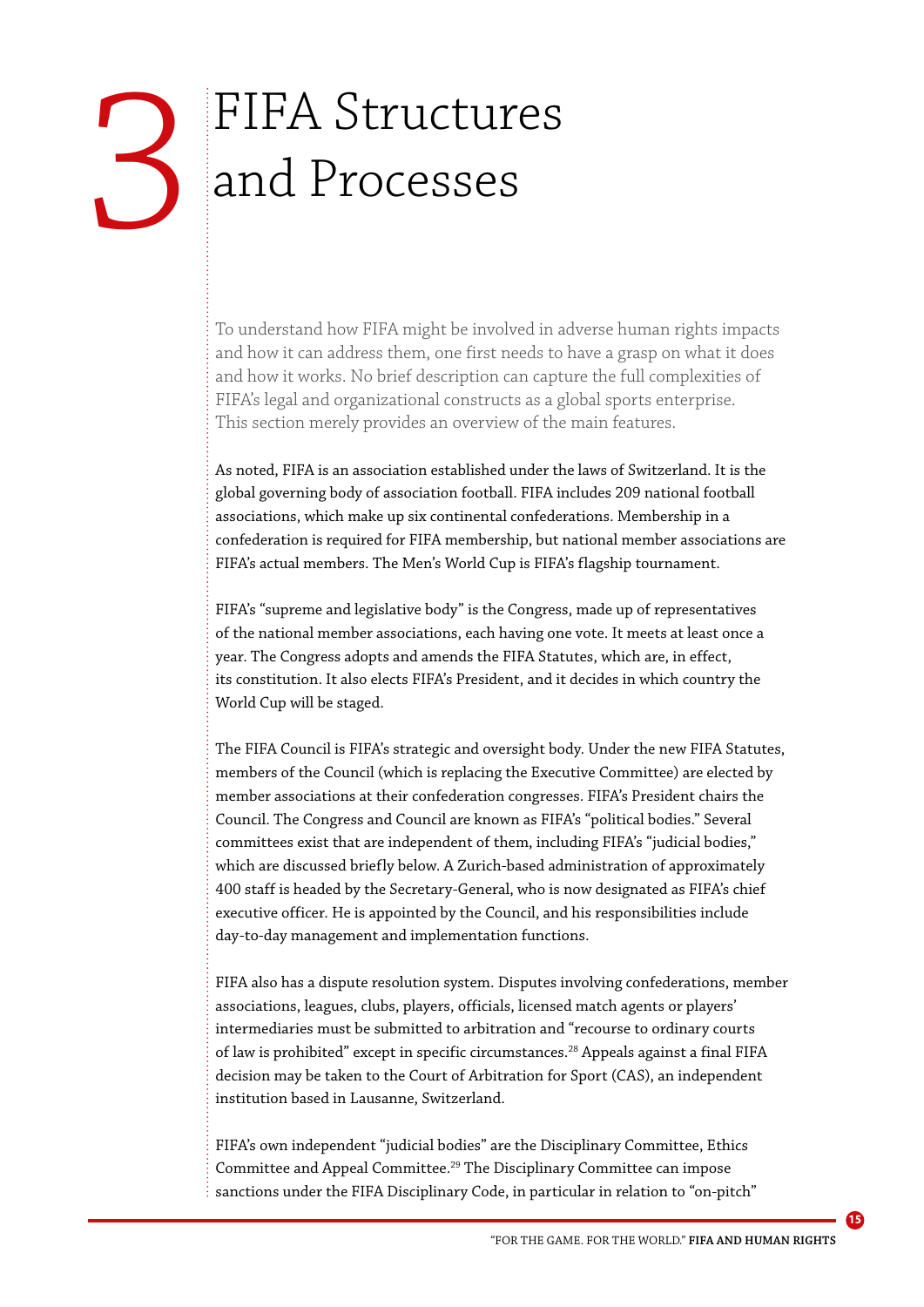<span id="page-15-0"></span>FIFA conducts its global operations through an extensive array of regulations and contractual relationships. It is largely through these that FIFA might be involved with a range of adverse human rights risks.

behavior by a range of individuals including officials, players, and spectators. It can also impose sanctions against legal persons, including member associations and clubs. Penalties can include warnings or fines (for both natural and legal persons), a ban on taking part in any football-related activity (for natural persons), and expulsion from a competition (for legal persons). The Ethics Committee oversees implementation of the Code of Ethics, covering certain conduct of officials, players, licensed match agents and intermediaries that has little or no connection to the field of play. Appeals of decisions by the Disciplinary and Ethics Committees may be heard first by the FIFA Appeal Committee and then by the CAS.

In addition to these judicial bodies, FIFA has established a system for addressing employment-related disputes between players and clubs that have an international dimension. This includes the Dispute Resolution Chamber, an arbitration tribunal based on the equal representation of players and clubs.

FIFA conducts its global operations through an extensive array of regulations and contractual relationships. It is largely through these that FIFA might be involved with a range of adverse human rights risks. Identifying any such risks requires scanning the full extent of its direct and indirect relationships.

Broadly speaking, FIFA encompasses two related but distinct sets of global networks. One connects the day-to-day world of association football, including the confederations, national associations and, through them, clubs and associated entities and actors. The second pertains to FIFA's international tournaments. Brand licensing, procurement and other functions are involved in both.

#### **Confederations and Member Associations**

FIFA requires the adoption of statutes by member associations that are aligned with certain fundamental principles in the FIFA Statutes and with the requirements of a FIFA template called the Standard Statutes. These lay out the basic principles of organization, governance and financial controls required of member associations. The FIFA Statutes also require the associations to adopt a statutory clause that provides for mandatory arbitration.[30](#page-38-0)

FIFA helps set, but does not unilaterally determine, the so-called laws of the game, which range from specifications of the physical attributes of the pitch and ball, to the rules for playing and refereeing.[31 FI](#page-38-0)FA itself promulgates a host of other standards and regulations, ranging from club licensing and players' transfers, to prohibitions of doping and match fixing. Among the duties of FIFA's newly established Governance Committee, which advises the Council, is addressing social responsibility, human rights, environmental protection and gender equality in matters connected with FIFA and its activities.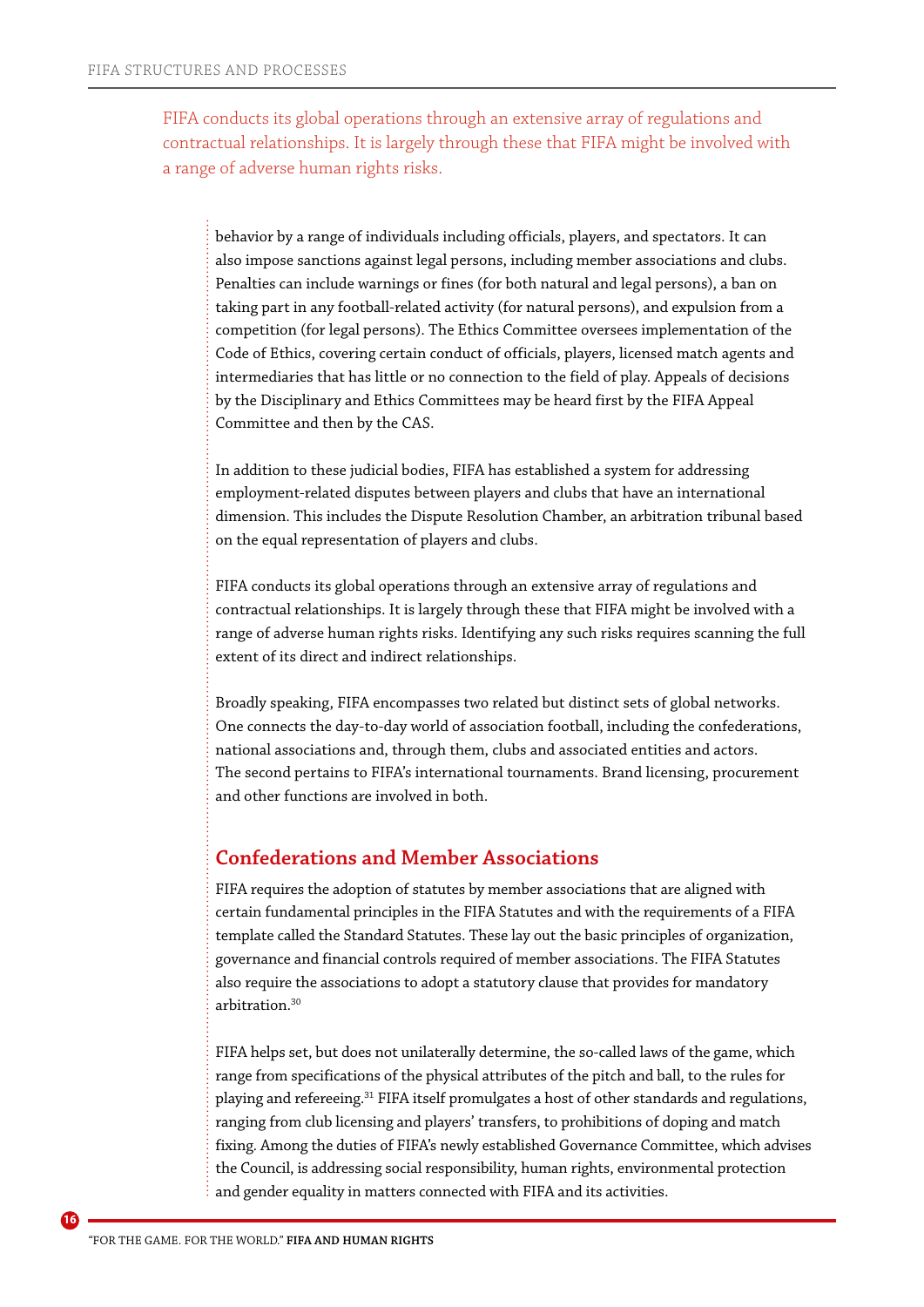<span id="page-16-0"></span>In support of its mission, FIFA provides extensive financial and technical assistance to confederations and member associations. This includes general financial assistance, project funding, capacity building and mentoring. In the 2011-2014 financial cycle FIFA's development-related expenses totaled US\$1,052 million, which included a "World Cup bonus" that amounted to US\$1.05 million to each member association and US\$7 million to each confederation[.32](#page-38-0) In 2014, each of the 209 member associations received US\$250,000 in grants under the Financial Assistance Programme and each of the six confederations US\$5.5 million in support of the Confederations' Development Programmes, totaling more than US\$85 million. A further US\$33.6 million was provided to member associations under the "Goal Programme," funding development of facilities and pitches, improving technology, strengthening administration, developing youth and women's competitions, and professionalizing football. Some 2,000 courses and seminars were held for associations during the 2011-2014 period.

Prohibitions against racism and discrimination on a number of grounds are stipulated in the FIFA Statutes and other core policies and regulations, and have been prioritized with member associations. However, beyond that little is known at this time about other possible human rights risks in FIFA's relationship with member associations whether as cause of, contributor to, or simply by being linked to adverse impacts resulting from member associations' conduct. Indeed, FIFA's Acting Secretary General, Markus Kattner, not long ago noted "major deficiencies" even in the most basic areas of financial accountability, reporting and legal compliance on the part of some recipients of development funds.<sup>33</sup>

#### **Tournaments**

The second set of relationships that makes up FIFA's global football universe involves its international tournaments. The Men's World Cup is the flagship, followed by the Women's World Cup. There are an additional seven men's football tournaments and two women's football tournaments. This set of relationships encompasses member associations but reaches well beyond them. It also includes the various entities required to host and stage the tournaments, contractors, licensees, commercial sponsors, broadcasters, as well as host cities and other levels of government. This involves a mix of direct and indirect relationships.

FIFA sets out operational requirements for all tournaments. Below I lay out how it works for the Men's World Cup.[34](#page-39-0)

Interested and eligible bidders submit a "bid book," outlining their proposal and how they plan to meet FIFA's requirements for hosting and staging the Cup. The successful bidder typically is selected between six to eight years prior to the tournament.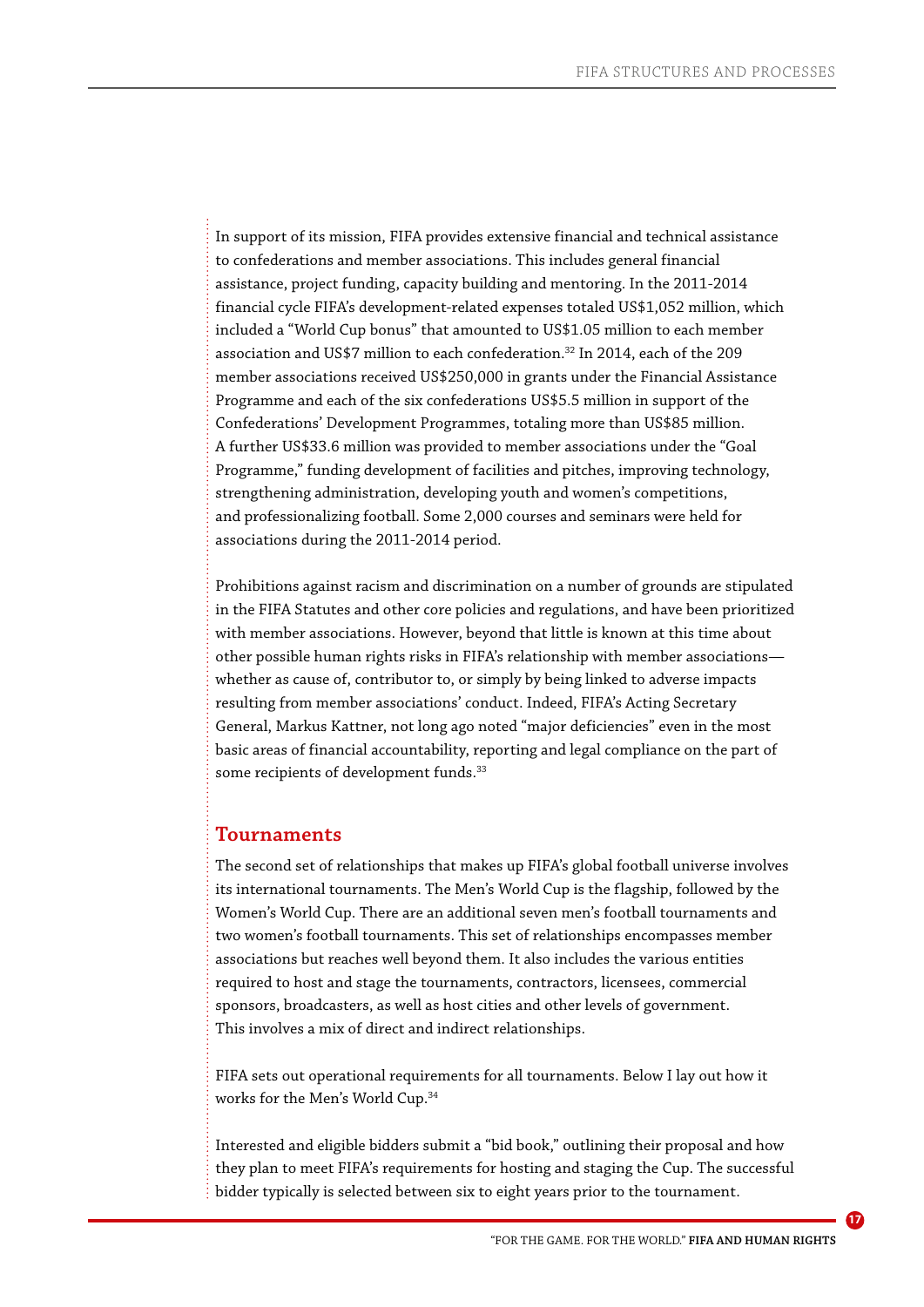<span id="page-17-0"></span>The bid book and the hosting agreement form the basis of a legally binding contractual relationship between the winning bidder and FIFA.

Although one commonly thinks of countries and cities as "hosting" a World Cup, FIFA's direct legal counterparty is the Local Organising Committee (LOC), incorporated by the member association whose bid has been selected, but legally separate from it. FIFA and the LOC have agreements with the relevant host cities and public as well as private authorities responsible for tournament-related stadiums, training sites and hotel arrangements. A FIFA commercial subsidiary is responsible for ticketing. Much of the operational activity related to the Cup is outsourced to contractors and through them to their supply chains.

Due to the magnitude of the World Cup, it cannot be organized without the broad support of various levels of government. Thus, the LOC is required to seek a general declaration and specific legal guarantees from the national government in each candidate country, agreeing that it will undertake certain measures in connection with the staging of the tournament. These may vary across different editions of the World Cup. In the past they have included providing security, expediting visa and customs procedures as well as work permit processes, ensuring adequate technical infrastructure for global broadcasting and telecommunications, and protecting FIFA's commercial rights. These have been coupled with a variety of legal exemptions and facilitation of administrative services for the duration of staging the tournament. They have included full tax exemptions for FIFA and its subsidiaries; events-related tax exemptions for the LOC, FIFA confederations, member associations, the television production company appointed by FIFA, and FIFA service providers; and limited tax exemptions for FIFA contractors. They have also included exemptions from regulations limiting the import and export of currencies as well as currency exchange and conversion. And they have included exemptions from certain labor regulations during the staging of the World Cup. Typically such measures require legislative changes in the host country.

Critics argue that these guarantees are too extensive and intrusive, and therefore lend themselves to possible abuse.[35 Fo](#page-39-0)r the 2026 Men's World Cup, FIFA is expected to provide additional guidance on the requested government guarantees, and to include a tournament-related human rights declaration by candidate countries and cities.

Rounding out the picture are FIFA's own direct commercial relationships: licensing merchandise and equipment that is branded with the FIFA name or marks, procurement of goods and services not branded by FIFA, sponsorships, broadcasting rights and various commercial subsidiaries. These activities and relationships pose human rights challenges for FIFA that differ little from those faced every day by multinational corporations.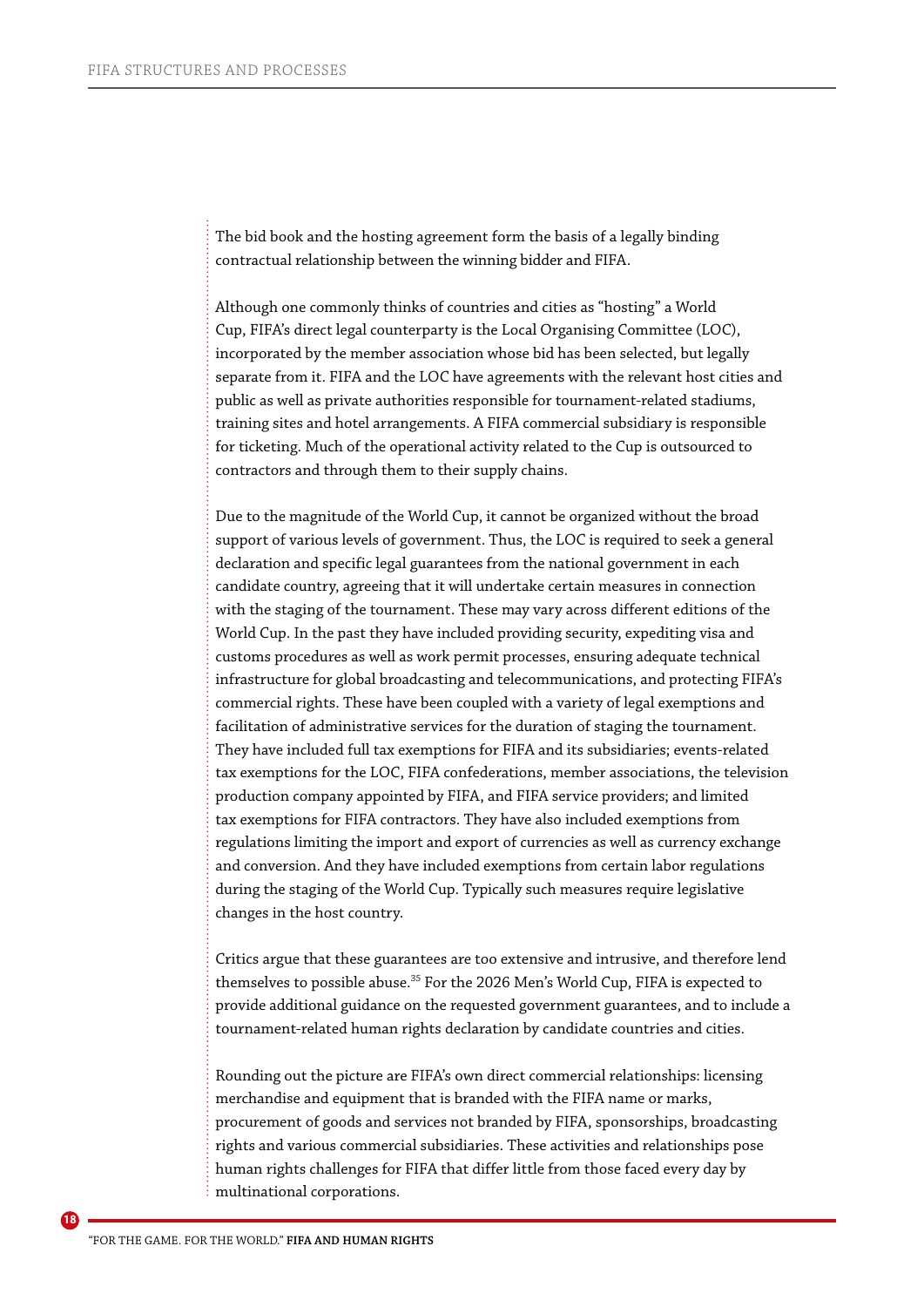<span id="page-18-0"></span>At this time, FIFA does not yet have adequate systems in place enabling it to know and show that it respects human rights in practice.

> FIFA's sustainability program currently undertakes various activities to promote awareness of human rights and to address some negative impacts, with a particular focus on non-discrimination and racism in connection with tournaments. For example, the recently launched Anti-Discrimination Monitoring System has led to several Latin American member associations being fined for homophobic chants by fans.<sup>36</sup> The sustainability strategies for Brazil (2014) and Russia (2018) include elements on preventing negative human rights impacts, but the strategies overall are weighted more towards the promotion of the positive effects that staging such tournaments can have.

> In its own licensing and procurement relationships, FIFA has collaborated with the World Federation of the Sporting Goods Industry since the 1990s to put in place a code of conduct addressed to minimum labor standards for the production of FIFA-licensed footballs, which now extends to turf and technology used in games.<sup>37</sup> Prohibitions on child labor and forced labor are also included in some of FIFA's other supply chain relationships.

However, until its recent decisions to recognize the UNGPs and adopt a statutory human rights clause, FIFA lacked an explicit commitment to respect human rights that is, to avoid harm to internationally recognized human rights in connection with its activities and relationships. At this time, FIFA does not yet have adequate systems in place enabling it to know and show that it respects human rights in practice.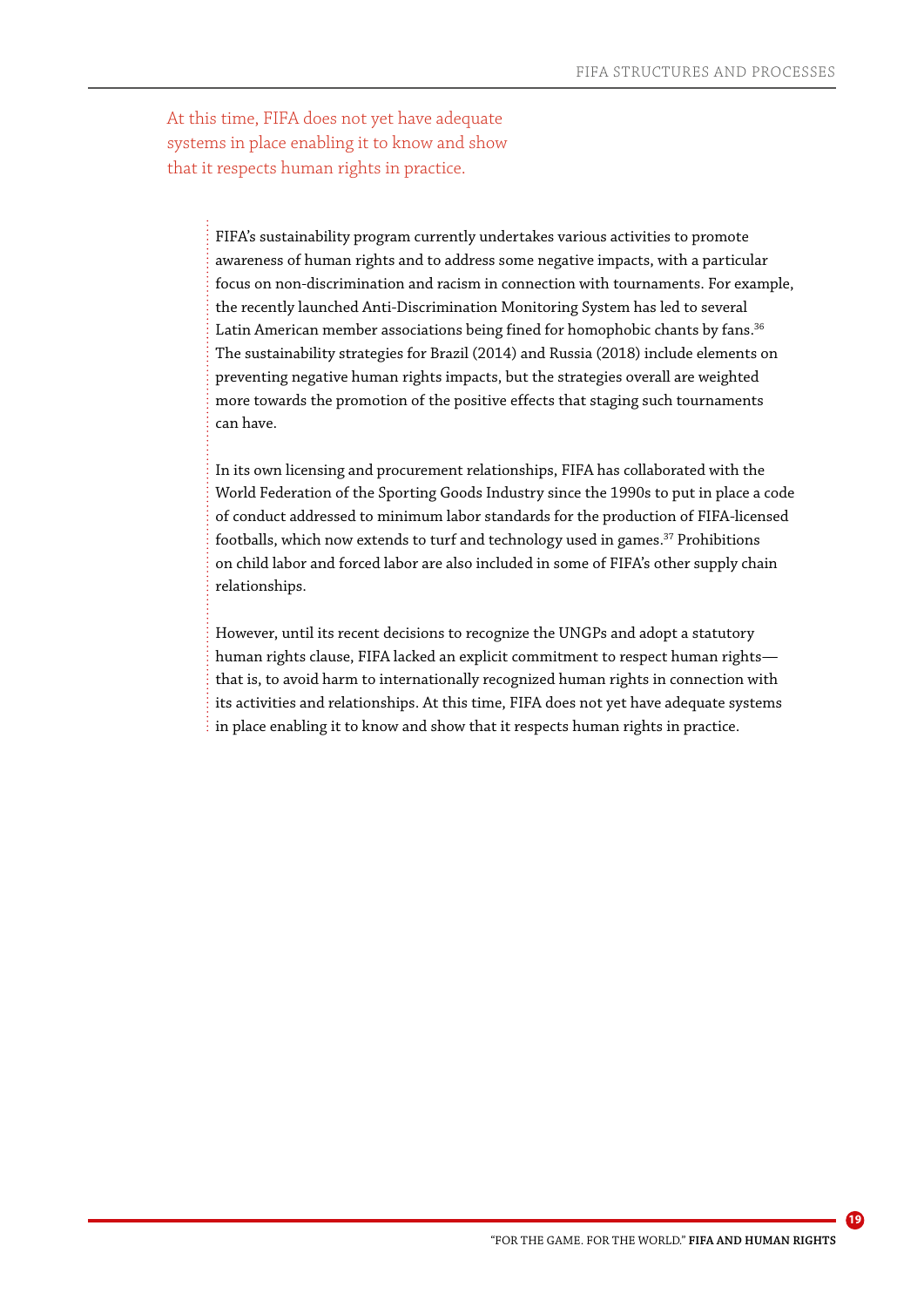# <span id="page-19-0"></span>Associated Sources of<br>Human Rights Risks

At a February 2016 event addressing the value of global sports events, United Nations Secretary-General Ban Ki-moon made these observations:

*Sport has a tremendous—and in many ways unique—power to unite. So-called 'mega sports events', such as the World Cup and the Olympic and Paralympic Games, can spread that spirit of unity in mega-ways… Their influence can also extend far beyond the world of sports. With planning and vision, mega sport events can advance social development, economic growth, educational opportunity and environmental protection… This will not happen on its own. Ample experience has shown that the benefits of mega sport events have not always been long-lasting, sustainable or widely shared. It is therefore crucially important that we learn the lessons of this history.*[38](#page-39-0)

One of the lessons that must be learned is that, in addition to all the good that major international sports organizations and events can do, including for human rights, they invariably also pose human rights risks that need to be better identified and addressed.

The term "risk" is generally understood to mean exposure to the chance of harm or loss. In the human rights context, it is necessary to consider an enterprise's risks to people, not simply risks to the enterprise itself. The responsibility to respect human rights begins with identifying where such risks might exist in connection with the enterprise's activities and relationships.

FIFA is not responsible for all human rights abuses by organizations it works with, or any country in which its events are staged. But it is responsible for its own involvement with such risks, whether the connection is through its events, commercial subsidiaries and business partners, member association or other parties. Moreover, as spelled out in Section 2 of this report, FIFA's responsibility to mitigate or remedy harms varies with the nature of its involvement in them: whether FIFA causes or contributes to them, or is simply linked to them through its relationships without contribution on its part.

In some of these latter situations, FIFA's leverage to address human rights risks may be highly constrained. However, the UNGPs make it clear that responsibility stems from being *linked* to the risk, not from the current degree of *leverage* to achieve change. Leverage is a tool to be employed once the responsibility to take action has been identified. In such circumstances, one of the most important lessons is about

In addition to all the good that major international sports organizations and events can do, including for human rights, they invariably also pose human rights risks that need to be better identified and addressed.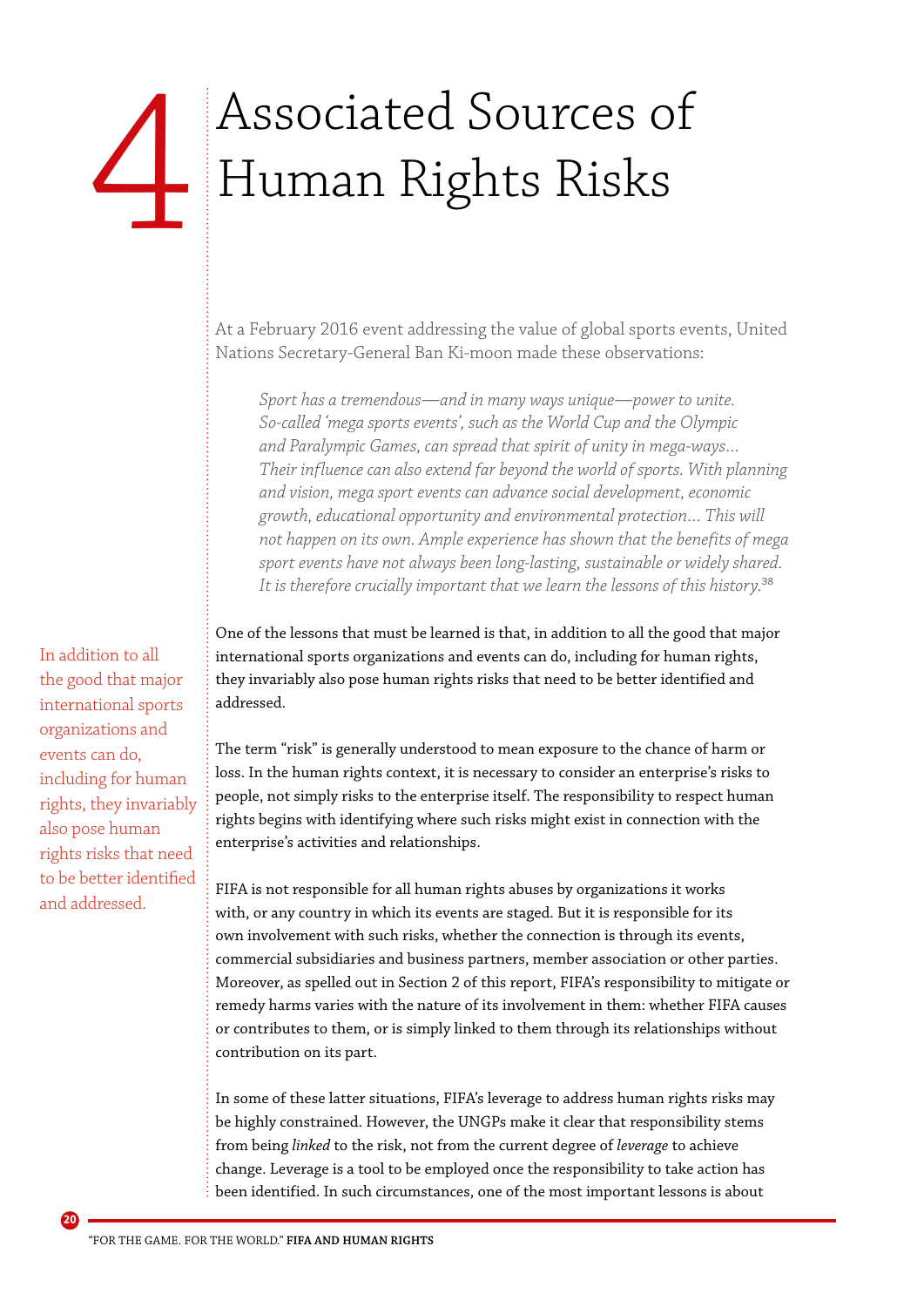<span id="page-20-0"></span>FIFA is not responsible for all human rights abuses by organizations it works with, or any country in which its events are staged. But it is responsible for its own involvement with such risks.

> how FIFA can use and increase its leverage to seek to reduce the risk that human rights abuses will occur.

In Section 5 of this report, I offer a series of recommendations on the systems and practices FIFA needs to fully assess and address human rights risks with which it may be involved. But first, I identify in broad terms below where and how some of the main risks may arise in and around the world of association football that FIFA governs. For the sake of simplicity, I differentiate between events-related and systemic sources of risk, and I conclude the section with a brief discussion of institutional capacity to address these risks.

#### **Events-Related Sources of Risk**

Much of the human rights-related attention FIFA has attracted from the media, advocacy groups, its sponsors and the public at large has focused on the Men's World Cup. A great deal of information is available in the public domain about alleged as well as documented cases of abuses[.39 S](#page-39-0)ome of the same issues are raised in connection with other tournaments, and with FIFA's ongoing relationships. I focus here on the lifecycle of the Men's World Cup, with brief references to FIFA's member associations.

**• Bidding and Selection.** Two major issues have been raised around bidding for the Men's World Cup. One concerns bribery for the purposes of vote buying. The bidding processes for the 2006, 2010, 2018 and 2022 tournaments have drawn the attention of investigators.<sup>40</sup> How is this related to human rights? Bribery and corruption is not only about giving and taking money for private gain that has been intended for broader social purposes. It may also enable the parties involved to evade legal and contractual requirements, including those protecting human rights. Lack of financial integrity, therefore, is a foundational source of human rights risks. FIFA's recent reform measures are intended to address the issue of financial integrity in relation to the World Cup, member associations, and FIFA's own governing bodies.

The other issue is that FIFA's bidding and selection criteria for hosting and staging tournaments in the past have not included adequate provisions for addressing human rights risks. This has left individuals and communities vulnerable and FIFA's own reputation exposed. Consider FIFA's decision to stage the November/December 2016 U[nder]-20 Women's World Cup in Papua New Guinea. Papua New Guinea is known as one of the world's worst places for sexual violence against women—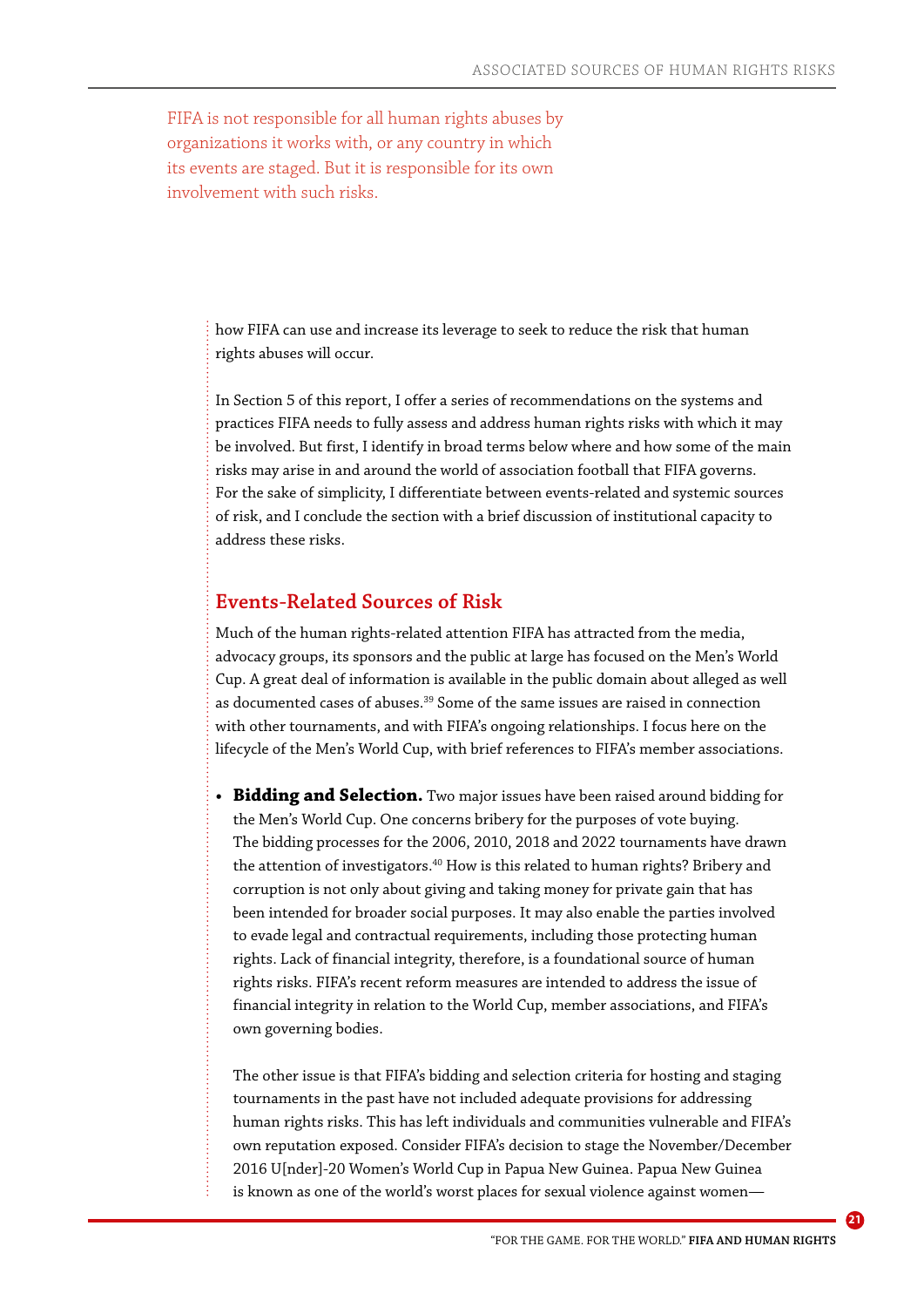<span id="page-21-0"></span>and police are often among the perpetrators.<sup>41</sup> This is precisely the kind of case that requires heightened human rights due diligence as part of the bid evaluation process. With the decision taken, it is imperative for FIFA now to demonstrate that adequate security arrangements are being made to address the risks.<sup>42</sup>

As noted previously, the bidding requirements for the 2026 Men's World Cup are expected to include human rights criteria.

**• Land Acquisition**. The Men's World Cup and international sporting events of a similar scale often involve acquiring land for stadiums, training sites, transportation systems, housing for athletes, and additional hotel accommodations for fans. New developments of this sort are generally regarded as one of the main enduring benefits of hosting such events. But land acquisition often includes the displacement of individuals or entire communities. The same can happen, on a smaller scale, at the level of FIFA member association projects, for example in the development of local football facilities.

The main responsibility for this matter of course rests with governments. There are numerous documented cases of governments using force to take over land from communities and local businesses for the purposes of a tournament, without adequate consultation or compensation as required by international human rights standards. FIFA's responsibility for these and other harms arising from government action would stem from a failure to specifically address the issue in bidding and selection criteria, hosting agreements, and efforts to develop mitigation strategies with host governments.

**• Construction.** The tournament lifecycle is relatively short and the pressure to meet deadlines increases as the event approaches. That fact may heighten risks to workers' rights where major construction is required, including to workers' health and safety. Freedom of association and restrictions on excessive overtime may also be ignored. Migrant workers may be most at risk, whether they come from abroad or from other parts of the host country. Documented cases show instances of their being forced to work without contracts, having to surrender identity papers to their employers or obtain exit visas so that they cannot leave even the most abusive working conditions, being poorly paid, suffering delays in payment or being subjected to debt bondage. The employment of migrant workers also may involve unscrupulous recruitment and employment agents, who in the worst cases are human traffickers. FIFA and the LOC can be linked to such human rights risks and abuses through their networks of contracts and subcontracts for the delivery of projects. Once again, on a lesser scale these risks may also arise with regard to member associations' development projects.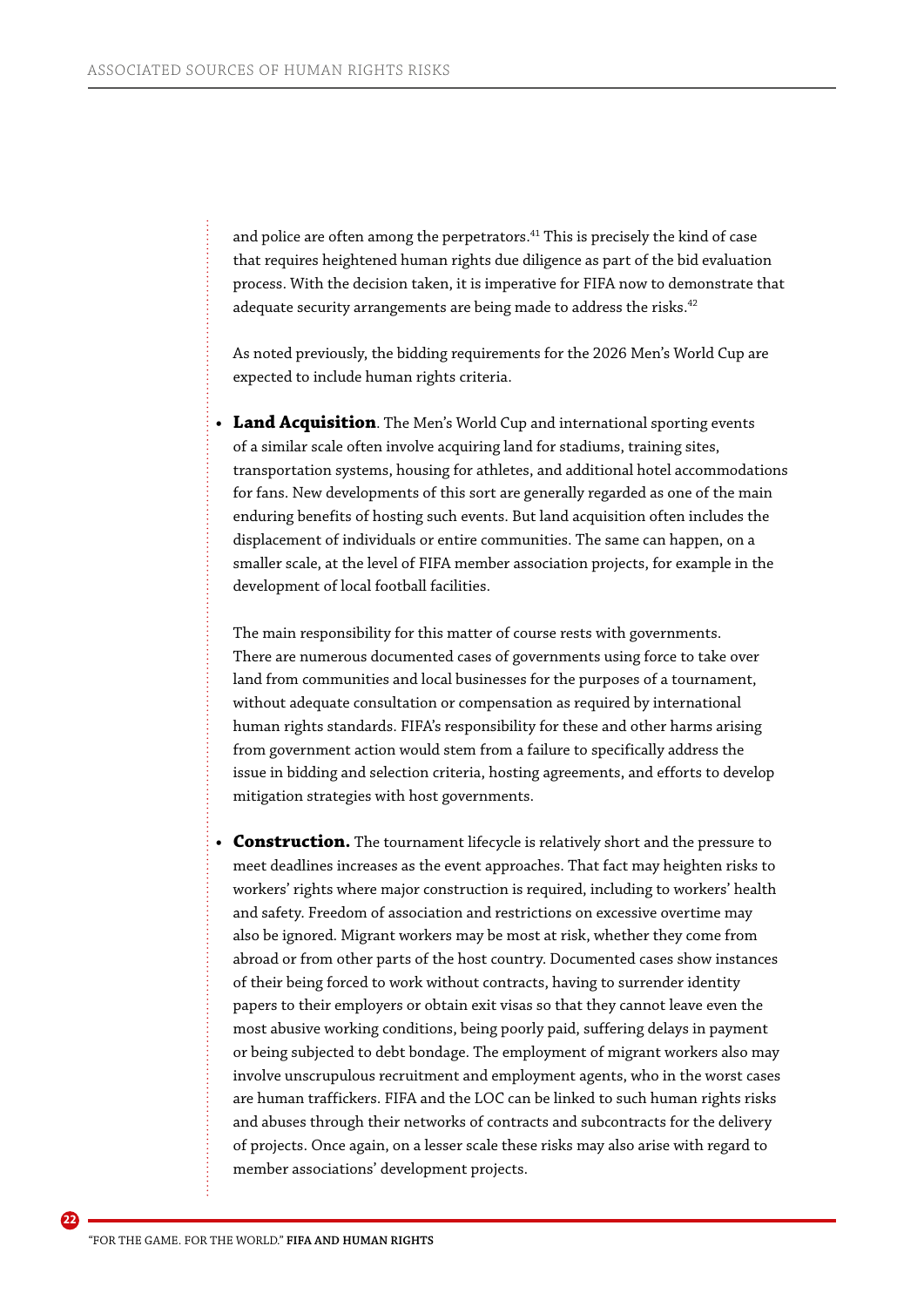<span id="page-22-0"></span>**• Procurement and Licensee Supply Chains.** Working conditions in the supply chains of FIFA licensees have been a long-standing concern for stakeholders—and for FIFA. The initial focus was on the apparel and sporting goods industries, triggered by the emblematic photo on the cover of a leading magazine in the mid-1990s of a young boy hand-stitching a premium-brand football. FIFA and its partners now include certain workplace standards in contracts for those sectors, as noted in Section 3. Stakeholder scrutiny has extended to additional sectors including electronics, World Cup mascots and trinkets, as well as the agricultural supply chains of food and beverage providers at match venues. The impact of FIFA's (and other sports organizations') de facto "exclusion zones," which reflect a combination of security and commercial considerations, on small businesses and vendors seeking to operate in the vicinity of tournament venues has also received considerable stakeholder attention.<sup>43</sup> FIFA has experimented with mitigation measures. Less well documented is the situation of countless other workers and volunteers producing goods and providing services in preparation for and during events.

FIFA may find itself linked to supply chain related workplace abuses connected to the licensees with which it has multi-event contracts, or to contractors involved in only a single event. The latter situation requires special vigilance because incentives for compliance with standards inevitably decline as the event draws nearer and the ability of FIFA to switch sources diminishes, while there is little prospect of repeat business.

- **• Hospitality and Accommodations Sectors.** More than three million spectators have attended matches at several recent Men's World Cups, many of them from abroad or different parts of the host country. Providing accommodations as well as food and beverage services requires a rapid ratcheting up of facilities and suppliers, including at event venues. This raises some of the same human rightsrelated risks discussed in the above categories. In addition, the influx of visitors makes the hotel industry a known target for traffickers of sex workers and the sexual exploitation of children. FIFA can seek to address its linkage to these risks in part through the "hotel agreements" to which it is a party, and more broadly by collaborating with other actors to raise awareness within the hotel industry of its responsibility to take action.
- **• Security.** Providing security is of paramount concern at any large-scale event, including World Cups. Various levels of government in the host country are required to do so, including local and national police or armed forces where necessary. FIFA and LOCs also retain private security companies for their facilities and within venues.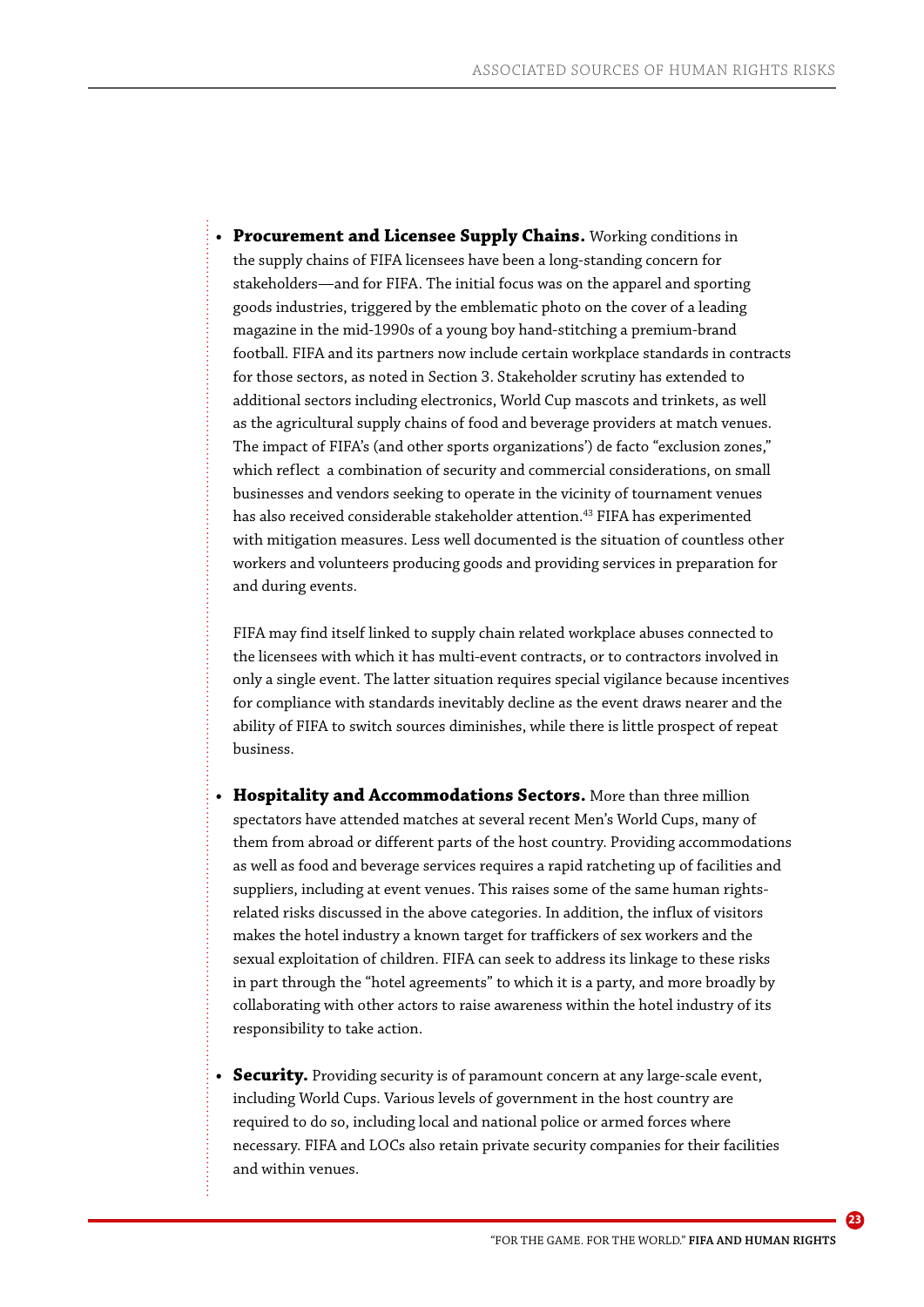<span id="page-23-0"></span>Gender discrimination in the world of association football remains an endemic human rights challenge for FIFA.

> It can be a delicate balancing act to guarantee people's safety without infringing on their fundamental rights, including freedom of expression and peaceful assembly in public places, when large and sometimes unruly crowds are present. This is even more so where a threat of terrorist attacks may exist. Nevertheless, excessive use of force by law enforcement personnel in dispersing demonstrations has been a recurrent issue in connection with large-scale sporting events. Some of this may be due to inadequate training. However, the outright prohibition and criminalization of peaceful protests is a deliberate act. So, too, are prohibitions or the imposition of punitive measures on journalists for reporting on what the authorities may regard as politically inconvenient or embarrassing facts. These are sensitive issues for FIFA as a sports organization. But nothing prevents it from including expectations for adequate training and appropriate use of force by law enforcement agencies in bidding requirements and in its subsequent agreements and dialogue with host governments[.44](#page-39-0)

This short summary has highlighted some of the sources of human rights risks associated with the lifecycle of the Men's World Cup, which the implementation of FIFA's human rights commitments will need to address. Other FIFA tournaments require far less extensive infrastructure and FIFA's leverage vis-à-vis hosts may be lower, but some level of the same risks nevertheless may exist and should be addressed.

#### **Systemic Sources of Risk**

In addition to tournament-related risks, there are also sources of human rights risk that are posed by more systemic factors. The following is intended as an illustrative and not exhaustive list.

**• Discrimination.** FIFA has long had statutory and regulatory prohibitions against racism and discrimination. The most recent Statutes are the most inclusive yet in enumerating forms of discrimination.<sup>45</sup> Action against homophobic chants in stadiums has already been mentioned. FIFA also insists on access to stadiums for people with disabilities. In addressing gender discrimination, FIFA now requires that each of the six confederations have no less than one voting FIFA Council seat reserved for women, and that confederations and member associations must be committed to promoting gender equality[.46 T](#page-39-0)hese are important developments in the struggle against discriminatory practices.

Yet gender discrimination in the world of association football remains an endemic human rights challenge for FIFA. Former Australian footballer and chairwoman of FIFA's Task Force for Women's Football, Moya Dodd, explains: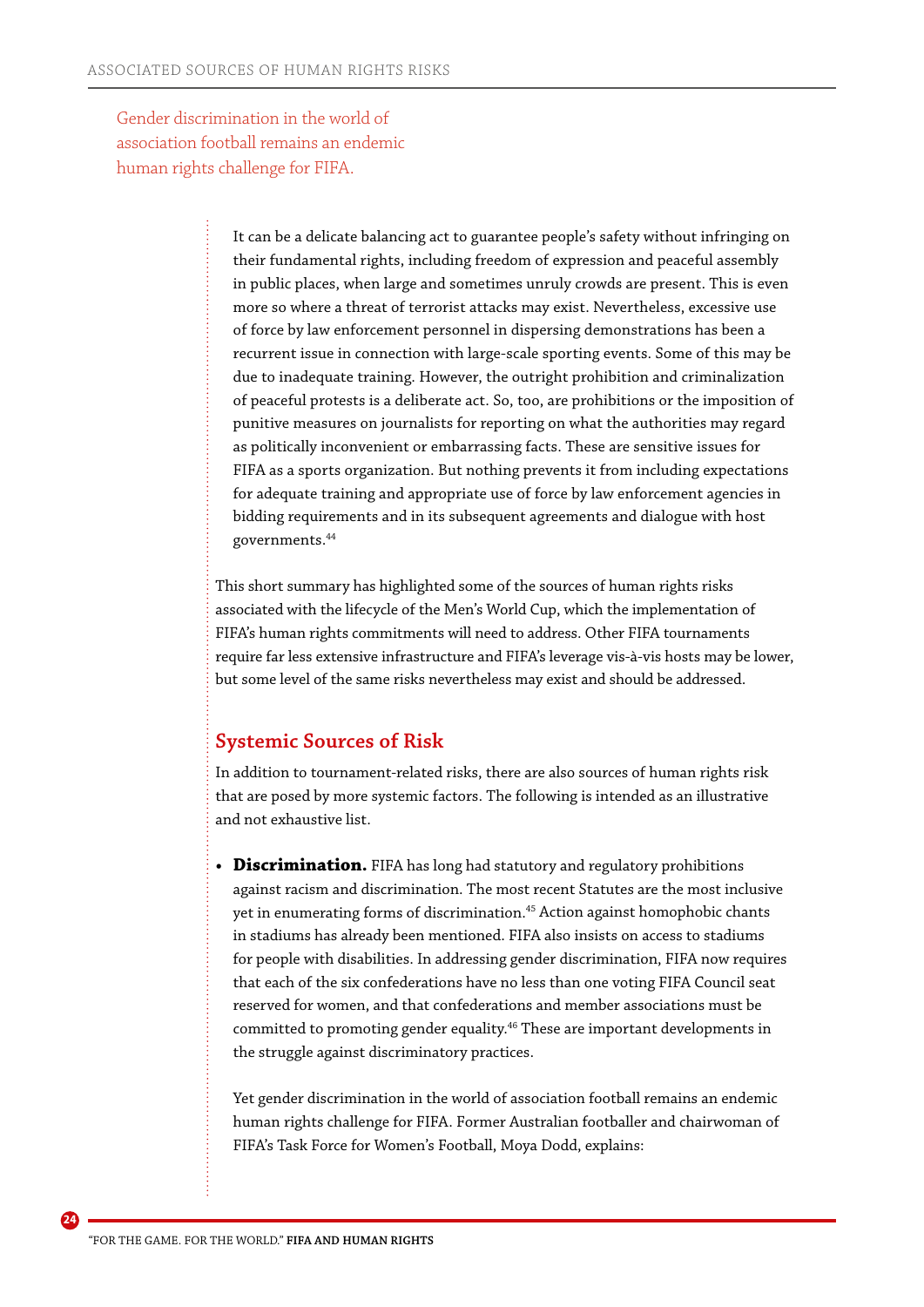<span id="page-24-0"></span>*Less than half of FIFA's national federations have girls soccer programs. Those that do exist give a girl less access to facilities, less support, and poorer development pathways than her brother. She will play in competitions with less investment, minimal promotion, and consequently fewer fans than the all-important male versions. Media coverage will amplify this skew, battling age-old preconceptions and making her all but invisible in the mainstream. Administrators preoccupied with the men's game will struggle to meet her needs.*[47](#page-39-0)

Changing this deep-seated pattern of gender discrimination will require additional standards and targeted measures, including through FIFA's financial and programmatic support for member associations, building on its current requirements.

**• Player Transfers and Trafficking.** FIFA has robust regulations governing the status and international transfer of players.<sup>48</sup> They include prohibitions of such transfers involving players under the age of 18, with limited exceptions. FIFA also owns a subsidiary company called FIFA Transfer Matching System, a mandatory online registry intended to increase the transparency of transactions and ensure that all international transfers comply with applicable FIFA regulations. Even so, the international players' association, FIFPro, has documented allegations by players of serious harm to their human rights. Cases often begin with players claiming that they are consistently not paid on time by their clubs. Filing a formal complaint can take time and money. And when they do file, some players report having faced harassment and beatings, as well as threats of being banned from football. While the immediate cause is typically clubs, players seeking transfers out of such abusive situations appear to have limited options in practice.<sup>[49](#page-39-0)</sup>

In addition, if large numbers of reports are to be believed, human trafficking in football continues at significant rates.<sup>50</sup> The sources of trafficked players are most likely to be in West Africa and parts of Latin America. Their typical destination is lower-tier European and Asian clubs, although many trafficked players end up in the streets rather than on pitches. The vast majority of trafficked players are said to be minors. FIFA has been proactive in establishing rules to combat trafficking through the legal transfer system. But neither the rules nor the available resources extend to cover rogue recruiters and agents, unsanctioned football academies, and the known trafficking routes by which players are sent to clubs on other continents operating within FIFA's ambit.<sup>51</sup> This means that there are likely to be players in the FIFAgoverned world of football who have been trafficked—and that they include minors.

**• Players' Access to Remedy.** As noted earlier, the FIFA Statutes generally prohibit recourse to "ordinary courts" for football-related disputes. This includes players, who are required to sign arbitration agreements generally precluding

There are likely to be players in the FIFA-governed world of football who have been trafficked—and they include minors.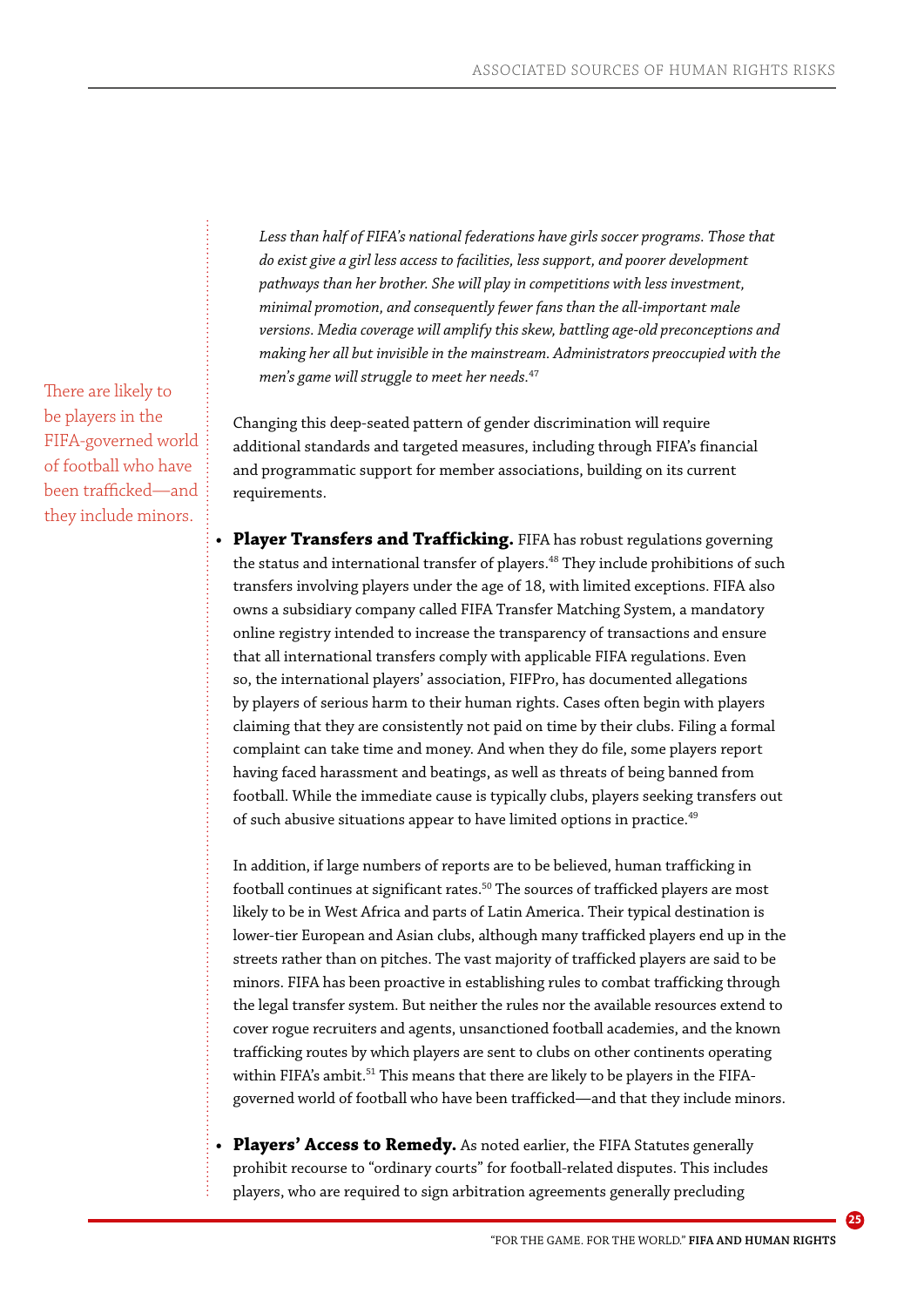<span id="page-25-0"></span>If an arbitration system is going to deal effectively with human rights-related complaints, it needs certain procedural and substantive protections to be able to deliver on that promise.

> their access to national public courts or tribunals. This is a common feature of international sports organizations.

While FIFA's regulations contain formal exceptions to the prohibition of legal claims, in practice the system seems more like a closed loop. For example, players from several countries participating in the 2015 Women's World Cup in Canada filed a complaint with the Human Rights Tribunal of Ontario on grounds of gender discrimination. Clearly, they were not *prevented* from accessing a public tribunal. But when they did so, they were allegedly threatened with suspension from their teams and from participating in the Cup.<sup>52</sup>

This is a complex issue, especially as it relates to human rights—which include the right to effective remedy as well as the right to a fair trial. Leaving all disputes to be settled in the domestic courts of 209 member associations would wreak havoc on common standards and consistency of application, and quite possibly undermine the game itself. Moreover, an arbitration system may be able to resolve many issues more quickly than courts and may be preferable on other grounds as well, including for players victimized by their own clubs or national associations.

But if an arbitration system is going to deal effectively with human rights-related complaints, it needs certain procedural and substantive protections to be able to deliver on that promise. While the FIFA dispute resolution system and the CAS' 300-plus arbitrators who sit at the peak of the system may be well equipped to resolve a great variety of football-related disputes, they generally lack human rights expertise.

Finally there is the issue of the deference long shown by national courts to FIFA's dispute resolution system, including decisions of CAS, as a private regulatory regime. However, in cases that raise significant human rights issues, the ability for players to access effective remedy—including, where they so choose, through domestic courts or tribunals—must be a real and not merely a theoretical possibility.

#### **Lack of Institutional Capacity as a Source of Risk**

A core requirement of the UNGPs is that an enterprise be able to "know and show" the human rights risks with which it may be involved, and how they are being addressed. Human rights due diligence is the process through which it can do so.

• Institutionally, FIFA plays three related roles at one and the same time. It is the representative body of football associations around the world, it governs on-pitch and certain off-pitch conduct, and it engages in a significant level of commercial activity. All three roles involve standards and regulation. FIFA acts vigorously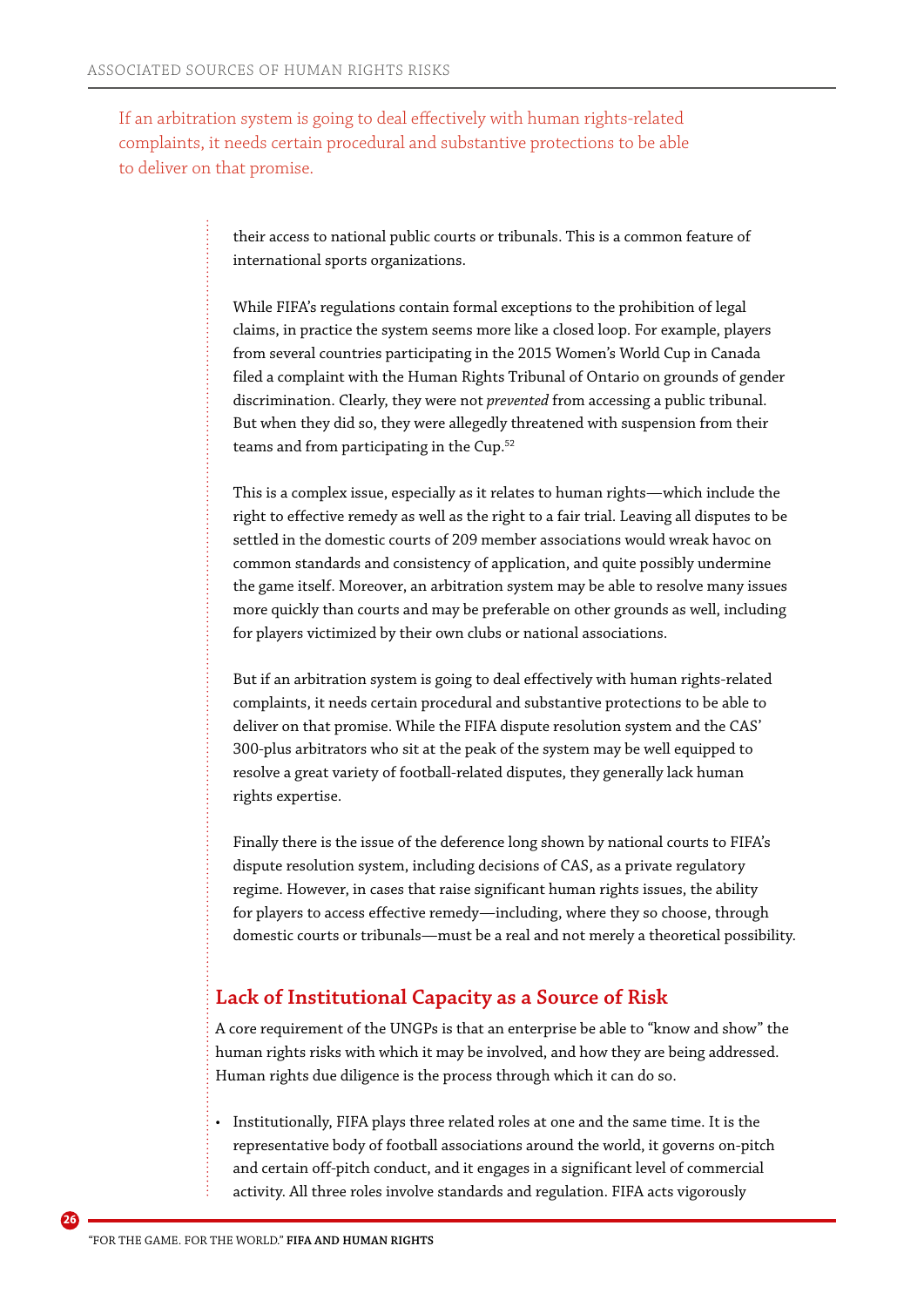FIFA acts vigorously to develop and enforce regulations related to its institutional and commercial interests. But when it comes to many other matters, even where the rules are robust, FIFA's capacity to ensure their implementation is often lacking, and FIFA relies heavily on self-regulation by the parties to which the rules are addressed.

> to develop and enforce regulations related to its institutional and commercial interests. But when it comes to many other matters, even where the rules are robust, FIFA's capacity to ensure their implementation is often lacking, and FIFA relies heavily on self-regulation by the parties to which the rules are addressed. Reference has already been made to FIFA's own recognition that its oversight of member associations' use of FIFA funding falls well short and requires improvement.

> Inadequate administrative support is bound to affect an enterprise's ability to "know and show" that it is not involved in human rights harm and to address harms where they occur. Therefore, expanding FIFA's institutional capacity at the political and administrative levels will be critical for it to meet its new human rights commitments.

This section of the report has been about potential and actual sources of human rights risks with which FIFA may be involved. Identifying such risks does not mean that the primary responsibility for them all sits with FIFA. Indeed, in many instances it may lie with another party. But it is necessary for FIFA to know where risks exist and to play its part in addressing them. The next section makes 25 recommendations for how to do so.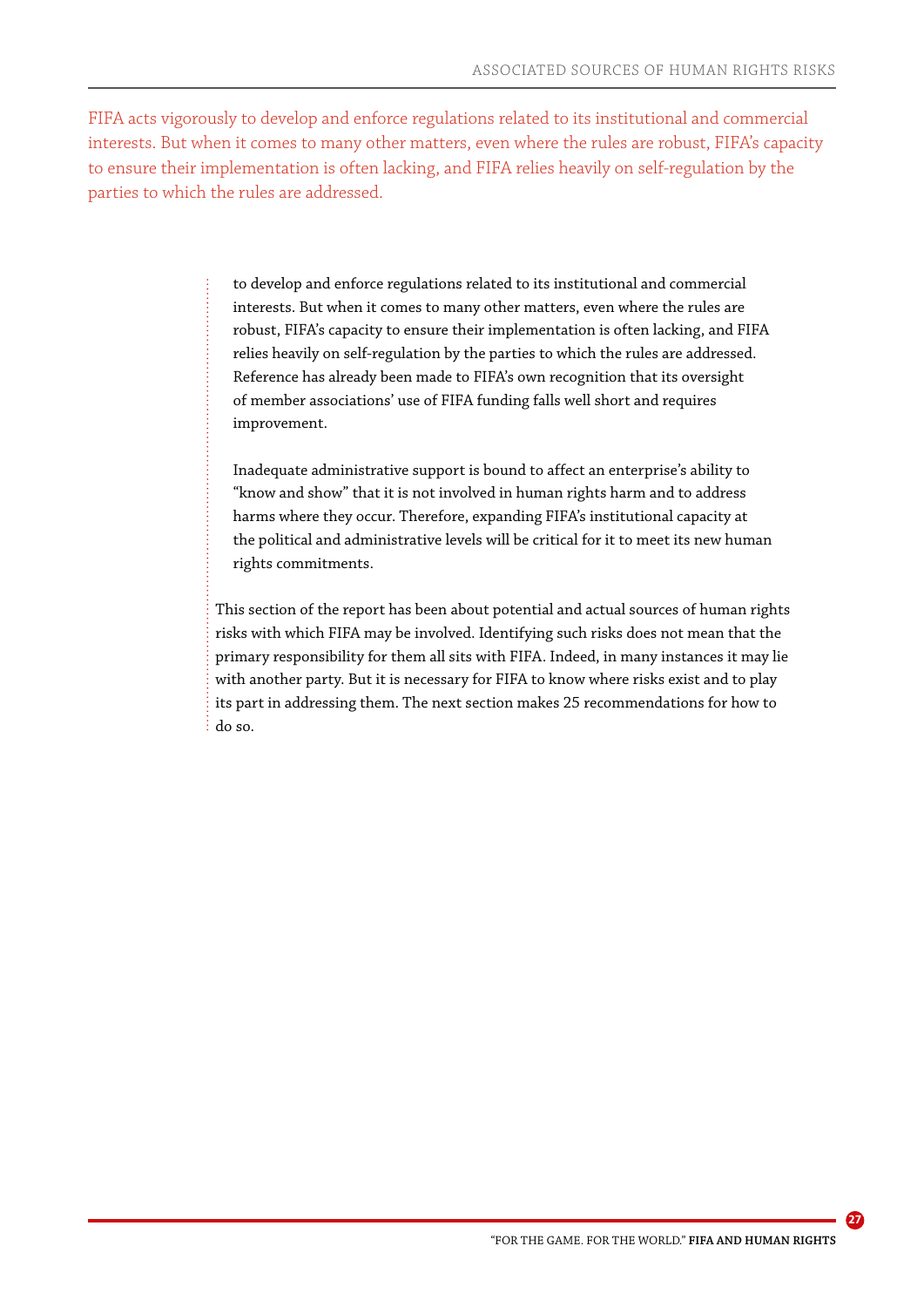## <span id="page-27-0"></span>Recommendations 5

On February 26, 2016, the Extraordinary FIFA Congress elected a new president, Gianni Infantino of Switzerland, who had been Secretary General of the Union of European Football Associations. It also adopted a set of reform measures, much along the lines of the Carrard report referenced in this report's introduction.<sup>53</sup> [No](#page-40-0)t long before the Congress met, *The Guardian* newspaper reported that key FIFA sponsors expressed their desire that human rights be "at the heart of" the entire reform process.<sup>54</sup> [I](#page-40-0)ndeed, the Congress adopted a new statutory provision committing FIFA to respecting all internationally recognized rights. It will be the task of the new President and Council to translate this new commitment into programs and actions. As Issa Hayatou, who had been FIFA's Acting President, stated at the end of the Congress, "The hard work of restoring trust and improving how we work begins now."[55](#page-40-0)

Having presented the overall context of FIFA and human rights in previous sections of this report, and most importantly FIFA's potential connections to significant human rights risks, I now turn to my recommendations for FIFA. Some can be acted on immediately, while in other cases more time will be required.

The recommendations are clustered under six headings, which lay out the continuum of necessary steps. Each of the six sets of recommendations is preceded by an explanatory sentence or short paragraph. Every individual recommendation is then elaborated in additional bullet points.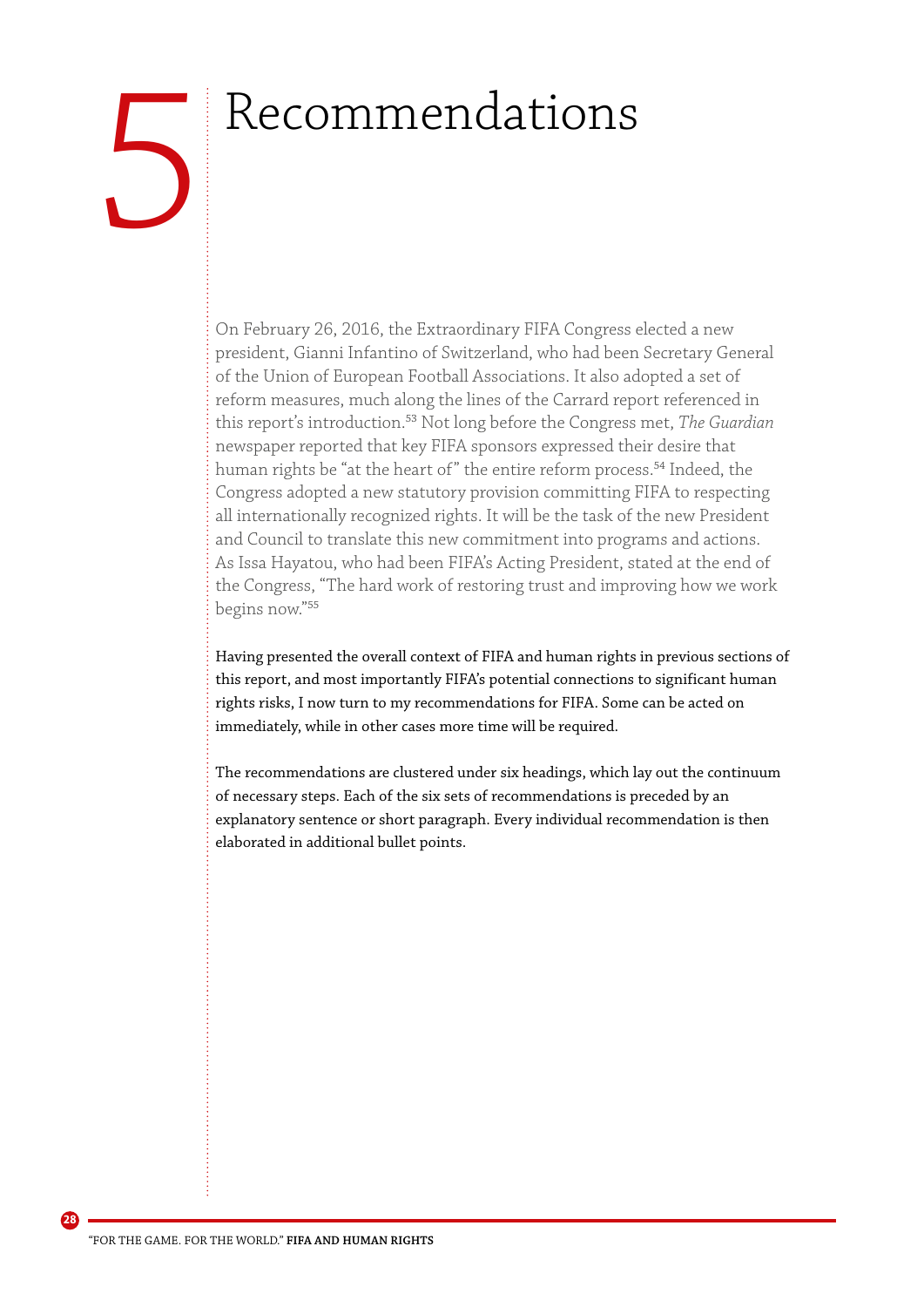|      | Adopt a Clear and Coherent Human Rights Policy                                                                                                                                                                                                                                                                                                    |
|------|---------------------------------------------------------------------------------------------------------------------------------------------------------------------------------------------------------------------------------------------------------------------------------------------------------------------------------------------------|
|      | The first step for any organization on the path to respecting human rights is to develop and adopt<br>a human rights policy. This is important because it communicates internally and externally what<br>the organization expects regarding the conduct of its own leadership and staff, as well as that of<br>partners and others it works with. |
|      | In order to set clear and coherent expectations for respecting human rights:                                                                                                                                                                                                                                                                      |
| 1.1. | FIFA should adopt and make publicly available a human rights policy that applies to its leadership,<br>staff, commercial subsidiaries, and to its relationships with member associations, business<br>partners and other relevant parties.                                                                                                        |
|      | • The policy should spell out the implications of Article 3 of the FIFA Statutes for the entire<br>organization and its business relationships;                                                                                                                                                                                                   |
|      | • Developing the policy should involve input from internal and external stakeholders.<br>The final policy should be communicated to all staff and throughout FIFA's networks;                                                                                                                                                                     |
|      | The policy should be explicit that FIFA is committed to the principles of internationally recognized<br>human rights even where domestic laws provide fewer or weaker protections.                                                                                                                                                                |
|      | 1.2. FIFA should align its several Codes with the organization's commitment to respect all<br>internationally recognized human rights, as expressed in Article 3 of the FIFA Statutes<br>and its human rights policy (once developed).                                                                                                            |
|      | · FIFA's Code of Conduct should be revised to make it clear that:<br>- Its human rights responsibility is based on its involvement with negative impacts,<br>not on its "sphere of influence;"<br>This responsibility covers the full range of internationally recognized human rights;                                                           |
|      | • FIFA should similarly review its Disciplinary Code and the Code of Ethics.                                                                                                                                                                                                                                                                      |
|      | <b>1.3.</b> FIFA should ensure that the human rights commitment in Article 3 of the FIFA Statutes is mirrored<br>in the requirements of the Standard Statutes for member associations, and is also extended to the<br>requirements for confederations' statutes at the earliest opportunity.                                                      |
|      | The Standard Statutes are the template for member associations' own governing documents.<br>$\bullet$<br>They were last updated in 2005;                                                                                                                                                                                                          |
|      | FIFA can use its existing capacity building efforts to help member associations understand<br>٠<br>what FIFA's human rights commitment means in practice for their own activities;                                                                                                                                                                |
|      | FIFA adopted new requirements of the confederations' Statutes in Article 23 of the recently revised<br>FIFA Statutes. However, Article 23 does not reflect FIFA's commitment to respect human rights in<br>Article 3 of its revised Statutes.                                                                                                     |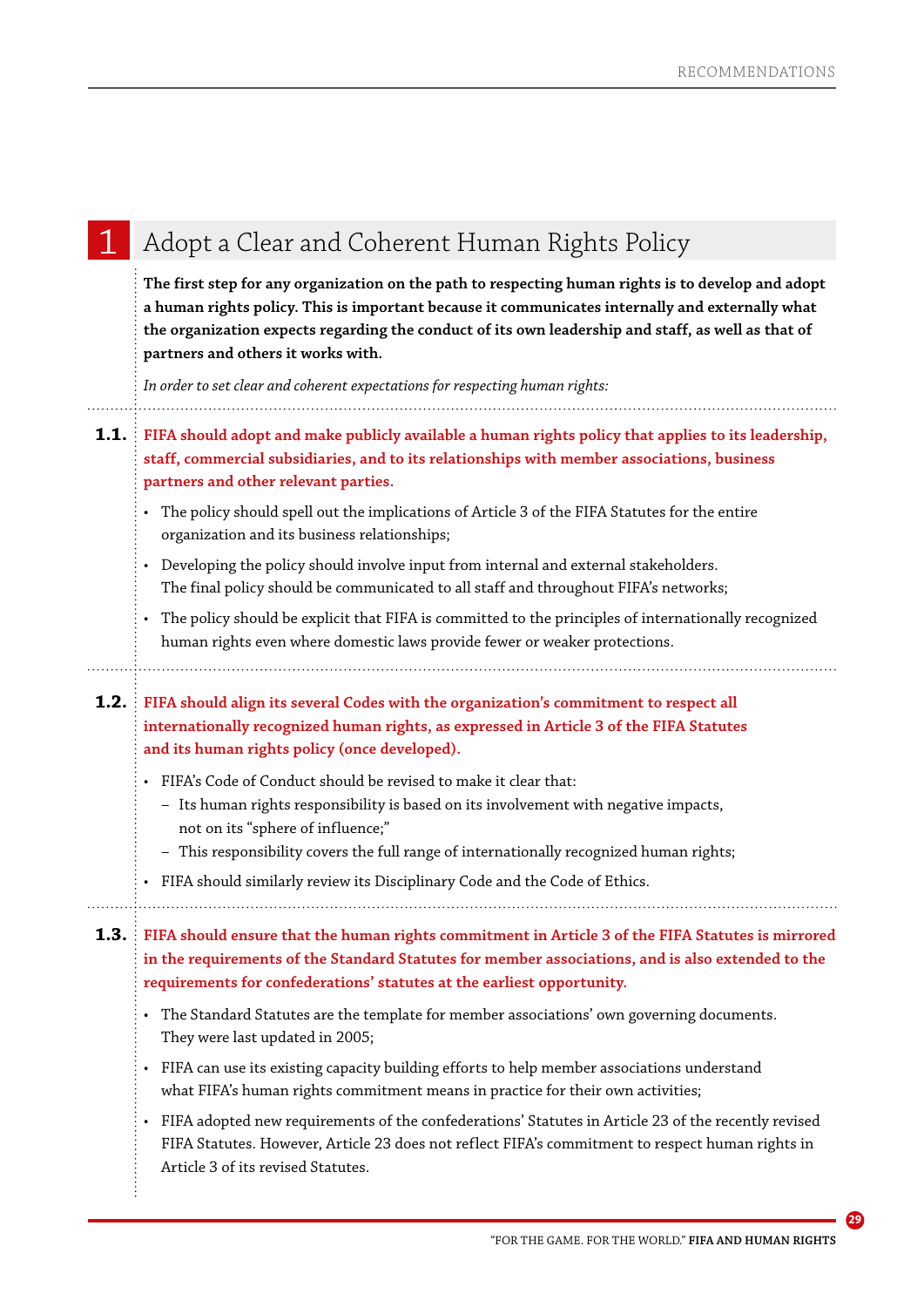|      | Embed Respect for Human Rights                                                                                                                                                                                                                                                                                                                                                                                                                                                                                                                          |
|------|---------------------------------------------------------------------------------------------------------------------------------------------------------------------------------------------------------------------------------------------------------------------------------------------------------------------------------------------------------------------------------------------------------------------------------------------------------------------------------------------------------------------------------------------------------|
|      | Even the best human rights policy is no more than words on paper without the necessary<br>actions and incentives to make it part of everyday practice. Embedding the organization's<br>commitment to respect human rights requires proactive engagement by the top management<br>and FIFA's political levels where critical decisions are made.                                                                                                                                                                                                         |
|      | In order to further embed respect for human rights:                                                                                                                                                                                                                                                                                                                                                                                                                                                                                                     |
| 2.1. | FIFA should formally designate a member of top management with accountability for the<br>organization's human rights performance.                                                                                                                                                                                                                                                                                                                                                                                                                       |
|      | The Secretary General is the chief executive officer of FIFA and reports to the Council through the<br>office of the President. Given the significance of human rights risks for FIFA, the primary point of<br>accountability for human rights should be a person who reports directly to the Secretary General.<br>There are different options for locating this position, including the new Chief Compliance Officer.                                                                                                                                 |
|      | <b>2.2.</b> FIFA should identify the appropriate department to hold day-to-day responsibility for<br>coordinating, promoting and supporting implementation of FIFA's human rights commitment.<br>The department with day-to-day responsibility should report to the person with primary<br>accountability for human rights (see 2.1). This department should not be considered as solely<br>responsible for delivering on FIFA's human rights commitment, but would have the leading<br>role in driving and monitoring efforts across the organization. |
|      | <b>2.3.</b> FIFA should establish a cross-functional structure, involving those departments whose<br>decisions and relationships most affect its human rights risks, to deliver on its human<br>rights commitment.                                                                                                                                                                                                                                                                                                                                      |
|      | • Within the FIFA administration, this would include departments that deal with commercial<br>contracts (including licensing), competitions, compliance, development, governmental affairs,<br>human resources, member associations, security and sustainability. They would need to have<br>access to human rights expertise;                                                                                                                                                                                                                          |
|      | An immediate-term role for this cross-functional group should be developing the<br>human rights policy and a strategy for its implementation.                                                                                                                                                                                                                                                                                                                                                                                                           |
| 2.4. | FIFA's governing bodies should take full account of its human rights commitments in<br>their decision-making.                                                                                                                                                                                                                                                                                                                                                                                                                                           |
|      | This encompasses the Congress, the Council, the Standing Committees, and the<br>Independent Committees.                                                                                                                                                                                                                                                                                                                                                                                                                                                 |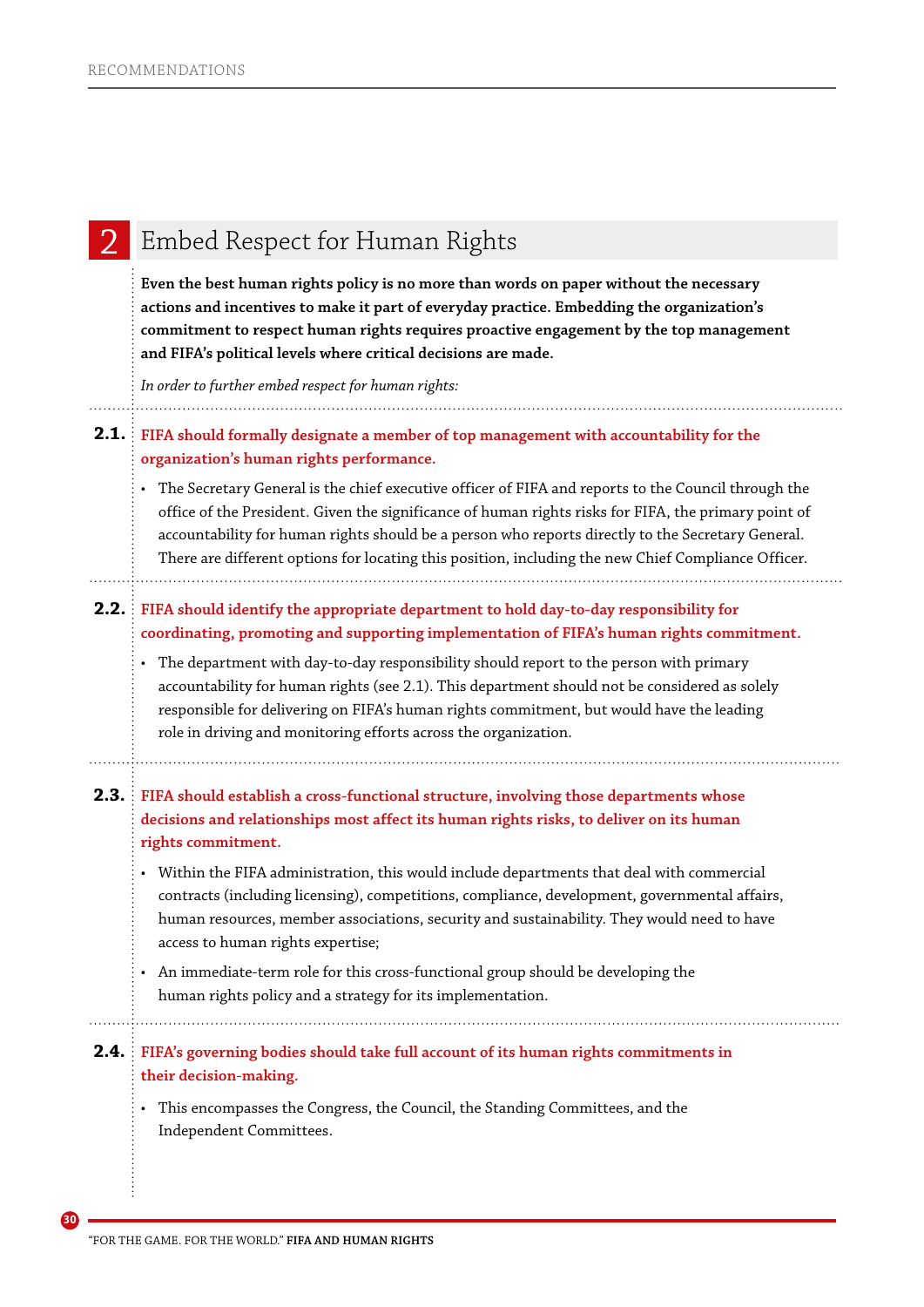- **The independent members of FIFA's new Governance Committee, which is mandated to address 2.5. human rights in connection with FIFA and its activities, should include individuals with recognized human rights expertise.**
	- The Committee should be gender balanced and incorporate key stakeholder perspectives relevant to FIFA's human rights risks, including risks to local communities and workers.
		-
- **FIFA should ensure that the individuals with a significant role in implementing its human rights 2.6. commitment have adequate training, capacity and resources to perform their roles.** 
	- The mandatory compliance training for all Committee members should include FIFA's human rights commitment and its implications for the organization's activities and events;
	- Staff with a lead or significant role in implementing the commitment will need training and clear objectives tailored to their particular functions.

- **FIFA should establish formal structures for regular engagement with key stakeholders about 2.7. human rights risks across its activities and events.**
	- This should include ongoing dialogue with representatives of civil society, trade unions, academia and other experts with insight into FIFA's human rights risks;
	- FIFA has experience working with Local Organising Committees to engage stakeholders in the development of sustainability strategies for Men's World Cup competitions. This model can be extended to other tournaments and should involve representatives of potentially affected stakeholder groups, with particular attention to impacts on the most vulnerable people, such as children;
	- FIFA could encourage its better-resourced member associations to implement similar models of engagement, and over time support less well-resourced associations to do the same.

#### 3 Identify and Evaluate Human Rights Risks

**Traditional enterprise risk management systems focus on risks to the enterprise itself. When it comes to considering human rights risks, the essential starting point is risk to people. FIFA's own history illustrates that where it is involved with significant risks to people, it often hurts its own reputation and bottom line, and can generate legal challenges.** 

*In order to strengthen its ability to identify and evaluate human rights risks:*

#### **FIFA should include risks to people in its systems for identifying and assessing risks associated 3.1.with its activities and business relationships.**

• Risks to people should be incorporated into all levels of risk assessment, from project management to enterprise-wide systems. To keep the process manageable, FIFA should focus first on areas where risks to people are likely to be most severe;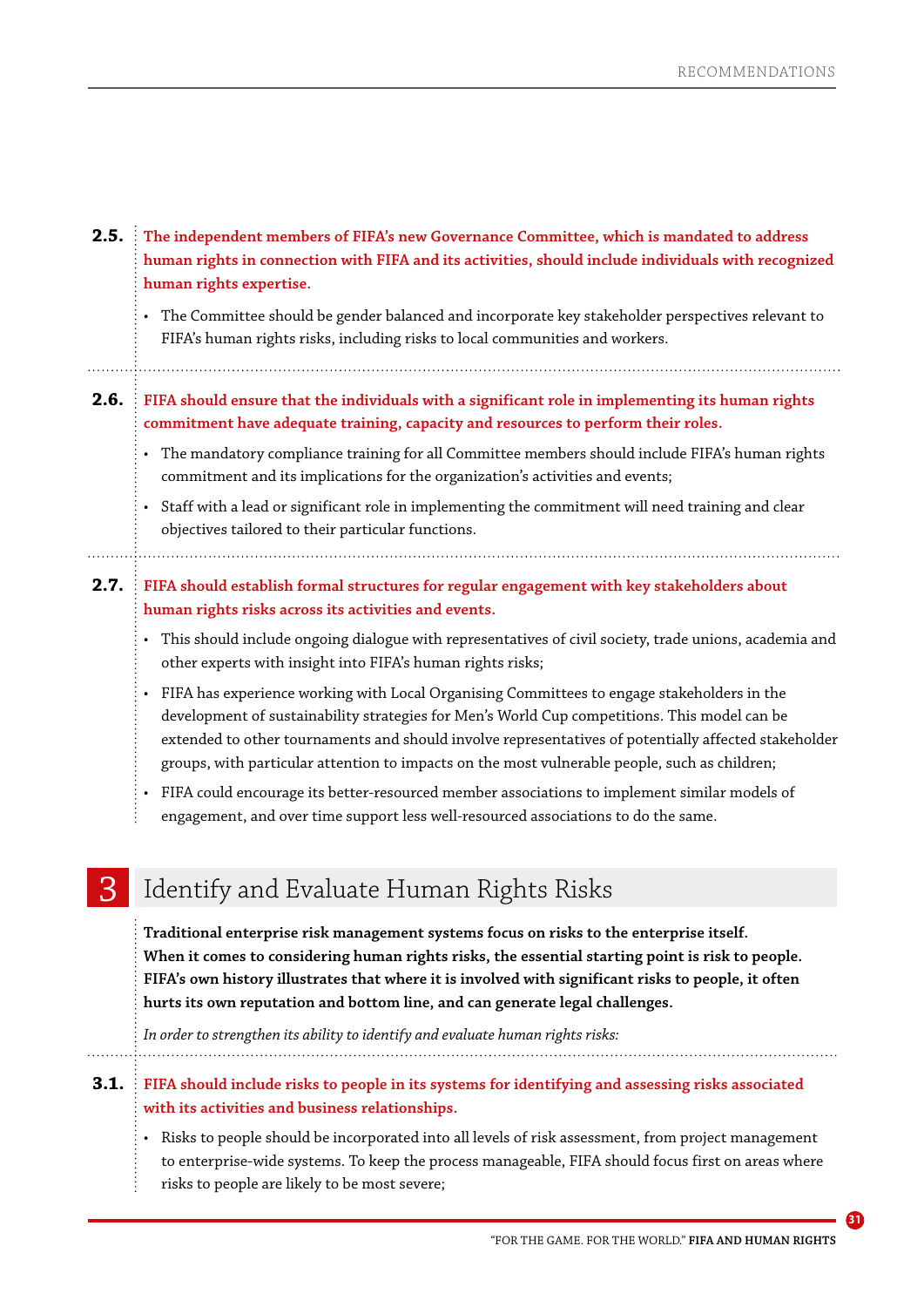- To fully understand risks to people, FIFA needs to engage meaningfully with those who may be **3.1.** affected by its activities or business relationships, or their legitimate representatives;
	- Direct engagement may not always be possible. In such cases, "credible proxies" to help identify risks, such as civil society organizations, international trade union federations or other human rights experts, including those in international organizations, are important resources.
- **FIFA should include human rights within its criteria for evaluating bids to host tournaments and 3.2. should make them a substantive factor in host selection.**

• This is about making decisions based on evidence of how effectively bidders intend to address human rights risks connected with a tournament. It is not about peremptorily excluding countries based on their general human rights context.

#### 4 Address Human Rights Risks

**The purpose of identifying human rights risks is to do something about them. FIFA is most likely to be involved with human rights risks through its various networks of relationships—whether in connection with events, licensing and procurement, or member associations. FIFA will need to build leverage to deal with any such risks. Leverage enables an organization to influence the behavior of those best placed to prevent human rights harm.** 

*In order to strengthen its ability to address human rights risks:* 

#### **FIFA should set explicit human rights requirements of Local Organising Committees in bidding 4.1.documents for tournaments and provide guidance on them.**

- Bidders may be unfamiliar with how negative human rights impacts can arise in connection with tournaments. If FIFA is going to evaluate bids based in part on how they address human rights risks, then it needs to explain to bidders what it will be looking for;
- FIFA's leverage with LOCs and its willingness to use it are particularly important for incorporating respect for human rights into the hosting and staging of tournaments. The requirements for the LOC should set out the basic policies and processes the LOC will need to have in place to manage human rights risks, and provide for adequate monitoring. They should indicate what the LOC in turn should expect of its business partners, and seek information on how the LOC will address human rights risks associated with tournaments;
- The Men's World Cup is the most complex of FIFA's tournaments with the greatest number of entities involved, most extensive construction and procurement, and the largest volume of resources. Other tournaments are less complex and FIFA may not have the same leverage. Nevertheless, the risk of severe impacts on people must be identified and addressed from the earliest stages.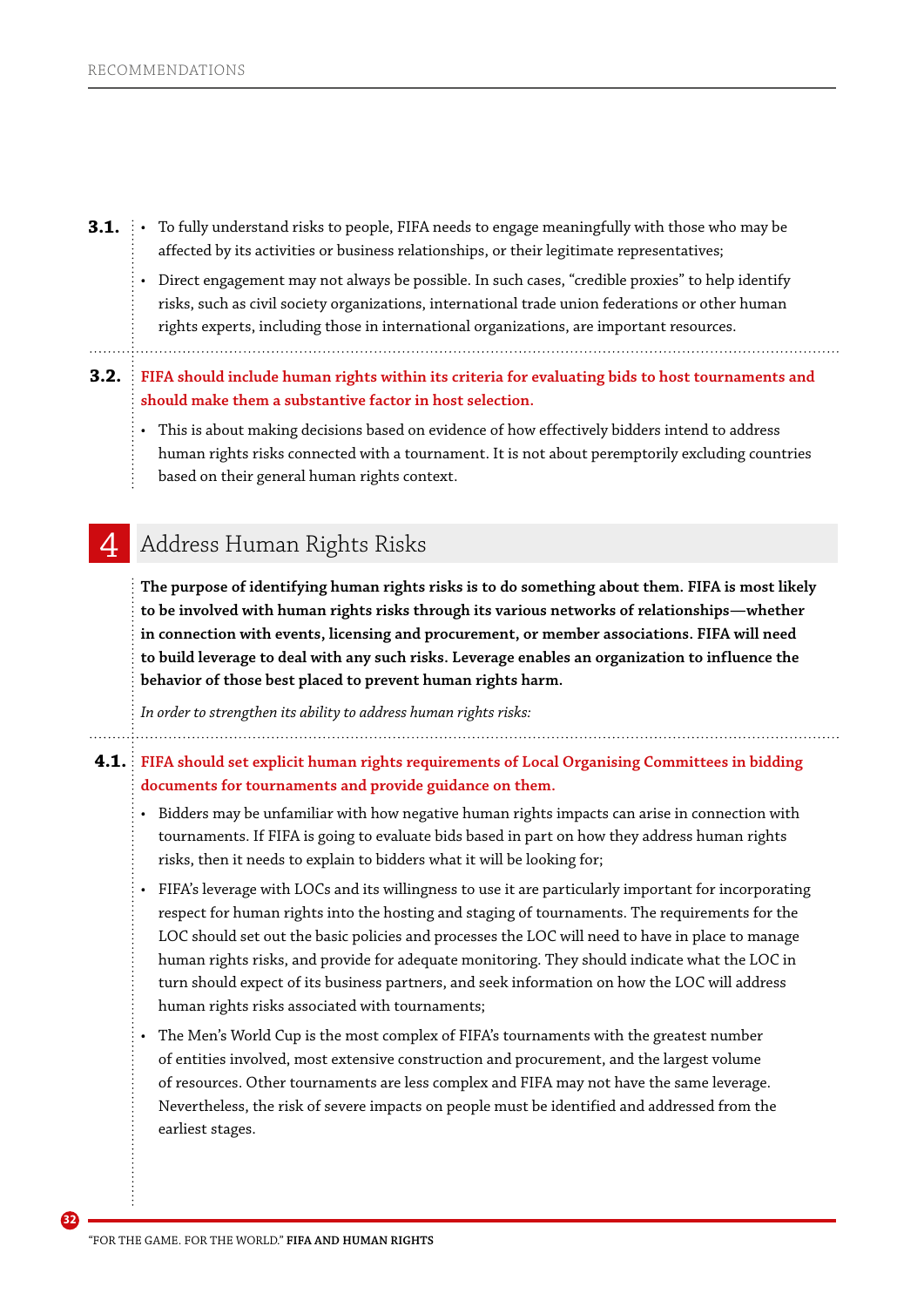| 4.2. | The government guarantees that FIFA requires the LOC to seek should reflect FIFA's human rights<br>commitment in Article 3 of its revised Statutes.                                                                                                                                                                                                                                                                                                   |
|------|-------------------------------------------------------------------------------------------------------------------------------------------------------------------------------------------------------------------------------------------------------------------------------------------------------------------------------------------------------------------------------------------------------------------------------------------------------|
|      | • FIFA should carefully review the exemptions it seeks from national laws to avoid their leading to<br>human rights harm;                                                                                                                                                                                                                                                                                                                             |
|      | In the area of security, FIFA and the LOC should request that law enforcement agencies provided by<br>the government are, at a minimum, fully trained to act in accordance with the 1979 United Nations<br>Code of Conduct for Law Enforcement Officials and the 1990 United Nations Basic Principles on the<br>Use of Force and Firearms by Law Enforcement Officials.                                                                               |
| 4.3. | FIFA should work with Local Organising Committees to engage their host governments throughout<br>the tournament cycle in efforts to reduce human rights risks associated with tournaments.                                                                                                                                                                                                                                                            |
|      | • Host governments have a duty both to protect people from human rights abuses as well as to ensure<br>that those acting in the government's name respect human rights;                                                                                                                                                                                                                                                                               |
|      | Although FIFA's relationships with host governments are not contractual, FIFA should seek every<br>opportunity to exercise its leverage in order to reduce human rights risks connected to tournaments.                                                                                                                                                                                                                                               |
| 4.4. | FIFA should build leverage into supply chain relationships from the earliest stage possible, in order<br>to maximize its ability to prevent negative impacts on people.                                                                                                                                                                                                                                                                               |
|      | Setting the right terms in contracts is particularly important. FIFA should include provisions that<br>are in line with internationally recognized human rights. It should utilize well-respected codes and<br>principles on specific issues, such as the Ethical Trading Initiative's Base Code with regard to supply<br>chain labor rights, and the Voluntary Principles on Security and Human Rights with regard to private<br>security providers. |
| 4.5. | FIFA should use its annual member associations' conferences to raise awareness of member<br>associations' own human rights responsibilities, and should use its existing mentoring activities to<br>help them understand and implement them.                                                                                                                                                                                                          |
|      | • FIFA works with many member associations through its PERFORMANCE Programme to provide<br>mentoring in relation to their governance and various activities. Human rights issues should be<br>included as part of this support.                                                                                                                                                                                                                       |
| 4.6. | Where FIFA is unable to reduce severe human rights impacts by using its leverage, it should<br>consider suspending or terminating the relationship. Where this is not possible FIFA should at a<br>minimum explain its efforts to mitigate the impacts as transparently as possible.                                                                                                                                                                  |
|      | FIFA will often have opportunities to increase its leverage, for example through collaboration with<br>local stakeholders, sponsors, international organizations, and others. It should use those sources of<br>leverage to the greatest extent possible, especially where severe human rights impacts are involved;                                                                                                                                  |
|      | The option of ending a relationship itself is an important source of leverage and should be clearly<br>communicated to bidders, suppliers, licensees and other relevant entities.                                                                                                                                                                                                                                                                     |

. <mark>3</mark>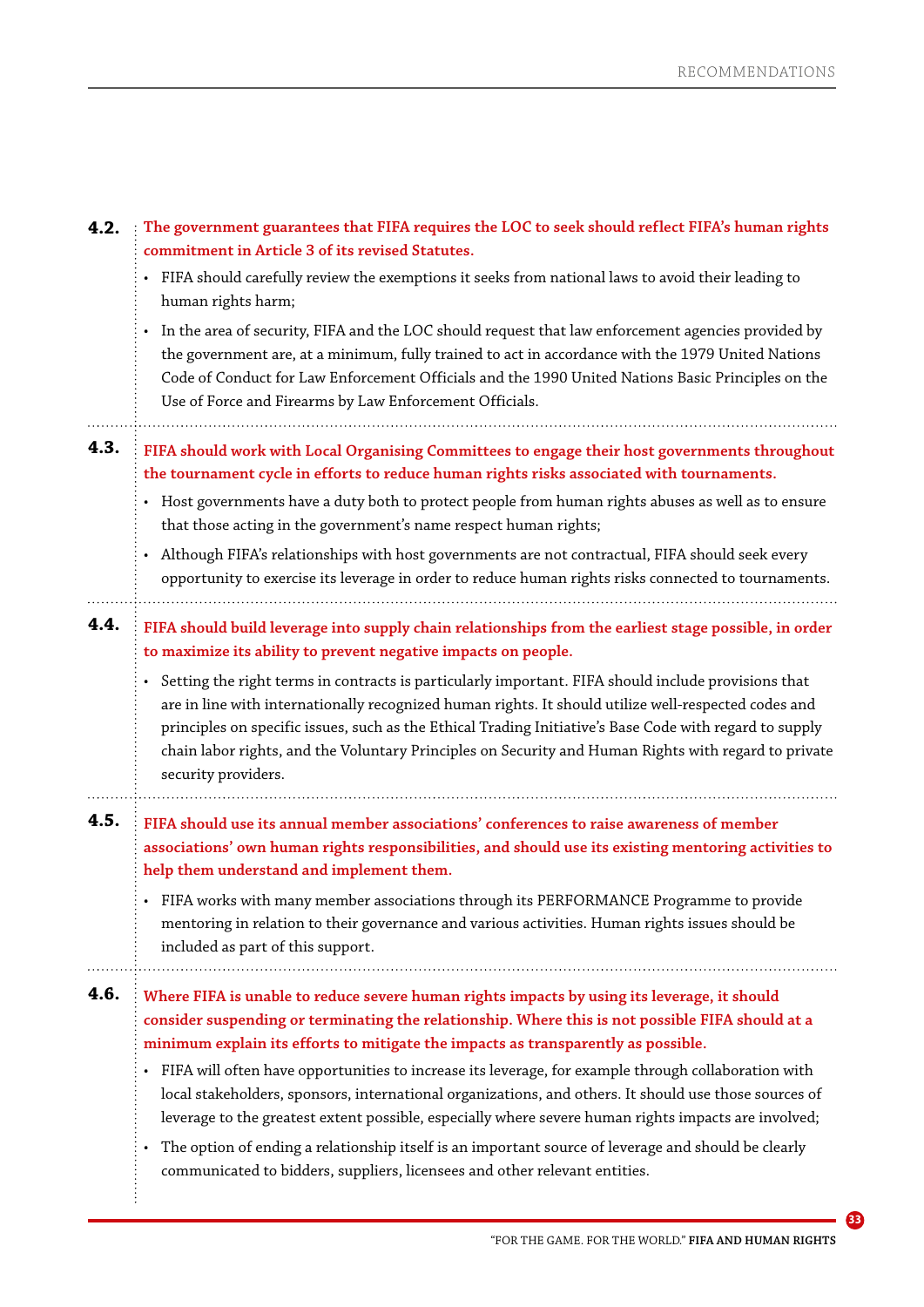| Track and Report on Implementation                                                                                                                                                                                                                                              |
|---------------------------------------------------------------------------------------------------------------------------------------------------------------------------------------------------------------------------------------------------------------------------------|
| FIFA has a significant human rights footprint. Tracking and communicating about human rights<br>risks with which it is involved are essential to ensure accountability and learn from mistakes.                                                                                 |
| In order to increase its ability to know and show how effectively it is meeting its human rights commitments:                                                                                                                                                                   |
| 5.1. FIFA should include in its bidding documents for World Cups a requirement for adequate public<br>reporting by Local Organising Committees on human rights risks and their management.                                                                                      |
| Transparency and public accountability are particularly important for the larger tournaments<br>because typically there will be a larger number of significant human rights risks associated<br>with them.                                                                      |
| <b>5.2.</b> In the context of its tournaments, FIFA should task its local staff and operational teams sent from<br>headquarters with monitoring implementation of human rights risk mitigation measures.                                                                        |
| • Local staff and operational teams currently have a largely commercial and technical remit.<br>They could also be tasked to include labor and other human rights issues. Teams doing the<br>monitoring would require adequate human rights expertise;                          |
| Another valuable model to build on is joint monitoring with expert stakeholders, such as FIFA<br>or the Local Organising Committee has undertaken with trade unions in a number of Men's<br>World Cup stadium inspections.                                                      |
| <b>5.3.</b> FIFA should enhance its internal capacity to monitor the implementation of human rights<br>provisions in its contracts with suppliers and licensees.                                                                                                                |
| • Whether monitoring directly or through external auditors, FIFA needs sufficient capacity to be able<br>to analyze the results, identify trends or patterns and integrate key findings into its decisions.                                                                     |
| <b>5.4.</b> FIFA should provide more in-depth reporting about how it understands and addresses its human<br>rights risks and actual impacts.                                                                                                                                    |
| • FIFA should provide sufficient information on human rights in its annual Activity Report to explain<br>its governance of, and general approach to, respect for human rights. This should include updates on<br>its implementation of the recommendations made in this report; |
| FIFA should supplement this with more extensive human rights information in its sustainability<br>reporting on specific events;                                                                                                                                                 |
| The Organising Committee for FIFA Competitions should include human rights information in the<br>$\bullet$<br>official reports that it is mandated to produce and publish on all competitions;                                                                                  |
| FIFA should consider using the UN Guiding Principles Reporting Framework to strengthen its own<br>human rights reporting, and to set clear requirements for human rights reporting by LOCs.                                                                                     |
|                                                                                                                                                                                                                                                                                 |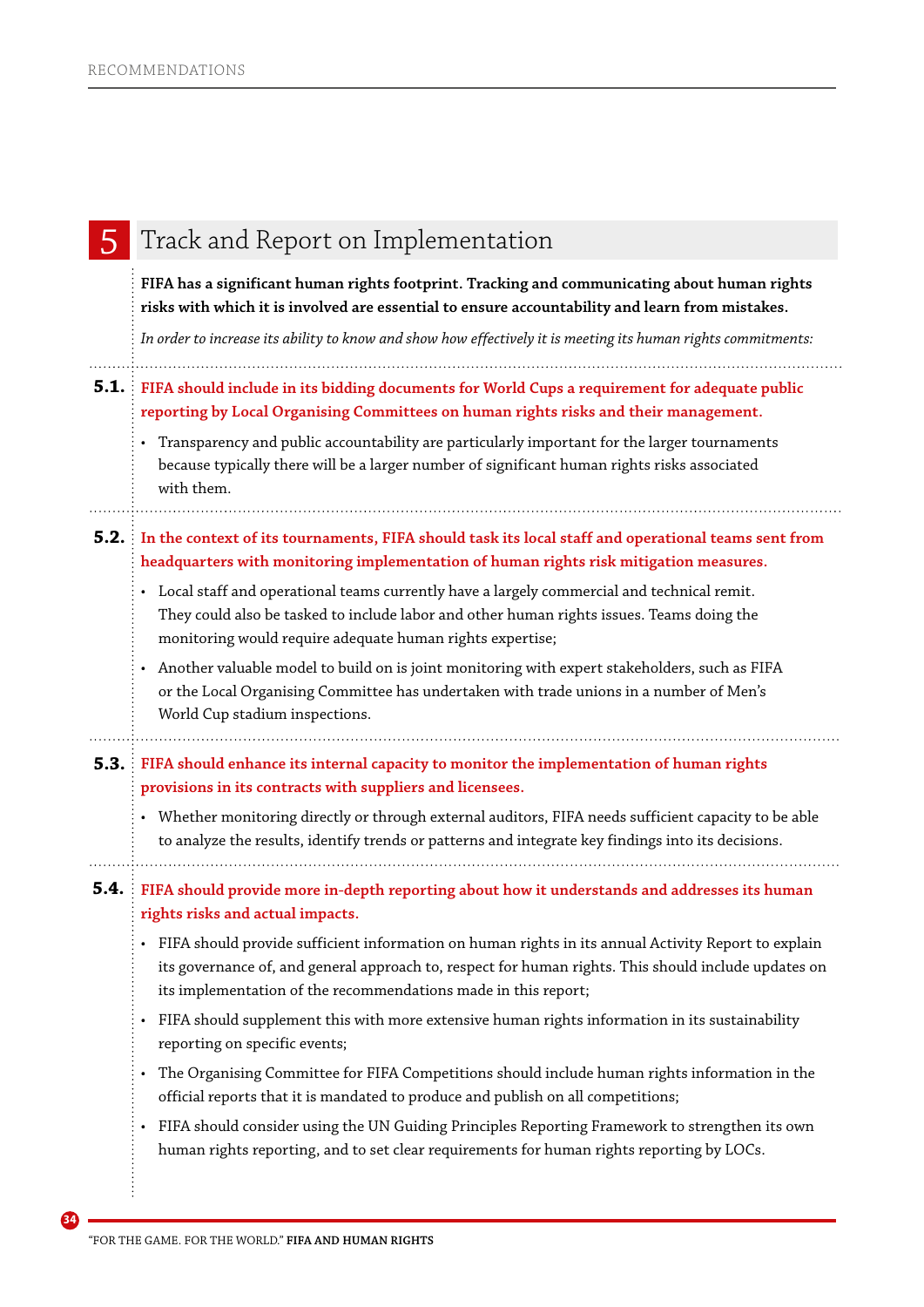### **6** Enable Access to Remedy

**The right to effective remedy is a foundational human rights principle. Remedy is about redressing human rights harms that have occurred. It is the duty of states to ensure that judicial remedy exists and is accessible. Non-judicial means of providing remedy can complement judicial means. In the event that FIFA causes or contributes to negative human rights impacts, it should take an active role in providing remedy, by itself or in cooperation with others. Where it is linked to human rights impacts through its business relationships, it still has a role to play in supporting and incentivizing access to remedy.** 

*In order to enable access to remedy:* 

| 6.1. In the context of hosting and staging tournaments, FIFA should require Local Organising |
|----------------------------------------------------------------------------------------------|
| : Committees to establish effective grievance mechanisms for human rights-related            |
| : complaints, with appropriate thresholds for complaints to be escalated to FIFA itself.     |

- These mechanisms should be developed and overseen in collaboration with local experts and representatives of potentially affected stakeholders;
- They should meet the effectiveness criteria laid out in Principle 31 of the UNGPs.
- 
- **FIFA should review its existing dispute resolution system for football-related issues to 6.2. ensure that it does not lead in practice to a lack of access to effective remedy for human rights harms.** 
	- FIFA should ensure that its own dispute resolution bodies have adequate human rights expertise and procedures to address human rights claims, and urge member associations, confederations and the Court of Arbitration for Sport to do the same;
	- The review should involve independent experts as well as representatives of players and other users of the system.
- **FIFA should review the expectations it sets of procurement and licensing suppliers as well 6.3.as member associations with regard to their own processes to identify and address human rights-related complaints, and should promote and support improvements where needed.**
	- FIFA can use existing means such as contract provisions, audits of suppliers and its mentoring program with member associations to support improvements in their respective grievance handling processes;
	- FIFA should use the effectiveness criteria in Principle 31 of the UNGPs as benchmarks for improvement.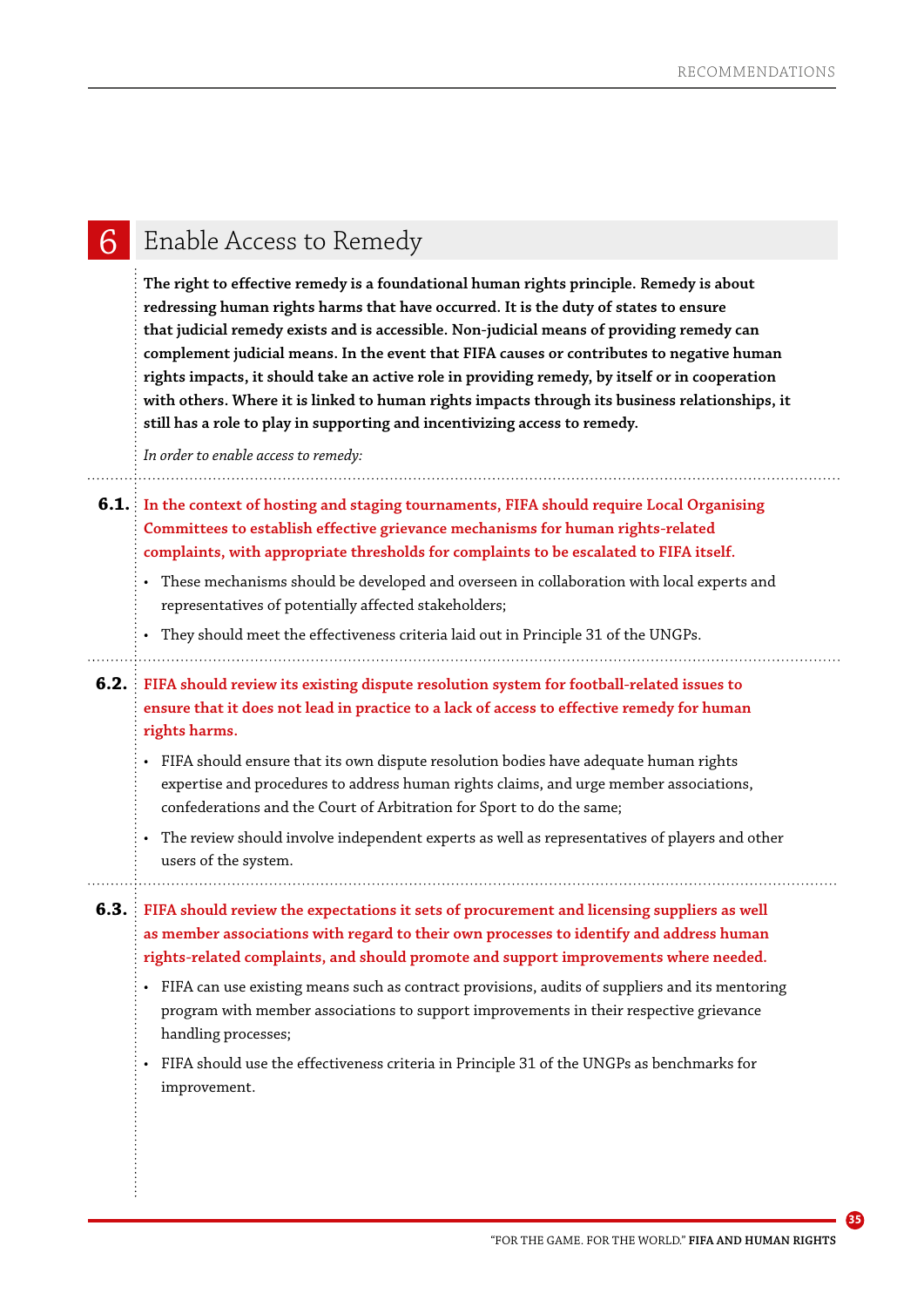## <span id="page-35-0"></span>Conclusion

FIFA has made an important start. Now comes implementation. Some of the steps outlined in the previous section can be enacted immediately, while others will take time to develop and take root. The appropriate test to apply along the way is evidence that human rights are being factored into key decisions, that FIFA is using its leverage to influence the decisions and conduct of those with whom it has business relationships, and that the number and severity of impacts are significantly reduced. The recommendations in this report should help speed this up by providing a roadmap for FIFA as well as benchmarks by which stakeholders can assess FIFA's progress.

At the risk of stating the obvious, governments have the primary obligation to respect, protect, and fulfill human rights. This includes the governments hosting international sports events as well as national sports bodies. It also includes the governments of countries in which global sports organizations such as FIFA are registered. But the responsibility of those organizations to address human rights risks with which they are involved exists independently of any government's abilities or willingness to act on its obligations.

The same holds for corporate sponsors, a major revenue source for FIFA. Their own responsibility to respect human rights means that they too should contribute actively to ensuring that FIFA meets its new human rights commitment going forward.

The foundational challenge for FIFA now is to go beyond putting words on paper and adding new administrative functions. What is required is a cultural shift that must affect everything FIFA does and how it does it. The result must be "good governance," not merely "good-looking governance.["56 T](#page-40-0)o put it in the simplest terms, FIFA, the global football enterprise, must transform itself into a modern organization. In the past, writes Simon Kuper in the *Financial Times:*

*Happily for sports officials, they were free to ignore the world. Most global sports federations were based in discreet Switzerland, where they enjoyed a degree of 'self-regulation' that bankers just dreamt of. And so the [sports] officials dismissed criticism.*[57](#page-40-0)

That world no longer exists. The prevailing social expectations of organizations with a footprint as large as FIFA's, which wield great economic power and exert significant political influence, is that they must become more transparent and more accountable. Nowhere is this more pressing than in relation to human rights—which, quite apart

**What is required is a cultural shift that must affect everything FIFA does and how it does it.**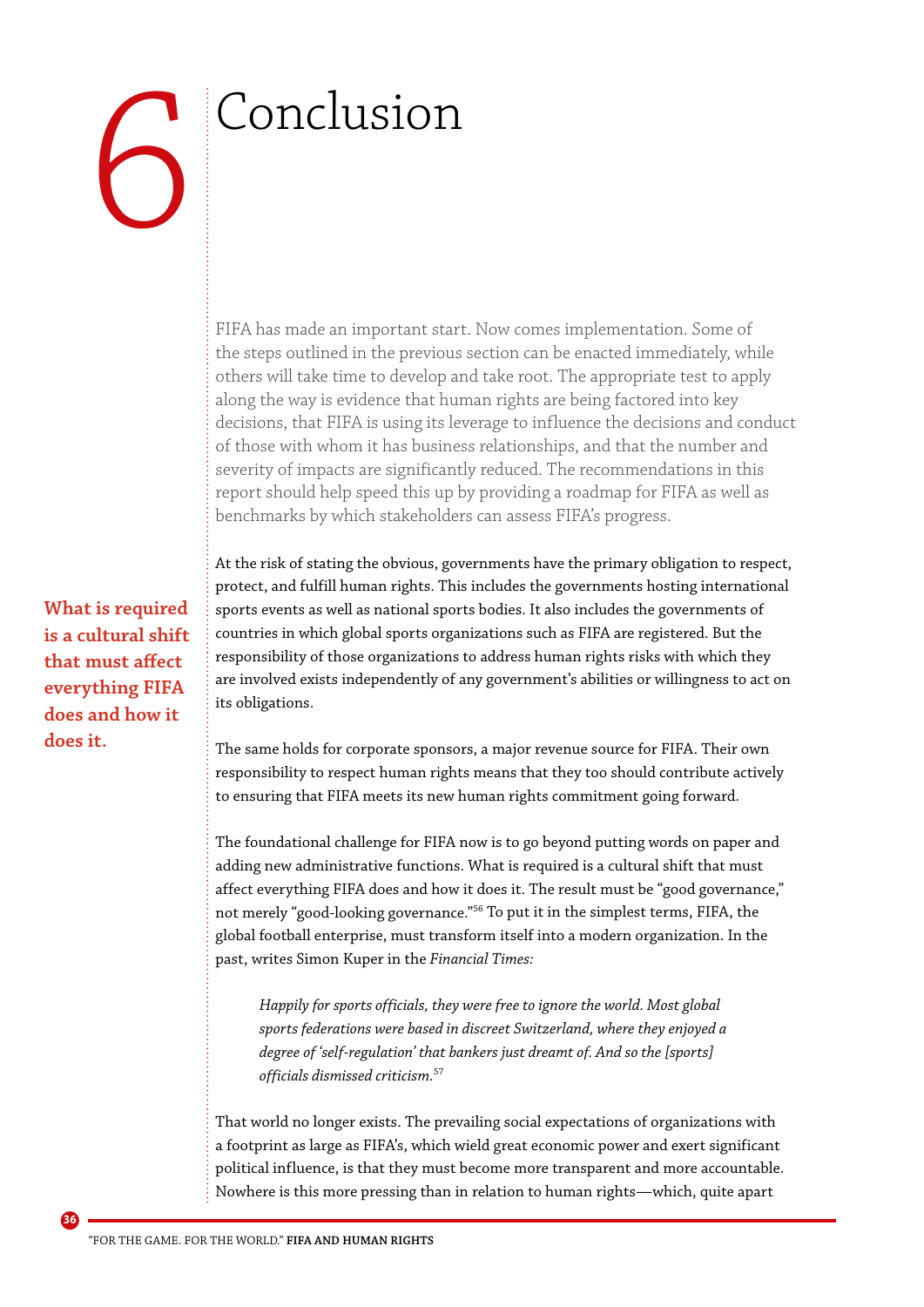<span id="page-36-0"></span>from hard and soft law standards, have become the vernacular spoken by people everywhere to affirm and assert their human dignity. The social legitimacy of FIFA and similar organizations, and therefore their business model, hinges on their embracing this new world, and incorporating its rules into their own.

FIFA's mission statement has it right: "The world is a place rich in natural beauty and cultural diversity, but also one where many are still deprived of their basic rights. FIFA now has an even greater responsibility to reach out and touch the world, using football as a symbol of hope and integration."[58](#page-40-0)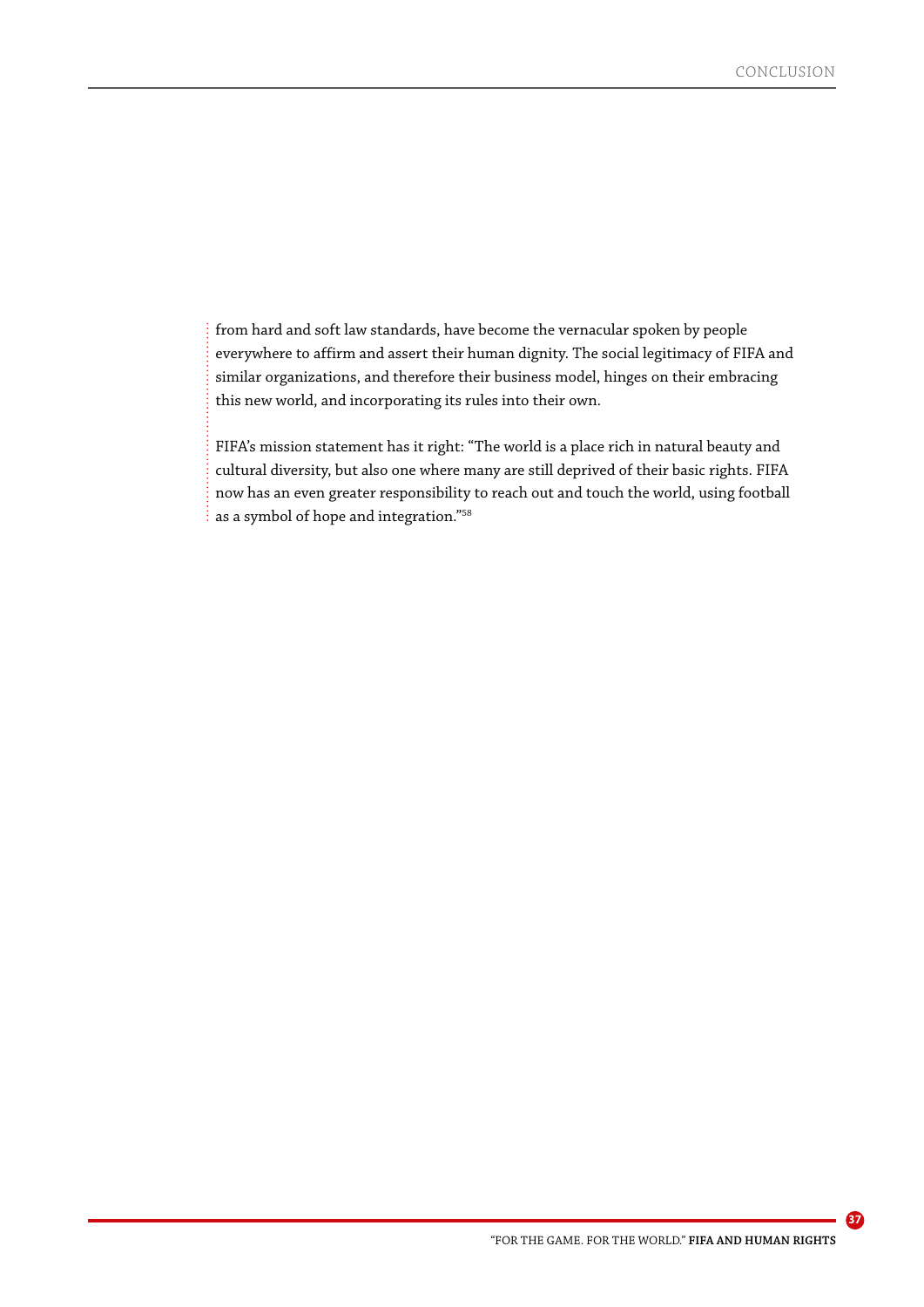### <span id="page-37-0"></span>Endnotes

- 1 ["Football Passions,"](#page-5-0) The Social Issues Research Centre, Oxford, UK, 2008, p. 9; available at [http://www.sirc.org/](http://www.sirc.org/football/football_passions.pdf) [football/football\\_passions.pdf.](http://www.sirc.org/football/football_passions.pdf)
- 2 [Ibid., p. 11.](#page-5-0)
- 3 [Specifically,](#page-5-0) FIFA is registered in the Commercial Register in accordance with article 60ff. of the Swiss Civil Code.
- 4 [See](#page-5-0) [http://www.fifa.com/worldfootball/bigcount/](http://www.fifa.com/worldfootball/bigcount/registeredplayers.html) [registeredplayers.html.](http://www.fifa.com/worldfootball/bigcount/registeredplayers.html)
- 5 [See Kelly Phillips Erb](#page-5-0), "World Cup Mania: Figuring Out FIFA, Soccer & Tax," *Forbes,* June 16, 2014, available at [http://www.forbes.com/sites/kellyphillipserb/2014/06/16/](http://www.forbes.com/sites/kellyphillipserb/2014/06/16/world-cup-mania-figuring-out-fifa-soccer-tax/#7b199c3171b1) [world-cup-mania-figuring-out-fifa-soccer](http://www.forbes.com/sites/kellyphillipserb/2014/06/16/world-cup-mania-figuring-out-fifa-soccer-tax/#7b199c3171b1)[tax/#7b199c3171b1.](http://www.forbes.com/sites/kellyphillipserb/2014/06/16/world-cup-mania-figuring-out-fifa-soccer-tax/#7b199c3171b1)
- 6 [2010 FIFA](#page-5-0) World Cup South Africa: Television Audience Report," p. 8, available at [http://www.fifa.com/mm/](http://www.fifa.com/mm/document/affederation/tv/01/47/32/73/2010fifaworldcupsouthafricatvaudiencereport.pdf) [document/affederation/tv/01/47/32/73/](http://www.fifa.com/mm/document/affederation/tv/01/47/32/73/2010fifaworldcupsouthafricatvaudiencereport.pdf) [2010fifaworldcupsouthafricatvaudiencereport.pdf.](http://www.fifa.com/mm/document/affederation/tv/01/47/32/73/2010fifaworldcupsouthafricatvaudiencereport.pdf)
- 7 [See](#page-5-0) [http://tvbythenumbers.zap2it.com/2015/07/06/25-4](http://tvbythenumbers.zap2it.com/2015/07/06/25-4-million-viewers-watch-fifa-womens-world-cup-2015-on-fox/) [million-viewers-watch-fifa-womens-world-cup-2015-on](http://tvbythenumbers.zap2it.com/2015/07/06/25-4-million-viewers-watch-fifa-womens-world-cup-2015-on-fox/)[fox/](http://tvbythenumbers.zap2it.com/2015/07/06/25-4-million-viewers-watch-fifa-womens-world-cup-2015-on-fox/). Note that when FIFA refers to the FIFA World Cup it means the men's tournament. In this report, I preface World Cup depending on which it is.
- 8 [See Matt](#page-6-0) Andrews and Peter Harrington, "Off Pitch: Football's integrity weaknesses, and how to strengthen them," Center for International Development, Harvard University, Working Paper 311 (January 2016). Chapter 2 explains how they calculated the estimate. Available at [http://www.hks.harvard.edu/centers/cid/publications/](http://www.hks.harvard.edu/centers/cid/publications/faculty-working-papers/footballs-financial-integrity) [faculty-working-papers/footballs-financial-integrity](http://www.hks.harvard.edu/centers/cid/publications/faculty-working-papers/footballs-financial-integrity).
- 9 [See](#page-6-0) [http://www.fifa.com/mm/document/affederation/](http://www.fifa.com/mm/document/affederation/administration/02/56/80/39/fr2014weben_neutral.pdf) [administration/02/56/80/39/fr2014weben\\_neutral.pdf](http://www.fifa.com/mm/document/affederation/administration/02/56/80/39/fr2014weben_neutral.pdf).
- 10 ["2016 FIFA](#page-6-0) Reform Committee Report," December 2, 2015, available at [http://www.fifa.com/governance/news/](http://www.fifa.com/governance/news/y=2015/m=12/news=2016-fifa-reform-committee-report-presented-to-the-executive-committee-2741751.html) [y=2015/m=12/news=2016-fifa-reform-committee-report](http://www.fifa.com/governance/news/y=2015/m=12/news=2016-fifa-reform-committee-report-presented-to-the-executive-committee-2741751.html)[presented-to-the-executive-committee-2741751.html.](http://www.fifa.com/governance/news/y=2015/m=12/news=2016-fifa-reform-committee-report-presented-to-the-executive-committee-2741751.html) The six confederations cover Africa, Asia, Europe, North and Central America as well as the Caribbean, Oceana, and South America. The so-called intercontinental nations of Azerbaijan, Georgia, Kazakhstan, Russia and Turkey are part of UEFA, the European group, as are Armenia and Israel.
- 11 [Ibid., p. 1.](#page-6-0)
- 12 [Ibid., p. 4.](#page-6-0)

**38**

13 [As elaborated](#page-6-0) further in Section 3, FIFA is a membership organization. Those arrested, including Executive Committee members, were representatives of national football associations or regional confederations who abused their official positions for personal gain. A majority of the funds in question, which the US Department of Justice

estimated to be "well over" US\$150 million as of May 2015, came from the selling of media and marketing rights associated with matches and tournaments. Some also came from alleged vote buying for the right to host tournaments. See [https://www.justice.gov/opa/pr/nine-fifa-officials-and](https://www.justice.gov/opa/pr/nine-fifa-officials-and-five-corporate-executives-indicted-racketeering-conspiracy-and)[five-corporate-executives-indicted-racketeering-conspiracy](https://www.justice.gov/opa/pr/nine-fifa-officials-and-five-corporate-executives-indicted-racketeering-conspiracy-and)[and,](https://www.justice.gov/opa/pr/nine-fifa-officials-and-five-corporate-executives-indicted-racketeering-conspiracy-and) May 27, 2015.

- 14 [See](#page-6-0) "Independent Ethics Committee bans Joseph S. Blatter and Michel Platini," available at [http://www.fifa.com/](http://www.fifa.com/governance/news/y=2015/m=12/news=independent-ethics-committee-bans-joseph-s-blatter-and-michel-platini-2747411.html) [governance/news/y=2015/m=12/news=independent](http://www.fifa.com/governance/news/y=2015/m=12/news=independent-ethics-committee-bans-joseph-s-blatter-and-michel-platini-2747411.html)[ethics-committee-bans-joseph-s-blatter-and-michel](http://www.fifa.com/governance/news/y=2015/m=12/news=independent-ethics-committee-bans-joseph-s-blatter-and-michel-platini-2747411.html)[platini-2747411.html.](http://www.fifa.com/governance/news/y=2015/m=12/news=independent-ethics-committee-bans-joseph-s-blatter-and-michel-platini-2747411.html)
- 15 [In addition t](#page-7-0)o the President, under the term "political leadership" I include members of FIFA's Executive Committee (now Council), representing the six regional confederations. Both are elected by the FIFA Congress, comprising all 209 national associations. The "corruption, fraud, self-dealing" to which the Carrard report refers has involved largely this leadership cadre and its electoral politics, and with only rare exceptions the FIFA administration whose job is to run FIFA's day-to-day operations. One exception is Jérôme Valcke, the FIFA Secretary General who was suspended amid allegations that he had profited from the sale of black market tickets. Valcke denies the allegations.
- 16 [For a statement](#page-7-0) by three of the sponsors, see Matt Wilson, "Coca Cola, Visa, Adidas, release statements on Qatar World Cup," *PR Daily*, May 22, 2015, [http://www.prdaily.com/](http://www.prdaily.com/Main/Articles/CocaCola_Visa_Adidas_release_statements_on_Qatar_W_18706.aspx) [Main/Articles/CocaCola\\_Visa\\_Adidas\\_release\\_statements\\_](http://www.prdaily.com/Main/Articles/CocaCola_Visa_Adidas_release_statements_on_Qatar_W_18706.aspx) [on\\_Qatar\\_W\\_18706.aspx.](http://www.prdaily.com/Main/Articles/CocaCola_Visa_Adidas_release_statements_on_Qatar_W_18706.aspx)
- 17 [DLA Piper,](#page-7-0) a law firm commissioned by Qatar to investigate allegations and make recommendations, concluded, "Our review confirms that the *kafala* sponsorship system, in its existing form, is no longer the appropriate tool for the effective control of migration in Qatar. There are plainly circumstances in which the *kafala* system could be abused, with potential detrimental effect." See DLA Piper, "Migrant Labour in the Construction Sector in the State of Qatar," available at [http://www.engineersagainstpoverty.org/](http://www.engineersagainstpoverty.org/documentdownload.axd?documentresourceid=58) [documentdownload.axd?documentresourceid=58](http://www.engineersagainstpoverty.org/documentdownload.axd?documentresourceid=58). Qatar has legislated certain changes to the *kafala* system that are expected to come into effect by December 2016. For the most recent evaluation, see the report of the International Labour Organization's high-level tripartite visit to Qatar in March 2016, in ILO, *Complaint Concerning non-observance by Qatar of the Forced Labor Convention 1930 (No 29) and the Labour Inspection Convention, 1947 (No 81), made by delegates to the 103rd Session (2014) of the International Labour Conference under article 26 of the ILO Constitution*, UN Doc No GB.326/INS/8(Rev), 17 March 2016, Appendix II, [http://www.ilo.org/gb/GBSessions/GB326/](http://www.ilo.org/gb/GBSessions/GB326/WCMS_459148/lang--en/index.htm) [WCMS\\_459148/lang--en/index.htm.](http://www.ilo.org/gb/GBSessions/GB326/WCMS_459148/lang--en/index.htm)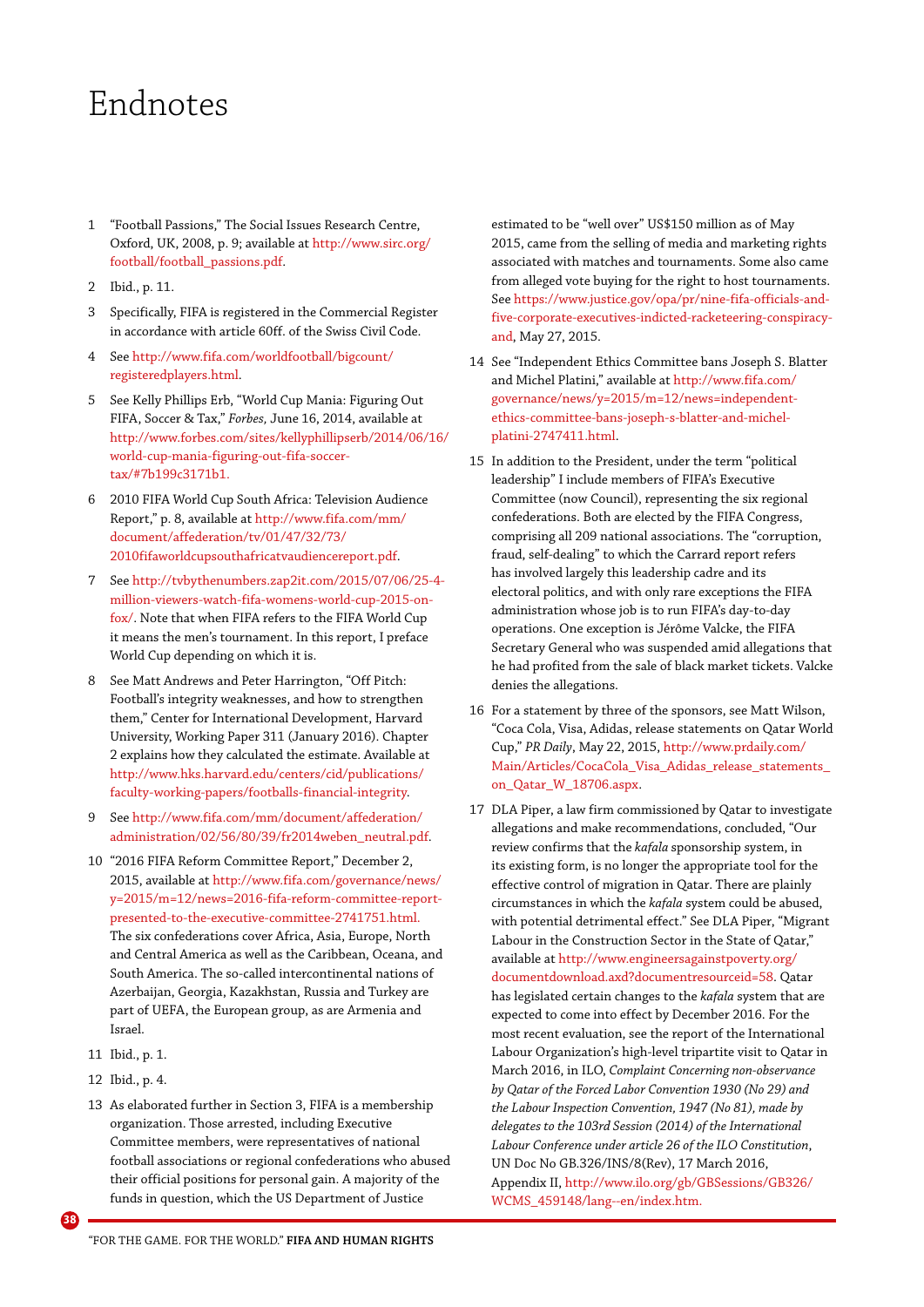- <span id="page-38-0"></span>18 [For a summary](#page-7-0) of the measures adopted by the FIFA Congress, see [http://www.fifa.com/about-fifa/news/](http://www.fifa.com/about-fifa/news/y=2016/m=2/news=fifa-congress-approves-landmark-reforms-2767108.html) [y=2016/m=2/news=fifa-congress-approves-landmark](http://www.fifa.com/about-fifa/news/y=2016/m=2/news=fifa-congress-approves-landmark-reforms-2767108.html)[reforms-2767108.html.](http://www.fifa.com/about-fifa/news/y=2016/m=2/news=fifa-congress-approves-landmark-reforms-2767108.html) The measures include creating a clearer separation between FIFA's political bodies (Congress and the Council, which is an expanded and reconfigured Executive Committee), and the FIFA administration. The Congress will continue to be chaired by the President, while the Secretary General is now described as the Chief Executive Officer. Other measures adopted include integrity checks, terms limits and disclosure of compensation for senior officials, a minimum of one female Council member from each of the six confederations, independent members on the Finance, Development, and Member Associations Committees, a compulsory annual independent audits of all FIFA members, and the creation of a Football Stakeholders Committee.
- 19 [Mary Robinson](#page-7-0) and I sent the letter on behalf of the Institute for Human Rights and Business, of which she is the Patron and I chair the International Advisory Board. The letter is available at [http://www.ihrb.org/pdf/2014-06-](http://www.ihrb.org/pdf/2014-06-11-Open-Letter-FIFA.pdf) [11-Open-Letter-FIFA.pdf](http://www.ihrb.org/pdf/2014-06-11-Open-Letter-FIFA.pdf). We attached a recent Institute report, "Striving for Excellence: Mega-Sporting Events and Human Rights," available at [http://www.ihrb.org/](http://www.ihrb.org/pdf/2013-10-21_IHRB_Mega-Sporting-Events-Paper_Web.pdf) [pdf/2013-10-21\\_IHRB\\_Mega-Sporting-Events-Paper\\_Web.](http://www.ihrb.org/pdf/2013-10-21_IHRB_Mega-Sporting-Events-Paper_Web.pdf) [pdf](http://www.ihrb.org/pdf/2013-10-21_IHRB_Mega-Sporting-Events-Paper_Web.pdf).
- 20 [See](#page-8-0) [http://www.fifa.com/about-fifa/news/y=2015/m=7/](http://www.fifa.com/about-fifa/news/y=2015/m=7/news=fifa-executive-committee-sets-presidential-election-for-26-february-20-2666448.html) [news=fifa-executive-committee-sets-presidential-election](http://www.fifa.com/about-fifa/news/y=2015/m=7/news=fifa-executive-committee-sets-presidential-election-for-26-february-20-2666448.html)[for-26-february-20-2666448.html](http://www.fifa.com/about-fifa/news/y=2015/m=7/news=fifa-executive-committee-sets-presidential-election-for-26-february-20-2666448.html). I had developed the UN Guiding Principles when I served as the United Nations Special Representative of the Secretary-General for Business and Human Rights from 2005-2011. The UN Guiding Principles were unanimously endorsed by the UN Human Rights Council in 2011. For the full text, see [http://www.ohchr.org/Documents/Publications/](http://www.ohchr.org/Documents/Publications/GuidingPrinciplesBusinessHR_EN.pdf) [GuidingPrinciplesBusinessHR\\_EN.pdf](http://www.ohchr.org/Documents/Publications/GuidingPrinciplesBusinessHR_EN.pdf).
- 21 [See](#page-8-0) [http://www.fifa.com/governance/news/y=2015/m=12/](http://www.fifa.com/governance/news/y=2015/m=12/news=fifa-to-further-develop-its-human-rights-approach-with-international-e-2744747.html) [news=fifa-to-further-develop-its-human-rights-approach](http://www.fifa.com/governance/news/y=2015/m=12/news=fifa-to-further-develop-its-human-rights-approach-with-international-e-2744747.html)[with-international-e-2744747.html](http://www.fifa.com/governance/news/y=2015/m=12/news=fifa-to-further-develop-its-human-rights-approach-with-international-e-2744747.html).
- 22 [See](#page-8-0) [http://resources.fifa.com/mm/](http://resources.fifa.com/mm/document/affederation/bodies/02/74/76/37/draftfifastatutesextraordinarycongress2016en_neutral.pdf) [document/affederation/bodies/02/74/76/37/](http://resources.fifa.com/mm/document/affederation/bodies/02/74/76/37/draftfifastatutesextraordinarycongress2016en_neutral.pdf) [draftfifastatutesextraordinarycongress2016en\\_neutral.](http://resources.fifa.com/mm/document/affederation/bodies/02/74/76/37/draftfifastatutesextraordinarycongress2016en_neutral.pdf) [pdf](http://resources.fifa.com/mm/document/affederation/bodies/02/74/76/37/draftfifastatutesextraordinarycongress2016en_neutral.pdf), Article 3.
- 23 ["Initial Assessment](#page-9-0) of FIFA, 2015." [http://business](http://business-humanrights.org/sites/default/files/documents/Swiss_NCP_-_Initial_Assessment_FIFA_13-10-2015.pdf)[humanrights.org/sites/default/files/documents/](http://business-humanrights.org/sites/default/files/documents/Swiss_NCP_-_Initial_Assessment_FIFA_13-10-2015.pdf) [Swiss\\_NCP\\_-\\_Initial\\_Assessment\\_FIFA\\_13-10-2015.pdf.](http://business-humanrights.org/sites/default/files/documents/Swiss_NCP_-_Initial_Assessment_FIFA_13-10-2015.pdf) This concerns a complaint brought by Building and Wood Workers' International against FIFA in connection with Qatar. The human rights chapter of the OECD Guidelines is drawn nearly verbatim from the UNGPs.
- 24 [See](#page-9-0) [http://www.un.org/en/universal-declaration-human](http://www.un.org/en/universal-declaration-human-rights/index.html)[rights/index.html](http://www.un.org/en/universal-declaration-human-rights/index.html).
- 25 [When using the term](#page-10-0) "enterprise" in relation to FIFA and similar international sports associations, I mean it in a generic sense of a group of legal entities constituting an ongoing organization whose members pursue a common objective, which in FIFA's case is to regulate and promote the sport of football worldwide. FIFA's sizable commercial activities including its ownership of commercial subsidiaries are layered onto this underlying purpose.
- [26 Z. Ra'ad Al Hussein,](#page-10-0) "Ethical pursuit of prosperity," *The Law Society Gazette,* March 23, 2015, available at [http://www.lawgazette.co.uk/analysis/comment-and](http://www.lawgazette.co.uk/analysis/comment-and-opinion/ethical-pursuit-of-prosperity/5047796.fullarticle)[opinion/ethical-pursuit-of-prosperity/5047796.fullarticle](http://www.lawgazette.co.uk/analysis/comment-and-opinion/ethical-pursuit-of-prosperity/5047796.fullarticle).
- 27 [The Economist Intelligence Unit,](#page-10-0) "The Road from Principles to Practices: Today's Challenges for Business in Respecting Human Rights," as reported in *The Economist,* March 16, 2015, available at [http://www.](http://www.economistinsights.com/business-strategy/analysis/road-principles-practice) [economistinsights.com/business-strategy/analysis/road](http://www.economistinsights.com/business-strategy/analysis/road-principles-practice)[principles-practice](http://www.economistinsights.com/business-strategy/analysis/road-principles-practice).
- 28 [Article 59 of the FIFA Statutes.](#page-14-0) Exceptions include employment-related disputes between players and clubs. See [http://resources.fifa.com/mm/](http://resources.fifa.com/mm/document/affederation/bodies/02/74/76/37/draftfifastatutesextraordinarycongress2016en_neutral.pdf) [document/affederation/bodies/02/74/76/37/](http://resources.fifa.com/mm/document/affederation/bodies/02/74/76/37/draftfifastatutesextraordinarycongress2016en_neutral.pdf) [draftfifastatutesextraordinarycongress2016en\\_neutral.](http://resources.fifa.com/mm/document/affederation/bodies/02/74/76/37/draftfifastatutesextraordinarycongress2016en_neutral.pdf) [pdf.](http://resources.fifa.com/mm/document/affederation/bodies/02/74/76/37/draftfifastatutesextraordinarycongress2016en_neutral.pdf)
- 29 [To be independent,](#page-14-0) members must meet certain criteria set out in Article 5 of the FIFA Governance Regulations. They are elected by Congress for four-year terms and can only be removed by the Congress.
- 30 [Article 59\(3\) of the FIFA Statutes.](#page-15-0)
- 31 [These "laws" are set](#page-15-0) by the International Football Association Board, on which FIFA holds four of the eight seats, with at least six of the eight seats required to accept a rule change.
- [32](#page-16-0) These figures are taken from the "FIFA Financial Report 2014," pp. 19 and 45, available at [http://www.fifa.com/](http://www.fifa.com/mm/document/affederation/administration/02/56/80/39/fr2014weben_neutral.pdf) [mm/document/affederation/administration/02/56/80/39/](http://www.fifa.com/mm/document/affederation/administration/02/56/80/39/fr2014weben_neutral.pdf) [fr2014weben\\_neutral.pdf](http://www.fifa.com/mm/document/affederation/administration/02/56/80/39/fr2014weben_neutral.pdf). The figures for 2014 are taken from the "FIFA Activity Report 2014," p. 42, available at [https://issuu.com/fifa/docs/fifa\\_activity\\_report\\_2014\\_en](https://issuu.com/fifa/docs/fifa_activity_report_2014_en).
- 33 [Kattner listed seven such deficiencies](#page-16-0). See [http://](http://resources.fifa.com/mm/document/affederation/administration/02/74/15/21/circularno.1512-fifafinancialassistanceprogramme2016(fap)regulationsandadministrativeguidelinesfor2016_neutral.pdf) [resources.fifa.com/mm/document/affederation/](http://resources.fifa.com/mm/document/affederation/administration/02/74/15/21/circularno.1512-fifafinancialassistanceprogramme2016(fap)regulationsandadministrativeguidelinesfor2016_neutral.pdf) [administration/02/74/15/21/circularno.1512](http://resources.fifa.com/mm/document/affederation/administration/02/74/15/21/circularno.1512-fifafinancialassistanceprogramme2016(fap)regulationsandadministrativeguidelinesfor2016_neutral.pdf) [fifafinancialassistanceprogramme2016\(fap\)](http://resources.fifa.com/mm/document/affederation/administration/02/74/15/21/circularno.1512-fifafinancialassistanceprogramme2016(fap)regulationsandadministrativeguidelinesfor2016_neutral.pdf) [regulationsandadministrativeguidelinesfor2016\\_neutral.](http://resources.fifa.com/mm/document/affederation/administration/02/74/15/21/circularno.1512-fifafinancialassistanceprogramme2016(fap)regulationsandadministrativeguidelinesfor2016_neutral.pdf) [pdf.](http://resources.fifa.com/mm/document/affederation/administration/02/74/15/21/circularno.1512-fifafinancialassistanceprogramme2016(fap)regulationsandadministrativeguidelinesfor2016_neutral.pdf)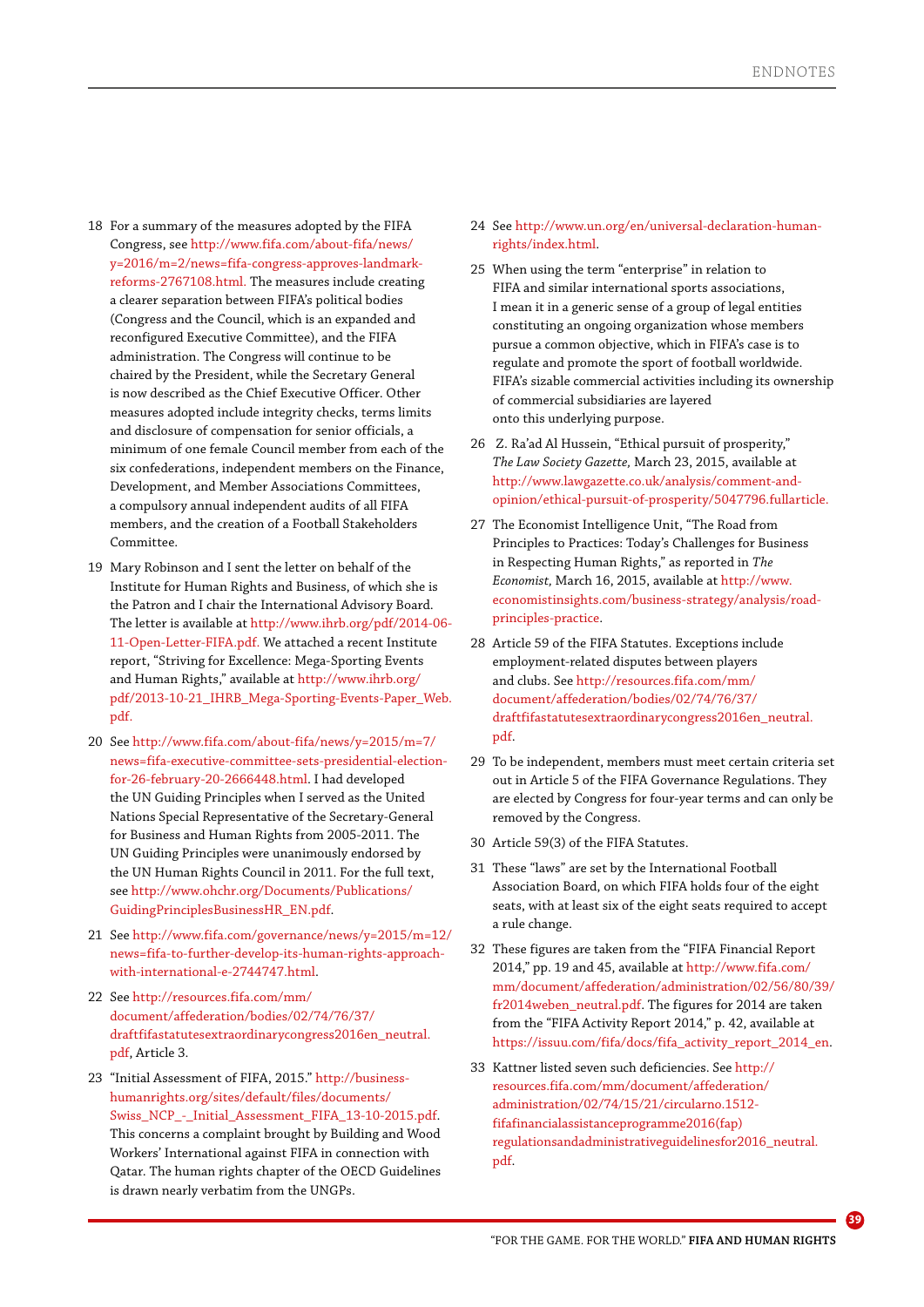- <span id="page-39-0"></span>34 [The level of complexity of the bidding](#page-16-0) and hosting requirements vary depending on the tournament, with the Men's World Cup having the most complex requirements.
- 35 [See, for example, Andre M. Louw,](#page-17-0) *Ambush Marketing and the Mega-Event Monopoly,* The Hague: ASSER International Sports Law Series, 2012, chapters 2 and 4. According to a *Guardian* report, in the case of the UK's unsuccessful bid for the 2018 World Cup, the currency exemptions would have required a carve-out from the Proceeds of Crime Act (2002), and would have applied to "hundreds of individuals ranging from the delegates and staff of Fifa, its confederations and member associations, match officials, as well as an unspecified number of unnamed 'Fifa Listed Individuals'." Matt Scott, "Fifa's demand to be exempt of UK moneylaundering legislation," *The Guardian,* November 30, 2010, available at [http://www.theguardian.com/football/2010/](http://www.theguardian.com/football/2010/dec/01/fifa-government-government-exemptions) [dec/01/fifa-government-government-exemptions](http://www.theguardian.com/football/2010/dec/01/fifa-government-government-exemptions).
- 36 [The system uses match observers](#page-18-0) to identify and report instances of discrimination in qualifiers for the 2018 Men's World Cup: see [http://resources.fifa.com/mm/](http://resources.fifa.com/mm/document/afsocial/anti-racism/02/60/42/16/fifaanti-discriminationmonitoringsystem_summary_may2015_neutral.pdf) [document/afsocial/anti-racism/02/60/42/16/fifaanti](http://resources.fifa.com/mm/document/afsocial/anti-racism/02/60/42/16/fifaanti-discriminationmonitoringsystem_summary_may2015_neutral.pdf)[discriminationmonitoringsystem\\_summary\\_may2015\\_](http://resources.fifa.com/mm/document/afsocial/anti-racism/02/60/42/16/fifaanti-discriminationmonitoringsystem_summary_may2015_neutral.pdf) [neutral.pdf.](http://resources.fifa.com/mm/document/afsocial/anti-racism/02/60/42/16/fifaanti-discriminationmonitoringsystem_summary_may2015_neutral.pdf) On the sanctions, see [http://www.fifa.com/](http://www.fifa.com/worldcup/news/y=2016/m=1/news=fifa-sanctions-several-football-associations-after-discriminatory-chan-2755350.html) [worldcup/news/y=2016/m=1/news=fifa-sanctions-several](http://www.fifa.com/worldcup/news/y=2016/m=1/news=fifa-sanctions-several-football-associations-after-discriminatory-chan-2755350.html)[football-associations-after-discriminatory-chan-2755350.](http://www.fifa.com/worldcup/news/y=2016/m=1/news=fifa-sanctions-several-football-associations-after-discriminatory-chan-2755350.html) [html](http://www.fifa.com/worldcup/news/y=2016/m=1/news=fifa-sanctions-several-football-associations-after-discriminatory-chan-2755350.html).
- 37 [See](#page-18-0) [http://www.wfsgi.org/services/wfsgi-pledge-for-fifa.](http://www.wfsgi.org/services/wfsgi-pledge-for-fifa) For the FIFA Quality Programme, see [http://quality.fifa.](http://quality.fifa.com) [com](http://quality.fifa.com).
- [38 "Secretary-General's](#page-19-0) remarks on value of Hosting Mega Sport Events as a Social, Economic and Environmental Sustainable Development Tool," February 16, 2016, available at [http://www.un.org/sg/statements/index.](http://www.un.org/sg/statements/index.asp?nid=9468) [asp?nid=9468.](http://www.un.org/sg/statements/index.asp?nid=9468)
- 39 [The Institute for Human Rights a](#page-20-0)nd Business supports a website that provides synopses of cases for megasporting events including the World Cup and Olympics and Paralympics. See <http://www.megasportingevents.org/>. Also see Lucy Amis, "Striving for Excellence: Mega-Sporting Events and Human Rights," [http://www.ihrb.org/pdf/2013-](http://www.ihrb.org/pdf/2013-10-21_IHRB_Mega-Sporting-Events-Paper_Web.pdf) [10-21\\_IHRB\\_Mega-Sporting-Events-Paper\\_Web.pdf.](http://www.ihrb.org/pdf/2013-10-21_IHRB_Mega-Sporting-Events-Paper_Web.pdf)
- 40 [See Andrew Das,](#page-20-0) "FIFA Opens Ethics Case Against German Officials," *New York Times*, March 23, 2016, available at [http://www.nytimes.com/2016/03/23/sports/soccer/](http://www.nytimes.com/2016/03/23/sports/soccer/fifa-opens-ethics-case-against-german-soccer-officials-including-beckenbauer.html?_r=0) [fifa-opens-ethics-case-against-german-soccer-officials](http://www.nytimes.com/2016/03/23/sports/soccer/fifa-opens-ethics-case-against-german-soccer-officials-including-beckenbauer.html?_r=0)[including-beckenbauer.html?\\_r=0](http://www.nytimes.com/2016/03/23/sports/soccer/fifa-opens-ethics-case-against-german-soccer-officials-including-beckenbauer.html?_r=0), and Owen Gibson, "Fifa corruption crisis: FBI inquiry now includes 2014 Brazil World Cup," *The Guardian*, June 4, 2015, available at [http://www.theguardian.com/football/2015/jun/04/fifa](http://www.theguardian.com/football/2015/jun/04/fifa-corruption-crisis-fbi-inquiry-now-includes-2014-world-cup-in-brazil)[corruption-crisis-fbi-inquiry-now-includes-2014-world](http://www.theguardian.com/football/2015/jun/04/fifa-corruption-crisis-fbi-inquiry-now-includes-2014-world-cup-in-brazil)[cup-in-brazil.](http://www.theguardian.com/football/2015/jun/04/fifa-corruption-crisis-fbi-inquiry-now-includes-2014-world-cup-in-brazil)
- 41 [See Human Rights Watch,](#page-21-0) *World Report 2015: Papua New Guinea,* available at [https://www.hrw.org/world](https://www.hrw.org/world-report/2015/country-chapters/papua-new-guinea)[report/2015/country-chapters/papua-new-guinea](https://www.hrw.org/world-report/2015/country-chapters/papua-new-guinea). Cases include where the police are assigned to protect the assets and personnel of multinational corporations.
- 42 [The publicly available FIFA](#page-21-0) regulations for the tournament make no reference to this particular risk. See [http://](http://resources.fifa.com/mm/document/tournament/competition/02/73/21/66/fu20wwcpng2016weben_neutral.pdf) [resources.fifa.com/mm/document/tournament/](http://resources.fifa.com/mm/document/tournament/competition/02/73/21/66/fu20wwcpng2016weben_neutral.pdf) [competition/02/73/21/66/fu20wwcpng2016weben\\_](http://resources.fifa.com/mm/document/tournament/competition/02/73/21/66/fu20wwcpng2016weben_neutral.pdf) [neutral.pdf.](http://resources.fifa.com/mm/document/tournament/competition/02/73/21/66/fu20wwcpng2016weben_neutral.pdf)
- 43 [For examples, see Louw](#page-22-0) (referenced in endnote 35, above); and the mega-sporting events website, referenced in endnote 39.
- 44 [Multinational corporations](#page-23-0) in the extractive industries and some in the infrastructure and agriculture business typically align their security practices with the Voluntary Principles on Security and Human Rights (VPs), which include guidance for interacting with public security forces. See <http://www.voluntaryprinciples.org/>. The VPs incorporate the UN Basic Principles on the Use of Force and Firearms by Law Enforcement Officials, and the UN Code of Conduct for Law Enforcement Officials.
- 45 ["Discrimination of any kind against](#page-23-0) a country, private person or group of people on account of race, skin colour, ethnic, national or social origin, gender, disability, language, religion, political opinion or any other opinion, wealth, birth or any other status, sexual orientation or any other reason is strictly prohibited and punishable by suspension or expulsion." See [http://resources.fifa.](http://resources.fifa.com/mm/document/affederation/bodies/02/74/76/37/draftfifastatutesextraordinarycongress2016en_neutral.pdf) [com/mm/document/affederation/bodies/02/74/76/37/](http://resources.fifa.com/mm/document/affederation/bodies/02/74/76/37/draftfifastatutesextraordinarycongress2016en_neutral.pdf) [draftfifastatutesextraordinarycongress2016en\\_neutral.pdf](http://resources.fifa.com/mm/document/affederation/bodies/02/74/76/37/draftfifastatutesextraordinarycongress2016en_neutral.pdf).
- 46 ["2016 FIFA Reform Committee Report,](#page-23-0)" p. 9, referenced in endnote 10.
- 47 [Moya Dodd, "FIFA Needs More Women,](#page-24-0)" *New York Times*, November 19, 2015, available at [http://www.nytimes.](http://www.nytimes.com/2015/11/20/opinion/fifa-needs-more-women.html) [com/2015/11/20/opinion/fifa-needs-more-women.html.](http://www.nytimes.com/2015/11/20/opinion/fifa-needs-more-women.html) Also see "Chair of the FIFA Task Force for Women's Football submits proposals to the 2016 FIFA Reform Committee," available at [http://www.fifa.com/about-fifa/news/y=2015/](http://www.fifa.com/about-fifa/news/y=2015/m=10/news=chair-of-the-fifa-task-force-for-women-s-football-submits-proposals-to-2722358.html) [m=10/news=chair-of-the-fifa-task-force-for-women-s](http://www.fifa.com/about-fifa/news/y=2015/m=10/news=chair-of-the-fifa-task-force-for-women-s-football-submits-proposals-to-2722358.html)[football-submits-proposals-to-2722358.html](http://www.fifa.com/about-fifa/news/y=2015/m=10/news=chair-of-the-fifa-task-force-for-women-s-football-submits-proposals-to-2722358.html).
- 48 [See](#page-24-0) [http://www.fifa.com/mm/document/affederation/](http://www.fifa.com/mm/document/affederation/administration/regulations_on_the_status_and_transfer_of_players_en_33410.pdf) [administration/regulations\\_on\\_the\\_status\\_and\\_transfer\\_](http://www.fifa.com/mm/document/affederation/administration/regulations_on_the_status_and_transfer_of_players_en_33410.pdf) [of\\_players\\_en\\_33410.pdf.](http://www.fifa.com/mm/document/affederation/administration/regulations_on_the_status_and_transfer_of_players_en_33410.pdf)
- 49 [A 2012 study of Eastern European clubs](#page-24-0) by FIFPro reports that 42 percent of more than 3,000 players in 12 countries stated that they were consistently not paid on time. Almost 12 percent of those surveyed said they were victims of violent acts, and 10 percent said they were subject to bullying and harassment. See FIFPro, Black Book Eastern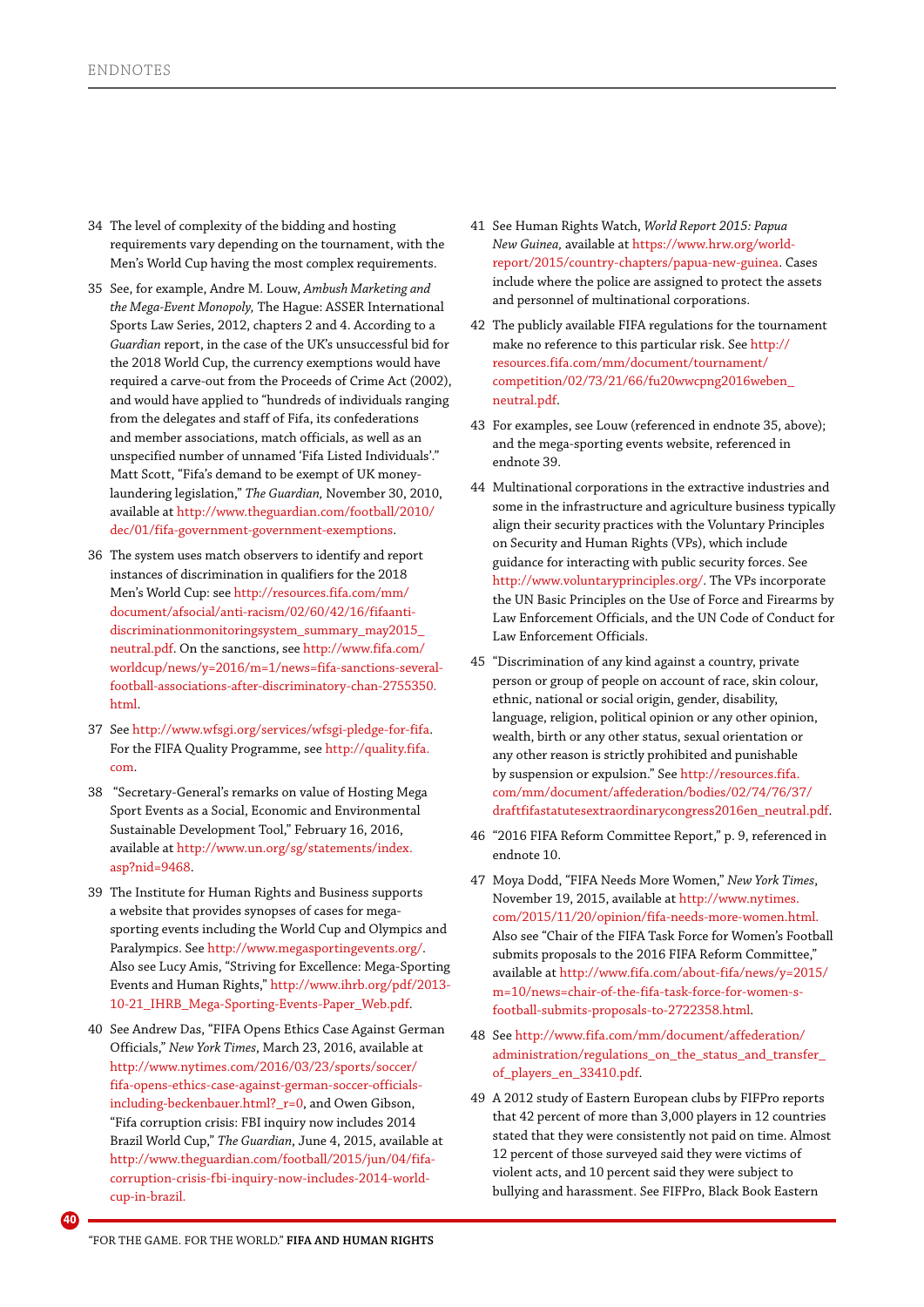<span id="page-40-0"></span>Europe, 2012, available at: [https://www.fifpro.org/images/](https://www.fifpro.org/images/documents-pdf/BLACK-BOOK.pdf) [documents-pdf/BLACK-BOOK.pdf,](https://www.fifpro.org/images/documents-pdf/BLACK-BOOK.pdf) and Gabriele Marcotti, "Why FIFPro are filing a legal complaint against FIFA over the transfer market," available at [http://www.espnfc.us/](http://www.espnfc.us/blog/marcotti-musings/62/post/2618075/explaining-fifpro-legal-complaint-against-fifa) [blog/marcotti-musings/62/post/2618075/explaining](http://www.espnfc.us/blog/marcotti-musings/62/post/2618075/explaining-fifpro-legal-complaint-against-fifa)[fifpro-legal-complaint-against-fifa.](http://www.espnfc.us/blog/marcotti-musings/62/post/2618075/explaining-fifpro-legal-complaint-against-fifa)

- 50 [For extensive references to news reports](#page-24-0), see Anderson and Harrington (endnote 8, above), pp. 58-59 and 180- 182. Also see Ed Hawkins, *The Lost Boys: Inside Football's Slave Trade,* London: Bloomsbury, 2015, and [http://](http://www.footsolidaire.org/images/pdf/foot-solidaire-3eme-conference-internationale-jeune-footballeur-africain.pdf) [www.footsolidaire.org/images/pdf/foot-solidaire-3eme](http://www.footsolidaire.org/images/pdf/foot-solidaire-3eme-conference-internationale-jeune-footballeur-africain.pdf)[conference-internationale-jeune-footballeur-africain.pdf](http://www.footsolidaire.org/images/pdf/foot-solidaire-3eme-conference-internationale-jeune-footballeur-africain.pdf).
- 51 [See the sources in endnote](#page-24-0) 50, and Alex C. Najarian, "'The Lost Boys': FIFA's Insufficient Efforts to Stop Trafficking of Youth Footballers," *Sports Lawyers Journal,* 22 (Spring 2015).
- 52 [For a letter to the Tribunal from the attorney](#page-25-0) representing some 60 players from 13 different teams alleging reprisals by FIFA and the respective national associations, as well as petitioning for an interim order enjoining the reprisals, see "Amended Application, Declaration in Support of Request for Interim Remedy by Hampton Dellinger, 27 October 2014," available at [http://equalizersoccer.com/wp-content/](http://equalizersoccer.com/wp-content/uploads/2014/10/141027_retaliation_claim.pdf) [uploads/2014/10/141027\\_retaliation\\_claim.pdf.](http://equalizersoccer.com/wp-content/uploads/2014/10/141027_retaliation_claim.pdf) For a study of this particular case in relation to international human rights law, see Gigi Alford, "No Contest: The Human Right of Access to Effective Remedy Supersedes FIFA's Ban on 'Recourse to Ordinary Courts'," Dissertation Submitted for the Master of Studies Degree in International Human Rights Law, University of Oxford, 2015.
- 53 [See](#page-27-0) [http://www.fifa.com/about-fifa/news/y=2016/m=2/](http://www.fifa.com/about-fifa/news/y=2016/m=2/news=fifa-congress-approves-landmark-reforms-2767108.html) [news=fifa-congress-approves-landmark-reforms-2767108.](http://www.fifa.com/about-fifa/news/y=2016/m=2/news=fifa-congress-approves-landmark-reforms-2767108.html) [html.](http://www.fifa.com/about-fifa/news/y=2016/m=2/news=fifa-congress-approves-landmark-reforms-2767108.html)
- 54 [Owen Gibson, "Fifa sponsors want human right](#page-27-0)s at heart of reform process," *The Guardian,* February 5, 2016, available at [http://www.theguardian.com/football/2016/feb/05/fifa](http://www.theguardian.com/football/2016/feb/05/fifa-sponsors-human-rights-reform-process)[sponsors-human-rights-reform-process](http://www.theguardian.com/football/2016/feb/05/fifa-sponsors-human-rights-reform-process).
- 55 [See](#page-27-0) [http://www.fifa.com/about-fifa/news/y=2016/m=2/](http://www.fifa.com/about-fifa/news/y=2016/m=2/news=fifa-congress-approves-landmark-reforms-2767108.html) [news=fifa-congress-approves-landmark-reforms-2767108.](http://www.fifa.com/about-fifa/news/y=2016/m=2/news=fifa-congress-approves-landmark-reforms-2767108.html) [html.](http://www.fifa.com/about-fifa/news/y=2016/m=2/news=fifa-congress-approves-landmark-reforms-2767108.html)
- 56 [I owe this phrase to Andrews and Harrington](#page-35-0) (referenced in endnote 8).
- 57 [Simon Kuper, "What's wrong with sports officials?"](#page-35-0) *Financial Times,* February 19, 2016, available at [http://](http://www.ft.com/intl/cms/s/0/cbfbfcae-d4fd-11e5-8887-98e7feb46f27.html) [www.ft.com/intl/cms/s/0/cbfbfcae-d4fd-11e5-8887-](http://www.ft.com/intl/cms/s/0/cbfbfcae-d4fd-11e5-8887-98e7feb46f27.html) [98e7feb46f27.html](http://www.ft.com/intl/cms/s/0/cbfbfcae-d4fd-11e5-8887-98e7feb46f27.html).
- 58 [FIFA, "Our Commitment," available](#page-36-0) at [http://www.fifa.com/](http://www.fifa.com/mm/document/footballdevelopment/education/55/95/17/fifa_brandbroschuere_23x23_e_13324%5B1%5D.pdf) [mm/document/footballdevelopment/education/55/95/17/](http://www.fifa.com/mm/document/footballdevelopment/education/55/95/17/fifa_brandbroschuere_23x23_e_13324%5B1%5D.pdf) [fifa\\_brandbroschuere\\_23x23\\_e\\_13324%5B1%5D.pdf](http://www.fifa.com/mm/document/footballdevelopment/education/55/95/17/fifa_brandbroschuere_23x23_e_13324%5B1%5D.pdf).